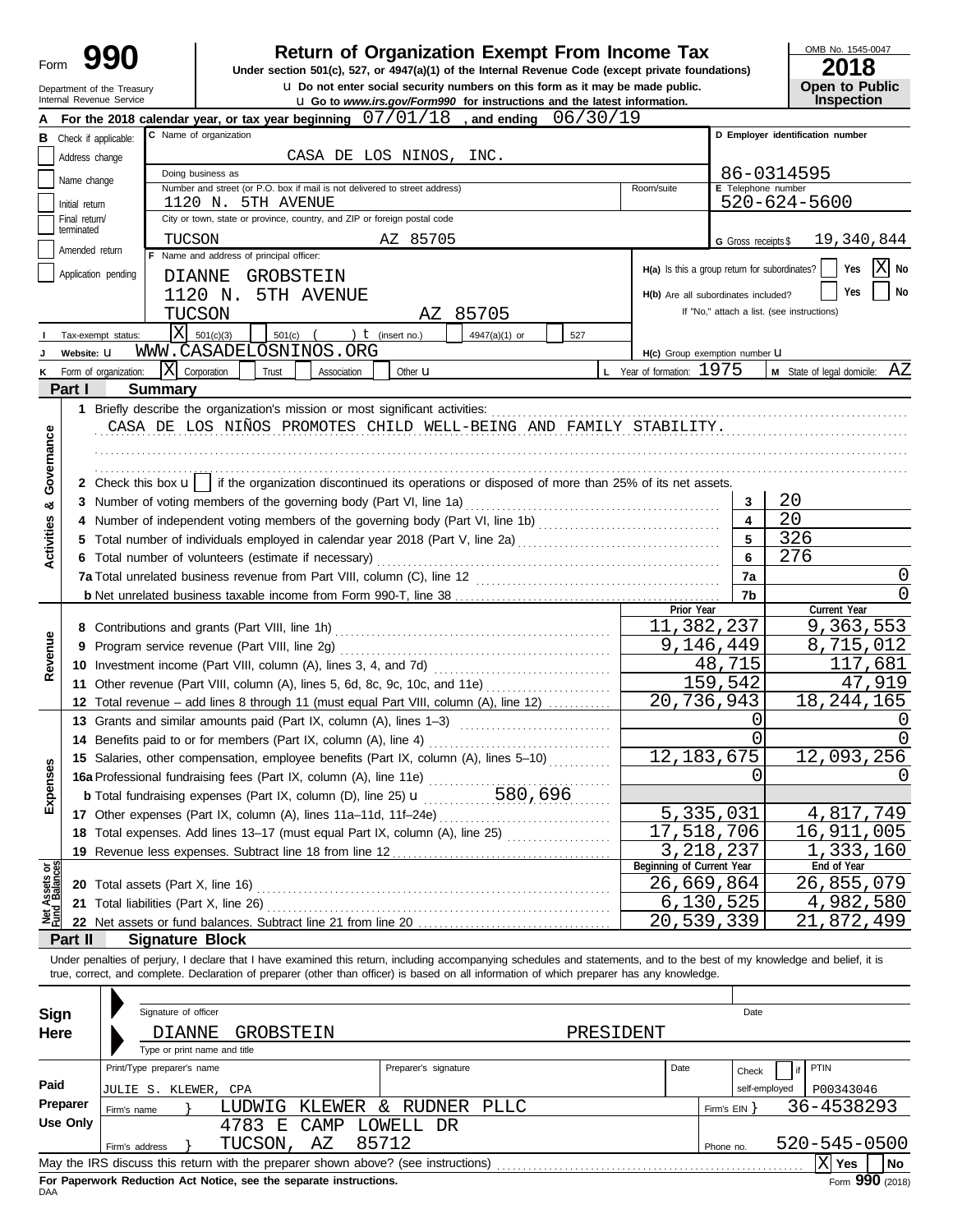| Form 990 (2018) CASA DE LOS NINOS, INC.                                                                                                                                                                                                                                                                                        |                                                                                                                                                                       | 86-0314595                                                                                                               | Page 2                                                                                                                                                                                                                                               |
|--------------------------------------------------------------------------------------------------------------------------------------------------------------------------------------------------------------------------------------------------------------------------------------------------------------------------------|-----------------------------------------------------------------------------------------------------------------------------------------------------------------------|--------------------------------------------------------------------------------------------------------------------------|------------------------------------------------------------------------------------------------------------------------------------------------------------------------------------------------------------------------------------------------------|
| <b>Statement of Program Service Accomplishments</b><br>Part III                                                                                                                                                                                                                                                                |                                                                                                                                                                       |                                                                                                                          | 区                                                                                                                                                                                                                                                    |
| Briefly describe the organization's mission:<br>$\mathbf{1}$                                                                                                                                                                                                                                                                   |                                                                                                                                                                       |                                                                                                                          |                                                                                                                                                                                                                                                      |
| CASA DE LOS NIÑOS PROMOTES CHILD WELL-BEING AND FAMILY STABILITY.                                                                                                                                                                                                                                                              |                                                                                                                                                                       |                                                                                                                          |                                                                                                                                                                                                                                                      |
|                                                                                                                                                                                                                                                                                                                                |                                                                                                                                                                       |                                                                                                                          |                                                                                                                                                                                                                                                      |
|                                                                                                                                                                                                                                                                                                                                |                                                                                                                                                                       |                                                                                                                          |                                                                                                                                                                                                                                                      |
| Did the organization undertake any significant program services during the year which were not listed on the<br>$\mathbf{2}$                                                                                                                                                                                                   |                                                                                                                                                                       |                                                                                                                          |                                                                                                                                                                                                                                                      |
| prior Form 990 or 990-EZ?                                                                                                                                                                                                                                                                                                      |                                                                                                                                                                       |                                                                                                                          | Yes $ X $ No                                                                                                                                                                                                                                         |
| If "Yes," describe these new services on Schedule O.                                                                                                                                                                                                                                                                           |                                                                                                                                                                       |                                                                                                                          |                                                                                                                                                                                                                                                      |
| Did the organization cease conducting, or make significant changes in how it conducts, any program<br>3<br>services?                                                                                                                                                                                                           |                                                                                                                                                                       |                                                                                                                          | Yes $ X $ No                                                                                                                                                                                                                                         |
| If "Yes," describe these changes on Schedule O.                                                                                                                                                                                                                                                                                |                                                                                                                                                                       |                                                                                                                          |                                                                                                                                                                                                                                                      |
| Describe the organization's program service accomplishments for each of its three largest program services, as measured by<br>4                                                                                                                                                                                                |                                                                                                                                                                       |                                                                                                                          |                                                                                                                                                                                                                                                      |
| expenses. Section 501(c)(3) and 501(c)(4) organizations are required to report the amount of grants and allocations to others,<br>the total expenses, and revenue, if any, for each program service reported.                                                                                                                  |                                                                                                                                                                       |                                                                                                                          |                                                                                                                                                                                                                                                      |
|                                                                                                                                                                                                                                                                                                                                |                                                                                                                                                                       |                                                                                                                          |                                                                                                                                                                                                                                                      |
| ) (Expenses \$<br>4a (Code:                                                                                                                                                                                                                                                                                                    | 1,416,118                                                                                                                                                             | including grants of \$                                                                                                   | ) (Revenue \$                                                                                                                                                                                                                                        |
| FOSTER CARE:<br>AND FAMILIES WHO WISH TO PROVIDE FOSTER CARE FOR ABUSED AND NEGLECTED<br>CHILDREN.<br>LICENSING PROCESS AND ENSURES THAT EACH FAMILY<br>PLACEMENT.<br>A CHILD HAS BEEN PLACED INTO THE HOME.<br>ORGANIZATION SUPPORTED 145 FAMILIES WHO PROVIDED HOMES FOR 234 CHILDREN.                                       | CASA DE LOS NINOS RECRUITS AND                                                                                                                                        | TRAINS<br>THE ORGANIZATION PROVIDES ASSESSMENT<br>CASA DE LOS NINOS ALSO MONITORS AND<br>SUPPORTS<br>IN THIS FISCAL YEAR | INDIVIDUALS,<br><b>COUPLES</b><br>AND GUIDANCE<br>THROUGHOUT THE<br>IS PREPARED FOR CHILD<br>THE<br>FAMILIES AFTER<br>THE                                                                                                                            |
|                                                                                                                                                                                                                                                                                                                                |                                                                                                                                                                       |                                                                                                                          |                                                                                                                                                                                                                                                      |
|                                                                                                                                                                                                                                                                                                                                |                                                                                                                                                                       |                                                                                                                          |                                                                                                                                                                                                                                                      |
|                                                                                                                                                                                                                                                                                                                                |                                                                                                                                                                       |                                                                                                                          |                                                                                                                                                                                                                                                      |
|                                                                                                                                                                                                                                                                                                                                |                                                                                                                                                                       |                                                                                                                          |                                                                                                                                                                                                                                                      |
| 4b (Code:<br>) (Expenses $$$<br>NURSE<br>NURSE FREE OF CHARGE<br>THROUGH A HEALTHY PREGNANCY, DELIVERY,<br>CHILD<br>ONCE.<br>THE<br>THE BABY IS 2 YEARS OLD TO ENSURE THAT HE OR SHE ARE HITTING PROPER<br>MILESTONES<br>DEVELOPMENTAL<br>MOTHER FIND RESOURCES FOR EDUCATION,<br>THE.<br>THIS PROGRAM SERVED 464 FAMILIES AND | 2, 206, 593 including grants of \$<br>INDICATIVE                                                                                                                      | TO VULNERABLE FIRST-TIME MOTHERS<br>AND PREPARATION FOR BEING<br>FOR<br>AGE<br>THEIR<br>HOUSING<br>317<br>CHILDREN       | ) (Revenue \$<br>FAMILY PARTNERSHIP: NURSE-FAMILY PARTNERSHIP PROVIDES A CERTIFIED<br>TO SUPPORT<br>THEM<br>A PARENT.<br>IS BORN NURSES WILL CONTINUE TO PROVIDE HOME VISITS UNTIL<br>NURSES ALSO HELP<br>STABLE<br>AND<br>EMPLOYMENT.<br>THIS YEAR. |
|                                                                                                                                                                                                                                                                                                                                |                                                                                                                                                                       |                                                                                                                          |                                                                                                                                                                                                                                                      |
|                                                                                                                                                                                                                                                                                                                                |                                                                                                                                                                       |                                                                                                                          |                                                                                                                                                                                                                                                      |
|                                                                                                                                                                                                                                                                                                                                |                                                                                                                                                                       |                                                                                                                          |                                                                                                                                                                                                                                                      |
| 4c (Code:<br>) (Expenses \$<br>HEALTH<br>BEHAVIORAL<br>PROGRAM PROVIDED<br>COUNSELING<br>GROUP<br>CHILDREN AND<br>318<br>YOUNG<br>VARIOUS<br>TYPES<br>PROVIDES<br>IMPROVE<br>STRIVING<br>TO.                                                                                                                                   | 7,966,612 including grants of \$<br>SERVICES: CASA DE<br>ASSESSMENT<br>CRISIS<br>AND PSYCHIATRIC EVALUATION<br>ADULTS<br>AND<br>THERAPY<br>OF<br>THEIR MENTAL HEALTH. | LOS NINOS' BEHAVIORAL<br>INTERVENTION,<br>AND<br>IN 2018-2019<br>CAREGIVERS<br>TO CHILDREN,<br>FAMILIES.                 | $8,655,890$ )<br>) (Revenue \$<br>HEALTH SERVICES<br>OUTPATIENT<br>COUNSELING,<br>TO 3,582<br>TREATMENT<br>THE ORGANIZATION<br>AND ADULTS WHO ARE                                                                                                    |
|                                                                                                                                                                                                                                                                                                                                |                                                                                                                                                                       |                                                                                                                          |                                                                                                                                                                                                                                                      |
|                                                                                                                                                                                                                                                                                                                                |                                                                                                                                                                       |                                                                                                                          |                                                                                                                                                                                                                                                      |
|                                                                                                                                                                                                                                                                                                                                |                                                                                                                                                                       |                                                                                                                          |                                                                                                                                                                                                                                                      |
| 4d Other program services (Describe in Schedule O.)                                                                                                                                                                                                                                                                            |                                                                                                                                                                       |                                                                                                                          |                                                                                                                                                                                                                                                      |
| 3,108,823<br>(Expenses \$                                                                                                                                                                                                                                                                                                      | including grants of \$                                                                                                                                                | (Revenue \$                                                                                                              | 59,122                                                                                                                                                                                                                                               |
| 4e Total program service expenses u                                                                                                                                                                                                                                                                                            | 14,698,146                                                                                                                                                            |                                                                                                                          |                                                                                                                                                                                                                                                      |
| DAA                                                                                                                                                                                                                                                                                                                            |                                                                                                                                                                       |                                                                                                                          | Form 990 (2018)                                                                                                                                                                                                                                      |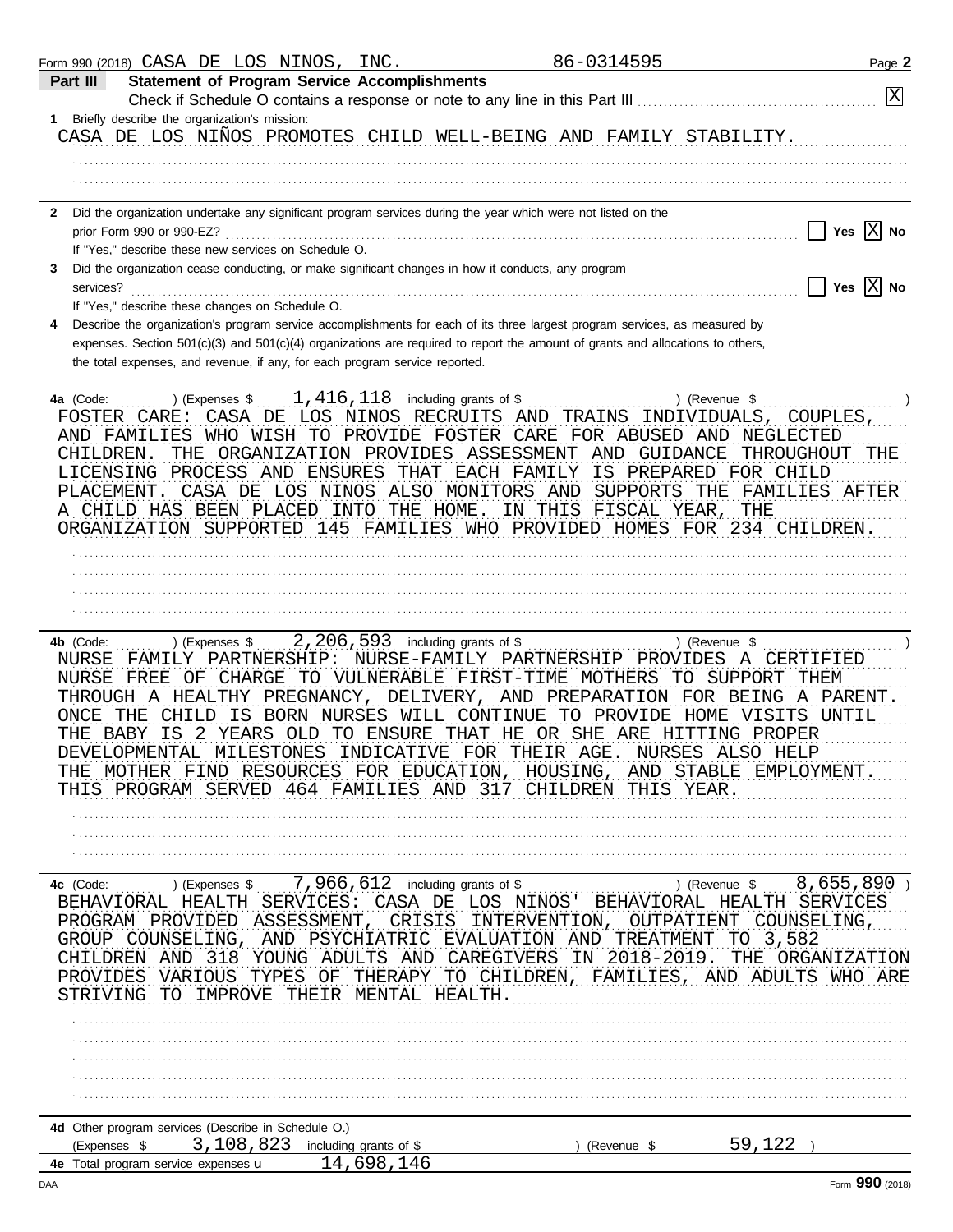**Part IV Checklist of Required Schedules** Form 990 (2018) Page **3** CASA DE LOS NINOS, INC. 86-0314595

|        |                                                                                                                                                                                                                                                   |                   | Yes | No       |
|--------|---------------------------------------------------------------------------------------------------------------------------------------------------------------------------------------------------------------------------------------------------|-------------------|-----|----------|
| 1.     | Is the organization described in section $501(c)(3)$ or $4947(a)(1)$ (other than a private foundation)? If "Yes,"                                                                                                                                 |                   | Χ   |          |
|        | complete Schedule A                                                                                                                                                                                                                               | 1<br>$\mathbf{2}$ | X   |          |
| 2<br>3 | Did the organization engage in direct or indirect political campaign activities on behalf of or in opposition to                                                                                                                                  |                   |     |          |
|        | candidates for public office? If "Yes," complete Schedule C, Part I                                                                                                                                                                               | 3                 |     | Χ        |
| 4      | Section 501(c)(3) organizations. Did the organization engage in lobbying activities, or have a section 501(h)                                                                                                                                     |                   |     |          |
|        | election in effect during the tax year? If "Yes," complete Schedule C, Part II                                                                                                                                                                    | 4                 |     | Χ        |
| 5      | Is the organization a section $501(c)(4)$ , $501(c)(5)$ , or $501(c)(6)$ organization that receives membership dues,                                                                                                                              |                   |     |          |
|        |                                                                                                                                                                                                                                                   | 5                 |     | Χ        |
| 6      | Did the organization maintain any donor advised funds or any similar funds or accounts for which donors                                                                                                                                           |                   |     |          |
|        | have the right to provide advice on the distribution or investment of amounts in such funds or accounts? If                                                                                                                                       |                   |     |          |
|        | "Yes," complete Schedule D, Part I                                                                                                                                                                                                                | 6                 |     | Χ        |
| 7      | Did the organization receive or hold a conservation easement, including easements to preserve open space,                                                                                                                                         |                   |     |          |
|        | the environment, historic land areas, or historic structures? If "Yes," complete Schedule D, Part II                                                                                                                                              | 7                 |     | Χ        |
| 8      | Did the organization maintain collections of works of art, historical treasures, or other similar assets? If "Yes,"                                                                                                                               |                   |     |          |
|        | complete Schedule D, Part III                                                                                                                                                                                                                     | 8                 |     | Χ        |
| 9      | Did the organization report an amount in Part X, line 21, for escrow or custodial account liability, serve as a                                                                                                                                   |                   |     |          |
|        | custodian for amounts not listed in Part X; or provide credit counseling, debt management, credit repair, or                                                                                                                                      |                   |     |          |
|        | debt negotiation services? If "Yes," complete Schedule D, Part IV                                                                                                                                                                                 | 9                 |     | Χ        |
| 10     | Did the organization, directly or through a related organization, hold assets in temporarily restricted                                                                                                                                           |                   |     |          |
|        | endowments, permanent endowments, or quasi-endowments? If "Yes," complete Schedule D, Part V                                                                                                                                                      | 10                | Χ   |          |
| 11     | If the organization's answer to any of the following questions is "Yes," then complete Schedule D, Parts VI,                                                                                                                                      |                   |     |          |
|        | VII, VIII, IX, or X as applicable.                                                                                                                                                                                                                |                   |     |          |
| a      | Did the organization report an amount for land, buildings, and equipment in Part X, line 10? If "Yes,"                                                                                                                                            |                   |     |          |
|        | complete Schedule D, Part VI                                                                                                                                                                                                                      | 11a               | Χ   |          |
| b      | Did the organization report an amount for investments—other securities in Part X, line 12 that is 5% or more                                                                                                                                      |                   |     |          |
|        | of its total assets reported in Part X, line 16? If "Yes," complete Schedule D, Part VII                                                                                                                                                          | 11b               |     | Χ        |
|        | Did the organization report an amount for investments—program related in Part X, line 13 that is 5% or more                                                                                                                                       |                   |     |          |
|        | of its total assets reported in Part X, line 16? If "Yes," complete Schedule D, Part VIII                                                                                                                                                         | 11c               |     | Χ        |
| d      | Did the organization report an amount for other assets in Part X, line 15 that is 5% or more of its total assets                                                                                                                                  |                   |     |          |
|        | reported in Part X, line 16? If "Yes," complete Schedule D, Part IX                                                                                                                                                                               | 11d               | Χ   | Χ        |
| е      | Did the organization report an amount for other liabilities in Part X, line 25? If "Yes," complete Schedule D, Part X                                                                                                                             | 11e               |     |          |
| f      | Did the organization's separate or consolidated financial statements for the tax year include a footnote that addresses<br>the organization's liability for uncertain tax positions under FIN 48 (ASC 740)? If "Yes," complete Schedule D, Part X | 11f               | Χ   |          |
| 12a    | Did the organization obtain separate, independent audited financial statements for the tax year? If "Yes," complete                                                                                                                               |                   |     |          |
|        | Schedule D, Parts XI and XII                                                                                                                                                                                                                      | 12a               |     | Χ        |
|        | <b>b</b> Was the organization included in consolidated, independent audited financial statements for the tax year? If                                                                                                                             |                   |     |          |
|        | "Yes," and if the organization answered "No" to line 12a, then completing Schedule D, Parts XI and XII is optional                                                                                                                                | 12 <sub>b</sub>   | Χ   |          |
| 13     |                                                                                                                                                                                                                                                   | 13                |     | <u>X</u> |
| 14a    |                                                                                                                                                                                                                                                   | 14a               |     | Χ        |
| b      | Did the organization have aggregate revenues or expenses of more than \$10,000 from grantmaking,                                                                                                                                                  |                   |     |          |
|        | fundraising, business, investment, and program service activities outside the United States, or aggregate                                                                                                                                         |                   |     |          |
|        |                                                                                                                                                                                                                                                   | 14b               |     | X        |
| 15     | Did the organization report on Part IX, column (A), line 3, more than \$5,000 of grants or other assistance to or                                                                                                                                 |                   |     |          |
|        | for any foreign organization? If "Yes," complete Schedule F, Parts II and IV                                                                                                                                                                      | 15                |     | X        |
| 16     | Did the organization report on Part IX, column (A), line 3, more than \$5,000 of aggregate grants or other                                                                                                                                        |                   |     |          |
|        | assistance to or for foreign individuals? If "Yes," complete Schedule F, Parts III and IV                                                                                                                                                         | 16                |     | X        |
| 17     | Did the organization report a total of more than \$15,000 of expenses for professional fundraising services on                                                                                                                                    |                   |     |          |
|        |                                                                                                                                                                                                                                                   | 17                |     | X        |
| 18     | Did the organization report more than \$15,000 total of fundraising event gross income and contributions on                                                                                                                                       |                   |     |          |
|        |                                                                                                                                                                                                                                                   | 18                |     | X        |
| 19     | Did the organization report more than \$15,000 of gross income from gaming activities on Part VIII, line 9a?                                                                                                                                      |                   |     |          |
|        |                                                                                                                                                                                                                                                   | 19                |     | X        |
| 20a    |                                                                                                                                                                                                                                                   | 20a               |     | Χ        |
| b      |                                                                                                                                                                                                                                                   | 20 <sub>b</sub>   |     |          |
| 21     | Did the organization report more than \$5,000 of grants or other assistance to any domestic organization or                                                                                                                                       |                   |     |          |
|        |                                                                                                                                                                                                                                                   | 21                |     | Χ        |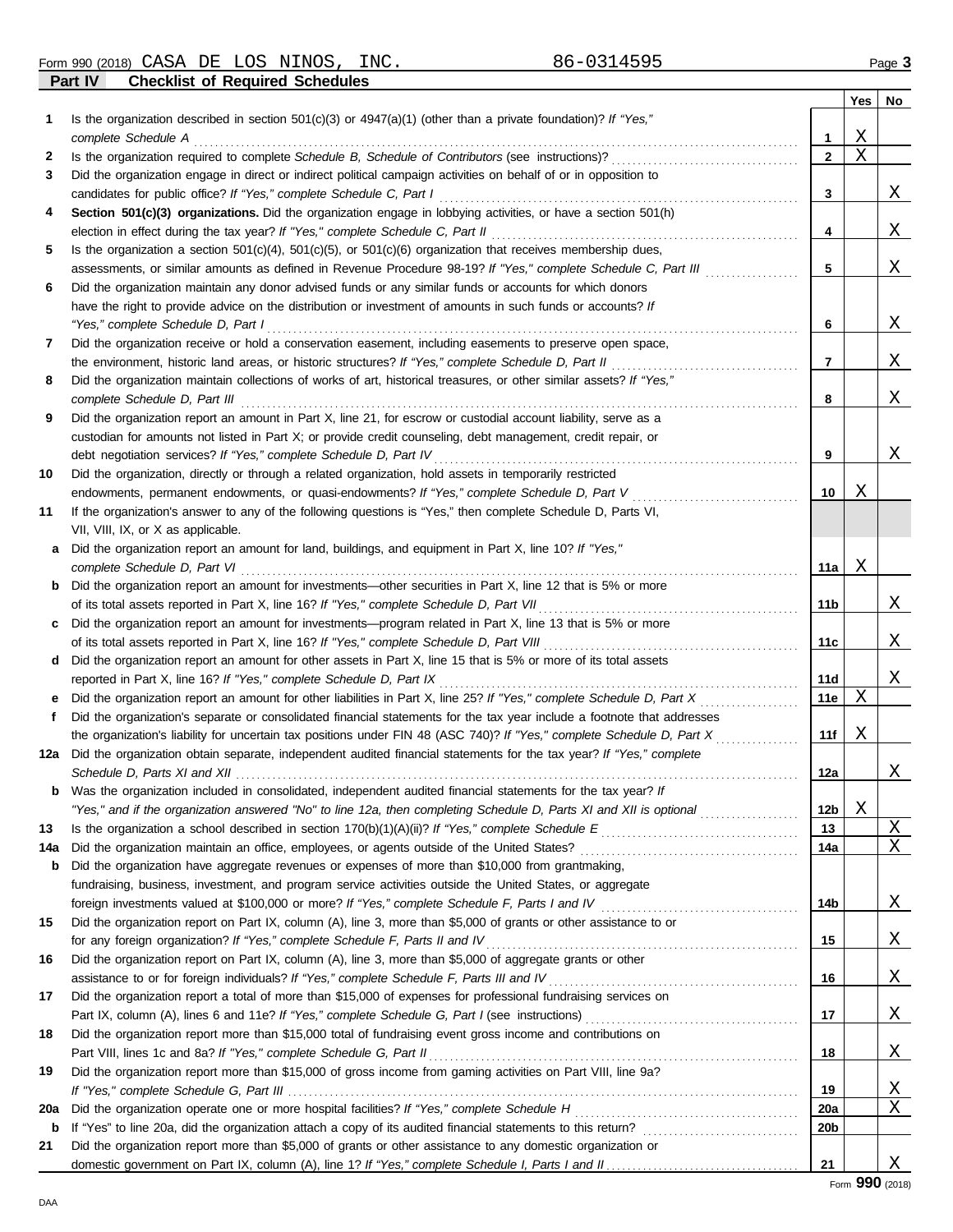Form 990 (2018) Page **4** CASA DE LOS NINOS, INC. 86-0314595

**Part IV Checklist of Required Schedules** *(continued)*

|     |                                                                                                                                                                                                        |                 | <b>Yes</b> | No. |  |  |  |  |  |  |
|-----|--------------------------------------------------------------------------------------------------------------------------------------------------------------------------------------------------------|-----------------|------------|-----|--|--|--|--|--|--|
| 22  | Did the organization report more than \$5,000 of grants or other assistance to or for domestic individuals on                                                                                          |                 |            |     |  |  |  |  |  |  |
|     | Part IX, column (A), line 2? If "Yes," complete Schedule I, Parts I and III                                                                                                                            | 22              |            | X   |  |  |  |  |  |  |
| 23  | Did the organization answer "Yes" to Part VII, Section A, line 3, 4, or 5 about compensation of the                                                                                                    |                 |            |     |  |  |  |  |  |  |
|     | organization's current and former officers, directors, trustees, key employees, and highest compensated                                                                                                |                 |            |     |  |  |  |  |  |  |
|     | employees? If "Yes," complete Schedule J                                                                                                                                                               | 23              | Χ          |     |  |  |  |  |  |  |
| 24a | Did the organization have a tax-exempt bond issue with an outstanding principal amount of more than                                                                                                    |                 |            |     |  |  |  |  |  |  |
|     | \$100,000 as of the last day of the year, that was issued after December 31, 2002? If "Yes," answer lines 24b                                                                                          |                 |            |     |  |  |  |  |  |  |
|     | through 24d and complete Schedule K. If "No," go to line 25a                                                                                                                                           | 24a             |            | Χ   |  |  |  |  |  |  |
| b   | Did the organization invest any proceeds of tax-exempt bonds beyond a temporary period exception?<br>24b                                                                                               |                 |            |     |  |  |  |  |  |  |
| c   | Did the organization maintain an escrow account other than a refunding escrow at any time during the year                                                                                              |                 |            |     |  |  |  |  |  |  |
|     | to defease any tax-exempt bonds?                                                                                                                                                                       | 24c             |            |     |  |  |  |  |  |  |
| d   | Did the organization act as an "on behalf of" issuer for bonds outstanding at any time during the year?                                                                                                | 24d             |            |     |  |  |  |  |  |  |
| 25a | Section 501(c)(3), 501(c)(4), and 501(c)(29) organizations. Did the organization engage in an excess benefit                                                                                           |                 |            |     |  |  |  |  |  |  |
|     | transaction with a disqualified person during the year? If "Yes," complete Schedule L, Part I                                                                                                          | 25a             |            | Χ   |  |  |  |  |  |  |
| b   | Is the organization aware that it engaged in an excess benefit transaction with a disqualified person in a prior                                                                                       |                 |            |     |  |  |  |  |  |  |
|     | year, and that the transaction has not been reported on any of the organization's prior Forms 990 or 990-EZ?                                                                                           |                 |            |     |  |  |  |  |  |  |
|     | If "Yes," complete Schedule L, Part I                                                                                                                                                                  | 25b             |            | Χ   |  |  |  |  |  |  |
| 26  | Did the organization report any amount on Part X, line 5, 6, or 22 for receivables from or payables to any                                                                                             |                 |            |     |  |  |  |  |  |  |
|     | current or former officers, directors, trustees, key employees, highest compensated employees, or                                                                                                      |                 |            |     |  |  |  |  |  |  |
|     | disqualified persons? If "Yes," complete Schedule L, Part II                                                                                                                                           | 26              |            | Χ   |  |  |  |  |  |  |
| 27  | Did the organization provide a grant or other assistance to an officer, director, trustee, key employee,                                                                                               |                 |            |     |  |  |  |  |  |  |
|     | substantial contributor or employee thereof, a grant selection committee member, or to a 35% controlled                                                                                                |                 |            |     |  |  |  |  |  |  |
|     | entity or family member of any of these persons? If "Yes," complete Schedule L, Part III                                                                                                               | 27              |            | Χ   |  |  |  |  |  |  |
| 28  | Was the organization a party to a business transaction with one of the following parties (see Schedule L,                                                                                              |                 |            |     |  |  |  |  |  |  |
|     | Part IV instructions for applicable filing thresholds, conditions, and exceptions):                                                                                                                    |                 |            |     |  |  |  |  |  |  |
| а   | A current or former officer, director, trustee, or key employee? If "Yes," complete Schedule L, Part IV                                                                                                | 28a             |            | Χ   |  |  |  |  |  |  |
| b   | A family member of a current or former officer, director, trustee, or key employee? If "Yes," complete<br>Schedule L, Part IV                                                                          | 28 <sub>b</sub> |            | Χ   |  |  |  |  |  |  |
|     | An entity of which a current or former officer, director, trustee, or key employee (or a family member thereof)                                                                                        |                 |            |     |  |  |  |  |  |  |
| c   | was an officer, director, trustee, or direct or indirect owner? If "Yes," complete Schedule L, Part IV                                                                                                 | 28c             |            | Χ   |  |  |  |  |  |  |
| 29  | Did the organization receive more than \$25,000 in non-cash contributions? If "Yes," complete Schedule M                                                                                               | 29              | Χ          |     |  |  |  |  |  |  |
| 30  | Did the organization receive contributions of art, historical treasures, or other similar assets, or qualified                                                                                         |                 |            |     |  |  |  |  |  |  |
|     | conservation contributions? If "Yes," complete Schedule M                                                                                                                                              | 30              |            | X   |  |  |  |  |  |  |
| 31  | Did the organization liquidate, terminate, or dissolve and cease operations? If "Yes," complete Schedule N, Part I                                                                                     | 31              |            | Χ   |  |  |  |  |  |  |
| 32  | Did the organization sell, exchange, dispose of, or transfer more than 25% of its net assets? If "Yes,"                                                                                                |                 |            |     |  |  |  |  |  |  |
|     | complete Schedule N, Part II                                                                                                                                                                           | 32              |            | Χ   |  |  |  |  |  |  |
| 33  | Did the organization own 100% of an entity disregarded as separate from the organization under Regulations                                                                                             |                 |            |     |  |  |  |  |  |  |
|     | sections 301.7701-2 and 301.7701-3? If "Yes," complete Schedule R, Part I                                                                                                                              | 33              | Χ          |     |  |  |  |  |  |  |
| 34  | Was the organization related to any tax-exempt or taxable entity? If "Yes," complete Schedule R, Part II, III,                                                                                         |                 |            |     |  |  |  |  |  |  |
|     | or IV, and Part V, line 1                                                                                                                                                                              | 34              | Χ          |     |  |  |  |  |  |  |
| 35a |                                                                                                                                                                                                        | 35a             |            | Χ   |  |  |  |  |  |  |
| b   | If "Yes" to line 35a, did the organization receive any payment from or engage in any transaction with a                                                                                                |                 |            |     |  |  |  |  |  |  |
|     |                                                                                                                                                                                                        | 35 <sub>b</sub> |            |     |  |  |  |  |  |  |
| 36  | Section 501(c)(3) organizations. Did the organization make any transfers to an exempt non-charitable                                                                                                   |                 |            |     |  |  |  |  |  |  |
|     | related organization? If "Yes," complete Schedule R, Part V, line 2                                                                                                                                    | 36              |            | X   |  |  |  |  |  |  |
| 37  | Did the organization conduct more than 5% of its activities through an entity that is not a related organization                                                                                       |                 |            |     |  |  |  |  |  |  |
|     |                                                                                                                                                                                                        | 37              |            | X   |  |  |  |  |  |  |
| 38  | Did the organization complete Schedule O and provide explanations in Schedule O for Part VI, lines 11b and                                                                                             |                 |            |     |  |  |  |  |  |  |
|     | 19? Note. All Form 990 filers are required to complete Schedule O.                                                                                                                                     | 38              | Χ          |     |  |  |  |  |  |  |
|     | Statements Regarding Other IRS Filings and Tax Compliance<br>Part V                                                                                                                                    |                 |            |     |  |  |  |  |  |  |
|     | Check if Schedule O contains a response or note to any line in this Part V                                                                                                                             |                 |            |     |  |  |  |  |  |  |
|     |                                                                                                                                                                                                        |                 | Yes        | No  |  |  |  |  |  |  |
| 1a  | 44<br>Enter the number reported in Box 3 of Form 1096. Enter -0- if not applicable<br>1a                                                                                                               |                 |            |     |  |  |  |  |  |  |
| b   | 0<br>Enter the number of Forms W-2G included in line 1a. Enter -0- if not applicable [1] [1] [1] [1] Enter the number of Forms W-2G included in line 1a. Enter -0- if not applicable<br>1 <sub>b</sub> |                 |            |     |  |  |  |  |  |  |
| с   | Did the organization comply with backup withholding rules for reportable payments to vendors and                                                                                                       |                 |            |     |  |  |  |  |  |  |
|     |                                                                                                                                                                                                        | 1c              | Χ<br>nnn   |     |  |  |  |  |  |  |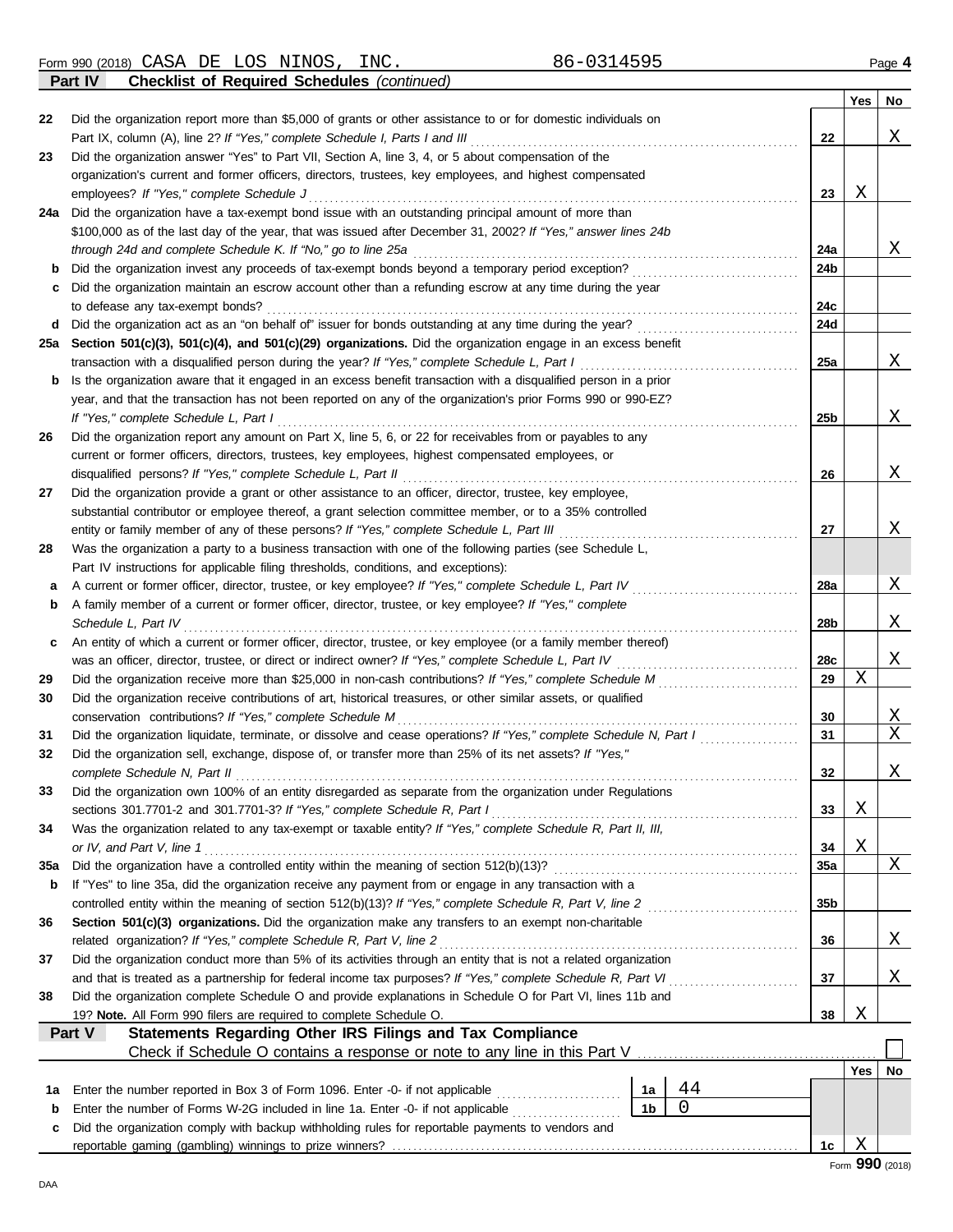|        | 86-0314595<br>Form 990 (2018) CASA DE LOS NINOS,<br>INC.                                                                                                                                                                                         |                    |          |     | Page 5 |
|--------|--------------------------------------------------------------------------------------------------------------------------------------------------------------------------------------------------------------------------------------------------|--------------------|----------|-----|--------|
|        | Statements Regarding Other IRS Filings and Tax Compliance (continued)<br>Part V                                                                                                                                                                  |                    |          |     |        |
|        |                                                                                                                                                                                                                                                  |                    |          | Yes | No     |
| 2a     | Enter the number of employees reported on Form W-3, Transmittal of Wage and Tax                                                                                                                                                                  |                    |          |     |        |
|        | Statements, filed for the calendar year ending with or within the year covered by this return                                                                                                                                                    | 326<br>2a          |          |     |        |
| b      | If at least one is reported on line 2a, did the organization file all required federal employment tax returns?                                                                                                                                   |                    | 2b       | Χ   |        |
|        | Note. If the sum of lines 1a and 2a is greater than 250, you may be required to e-file (see instructions)                                                                                                                                        |                    |          |     |        |
| за     | Did the organization have unrelated business gross income of \$1,000 or more during the year?                                                                                                                                                    |                    | 3a       |     | Χ      |
| b      | If "Yes," has it filed a Form 990-T for this year? If "No" to line 3b, provide an explanation in Schedule O                                                                                                                                      |                    | 3b       |     |        |
| 4a     | At any time during the calendar year, did the organization have an interest in, or a signature or other authority over,                                                                                                                          |                    |          |     |        |
|        | a financial account in a foreign country (such as a bank account, securities account, or other financial account)?                                                                                                                               |                    | 4a       |     | Χ      |
| b      | If "Yes," enter the name of the foreign country: <b>u</b>                                                                                                                                                                                        |                    |          |     |        |
|        | See instructions for filing requirements for FinCEN Form 114, Report of Foreign Bank and Financial Accounts (FBAR).                                                                                                                              |                    |          |     |        |
| 5a     | Was the organization a party to a prohibited tax shelter transaction at any time during the tax year?                                                                                                                                            |                    | 5a       |     | Χ      |
| b      |                                                                                                                                                                                                                                                  |                    | 5b       |     | X      |
| с      | If "Yes" to line 5a or 5b, did the organization file Form 8886-T?                                                                                                                                                                                |                    | 5c       |     |        |
| 6a     | Does the organization have annual gross receipts that are normally greater than \$100,000, and did the                                                                                                                                           |                    |          |     |        |
|        | organization solicit any contributions that were not tax deductible as charitable contributions?                                                                                                                                                 |                    | 6a       |     | Χ      |
| b      | If "Yes," did the organization include with every solicitation an express statement that such contributions or                                                                                                                                   |                    |          |     |        |
|        | gifts were not tax deductible?                                                                                                                                                                                                                   |                    | 6b       |     |        |
| 7      | Organizations that may receive deductible contributions under section 170(c).                                                                                                                                                                    |                    |          |     |        |
| a      | Did the organization receive a payment in excess of \$75 made partly as a contribution and partly for goods                                                                                                                                      |                    |          |     |        |
|        | and services provided to the payor?                                                                                                                                                                                                              |                    | 7а       |     | Χ      |
| b      |                                                                                                                                                                                                                                                  |                    | 7b       |     |        |
| c      | Did the organization sell, exchange, or otherwise dispose of tangible personal property for which it was                                                                                                                                         |                    |          |     |        |
|        |                                                                                                                                                                                                                                                  | $\mathbf{1}$<br>7d | 7c       | Χ   |        |
| d      |                                                                                                                                                                                                                                                  |                    |          |     | Χ      |
| е<br>f |                                                                                                                                                                                                                                                  |                    | 7e<br>7f |     | X      |
|        | Did the organization, during the year, pay premiums, directly or indirectly, on a personal benefit contract?<br>If the organization received a contribution of qualified intellectual property, did the organization file Form 8899 as required? |                    | 7g       |     | Χ      |
| g<br>h | If the organization received a contribution of cars, boats, airplanes, or other vehicles, did the organization file a Form 1098-C?                                                                                                               |                    | 7h       |     | Χ      |
| 8      | Sponsoring organizations maintaining donor advised funds. Did a donor advised fund maintained by the                                                                                                                                             |                    |          |     |        |
|        |                                                                                                                                                                                                                                                  |                    | 8        |     |        |
| 9      | Sponsoring organizations maintaining donor advised funds.                                                                                                                                                                                        |                    |          |     |        |
| а      | Did the sponsoring organization make any taxable distributions under section 4966?                                                                                                                                                               |                    | 9a       |     |        |
| b      |                                                                                                                                                                                                                                                  |                    | 9b       |     |        |
| 10     | Section 501(c)(7) organizations. Enter:                                                                                                                                                                                                          |                    |          |     |        |
|        | Initiation fees and capital contributions included on Part VIII, line 12 [11] [11] [11] [12] [11] [12] [11] [1                                                                                                                                   | 10a                |          |     |        |
| b      | Gross receipts, included on Form 990, Part VIII, line 12, for public use of club facilities                                                                                                                                                      | 10 <sub>b</sub>    |          |     |        |
| 11     | Section 501(c)(12) organizations. Enter:                                                                                                                                                                                                         |                    |          |     |        |
| a      | Gross income from members or shareholders                                                                                                                                                                                                        | 11a                |          |     |        |
| b      | Gross income from other sources (Do not net amounts due or paid to other sources                                                                                                                                                                 |                    |          |     |        |
|        | against amounts due or received from them.)                                                                                                                                                                                                      | 11 <sub>b</sub>    |          |     |        |
| 12a    | Section 4947(a)(1) non-exempt charitable trusts. Is the organization filing Form 990 in lieu of Form 1041?                                                                                                                                       |                    | 12a      |     |        |
| b      | If "Yes," enter the amount of tax-exempt interest received or accrued during the year                                                                                                                                                            | 12b                |          |     |        |
| 13     | Section 501(c)(29) qualified nonprofit health insurance issuers.                                                                                                                                                                                 |                    |          |     |        |
| а      | Is the organization licensed to issue qualified health plans in more than one state?                                                                                                                                                             |                    | 13а      |     |        |
|        | <b>Note.</b> See the instructions for additional information the organization must report on Schedule O.                                                                                                                                         |                    |          |     |        |
| b      | Enter the amount of reserves the organization is required to maintain by the states in which                                                                                                                                                     |                    |          |     |        |
|        |                                                                                                                                                                                                                                                  | 13 <sub>b</sub>    |          |     |        |
| c      | Enter the amount of reserves on hand                                                                                                                                                                                                             | 13c                |          |     |        |
| 14a    | Did the organization receive any payments for indoor tanning services during the tax year?                                                                                                                                                       |                    | 14a      |     | Χ      |
| b      | If "Yes," has it filed a Form 720 to report these payments? If "No," provide an explanation in Schedule O                                                                                                                                        |                    | 14b      |     |        |
| 15     | Is the organization subject to the section 4960 tax on payment(s) of more than \$1,000,000 in remuneration or                                                                                                                                    |                    |          |     |        |
|        | excess parachute payment(s) during the year?                                                                                                                                                                                                     |                    | 15       |     | Χ      |
|        | If "Yes," see instructions and file Form 4720, Schedule N.                                                                                                                                                                                       |                    |          |     |        |
| 16     | Is the organization an educational institution subject to the section 4968 excise tax on net investment income?                                                                                                                                  |                    | 16       |     | Χ      |
|        | If "Yes," complete Form 4720, Schedule O.                                                                                                                                                                                                        |                    |          |     |        |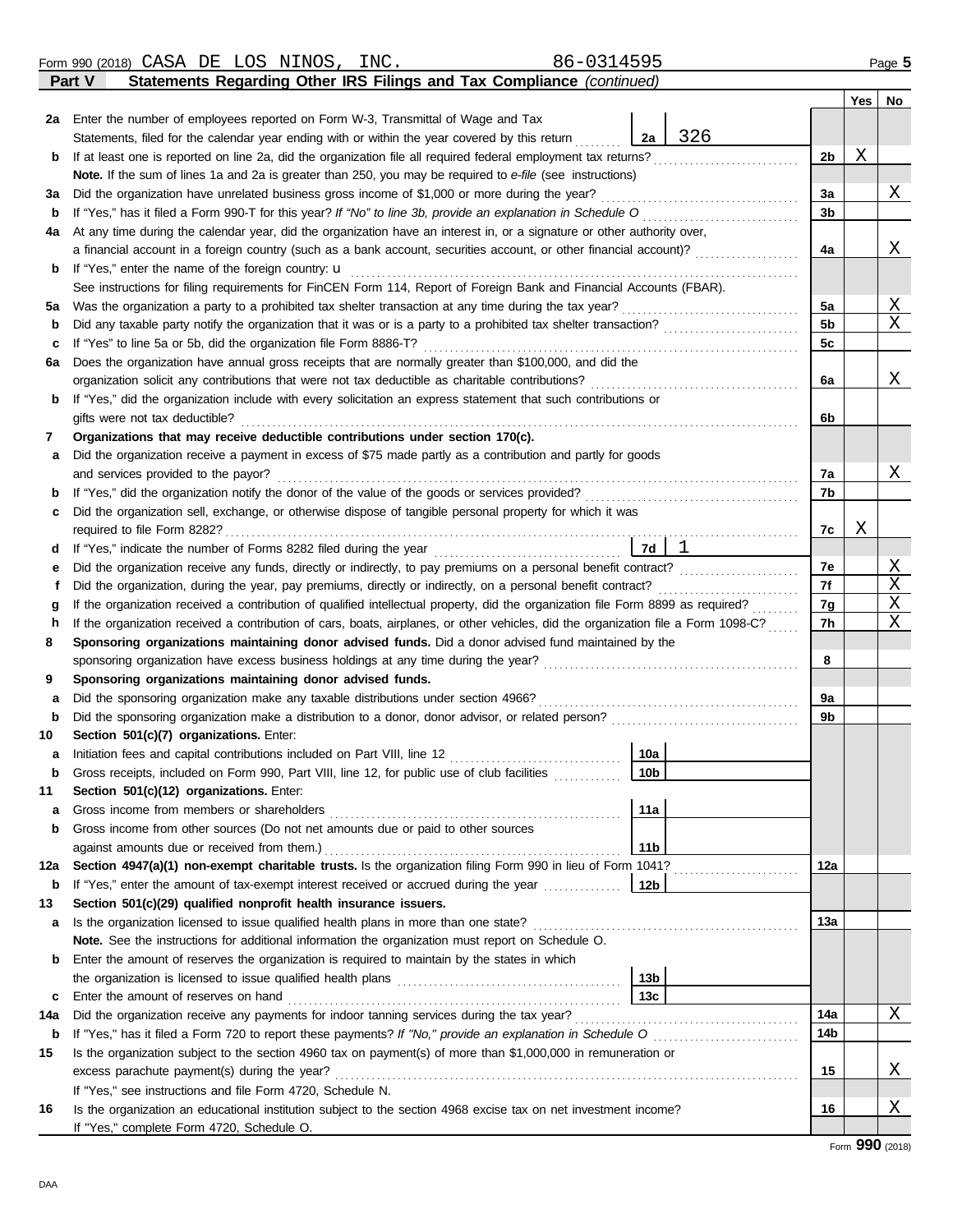|              | 86-0314595<br>Form 990 (2018) CASA DE LOS NINOS,<br>INC.                                                                            |              |     | Page $6$        |
|--------------|-------------------------------------------------------------------------------------------------------------------------------------|--------------|-----|-----------------|
|              | Governance, Management, and Disclosure For each "Yes" response to lines 2 through 7b below, and for a "No"<br>Part VI               |              |     |                 |
|              | response to line 8a, 8b, or 10b below, describe the circumstances, processes, or changes in Schedule O. See instructions.           |              |     |                 |
|              |                                                                                                                                     |              |     | X               |
|              | Section A. Governing Body and Management                                                                                            |              |     |                 |
|              |                                                                                                                                     |              | Yes | No              |
| 1а           | 20<br>1a<br>Enter the number of voting members of the governing body at the end of the tax year                                     |              |     |                 |
|              | If there are material differences in voting rights among members of the governing body, or                                          |              |     |                 |
|              | if the governing body delegated broad authority to an executive committee or similar                                                |              |     |                 |
|              | committee, explain in Schedule O.                                                                                                   |              |     |                 |
| b            | 20<br>1b<br>Enter the number of voting members included in line 1a, above, who are independent                                      |              |     |                 |
| $\mathbf{2}$ | Did any officer, director, trustee, or key employee have a family relationship or a business relationship with                      |              |     |                 |
|              | any other officer, director, trustee, or key employee?                                                                              | 2            |     | Χ               |
| 3            | Did the organization delegate control over management duties customarily performed by or under the direct                           |              |     |                 |
|              | supervision of officers, directors, or trustees, or key employees to a management company or other person?                          | 3            |     | Χ               |
| 4            | Did the organization make any significant changes to its governing documents since the prior Form 990 was filed?                    | 4            |     | X               |
| 5            | Did the organization become aware during the year of a significant diversion of the organization's assets?                          | 5            |     | Χ               |
| 6            | Did the organization have members or stockholders?                                                                                  | 6            |     | Χ               |
| 7а           | Did the organization have members, stockholders, or other persons who had the power to elect or appoint                             |              |     |                 |
|              | one or more members of the governing body?                                                                                          | 7а           |     | Χ               |
| b            | Are any governance decisions of the organization reserved to (or subject to approval by) members,                                   |              |     |                 |
|              | stockholders, or persons other than the governing body?                                                                             | 7b           |     | Χ               |
| 8            | Did the organization contemporaneously document the meetings held or written actions undertaken during the year by the following:   |              |     |                 |
| а            | The governing body?                                                                                                                 | 8а           | Χ   |                 |
| b            | Each committee with authority to act on behalf of the governing body?                                                               | 8b           | Χ   |                 |
| 9            | Is there any officer, director, trustee, or key employee listed in Part VII, Section A, who cannot be reached at                    |              |     |                 |
|              |                                                                                                                                     | 9            |     | Χ               |
|              | <b>Section B. Policies</b> (This Section B requests information about policies not required by the Internal Revenue Code.)          |              |     |                 |
|              |                                                                                                                                     |              | Yes | No              |
| 10a          | Did the organization have local chapters, branches, or affiliates?                                                                  | 10a          |     | Χ               |
| b            | If "Yes," did the organization have written policies and procedures governing the activities of such chapters,                      |              |     |                 |
|              | affiliates, and branches to ensure their operations are consistent with the organization's exempt purposes?                         | 10b          |     |                 |
| 11a          | Has the organization provided a complete copy of this Form 990 to all members of its governing body before filing the form?         | 11a          | Χ   |                 |
| b            | Describe in Schedule O the process, if any, used by the organization to review this Form 990.                                       |              |     |                 |
| 12a          | Did the organization have a written conflict of interest policy? If "No," go to line 13                                             | 12a          | Χ   |                 |
| b            | Were officers, directors, or trustees, and key employees required to disclose annually interests that could give rise to conflicts? | 12b          | Χ   |                 |
| c            | Did the organization regularly and consistently monitor and enforce compliance with the policy? If "Yes,"                           |              |     |                 |
|              | describe in Schedule O how this was done                                                                                            | 12c          | Χ   |                 |
| 13           | Did the organization have a written whistleblower policy?                                                                           | 13           | Χ   |                 |
| 14           | Did the organization have a written document retention and destruction policy?                                                      | 14           | Χ   |                 |
| 15           | Did the process for determining compensation of the following persons include a review and approval by                              |              |     |                 |
|              | independent persons, comparability data, and contemporaneous substantiation of the deliberation and decision?                       |              |     |                 |
| а            |                                                                                                                                     | 15a          | Χ   |                 |
| b            | Other officers or key employees of the organization                                                                                 | 15b          | Χ   |                 |
|              | If "Yes" to line 15a or 15b, describe the process in Schedule O (see instructions).                                                 |              |     |                 |
| 16a          | Did the organization invest in, contribute assets to, or participate in a joint venture or similar arrangement                      |              |     |                 |
|              | with a taxable entity during the year?                                                                                              | 16a          |     | Χ               |
| b            | If "Yes," did the organization follow a written policy or procedure requiring the organization to evaluate its                      |              |     |                 |
|              | participation in joint venture arrangements under applicable federal tax law, and take steps to safeguard the                       |              |     |                 |
|              |                                                                                                                                     | 16b          |     |                 |
|              | <b>Section C. Disclosure</b>                                                                                                        |              |     |                 |
| 17           | List the states with which a copy of this Form 990 is required to be filed $\mathbf{u}$ NONE                                        |              |     |                 |
| 18           | Section 6104 requires an organization to make its Forms 1023 (1024 or 1024-A if applicable), 990, and 990-T (Section 501(c)         |              |     |                 |
|              | (3)s only) available for public inspection. Indicate how you made these available. Check all that apply.                            |              |     |                 |
|              | $ X $ Own website $ X $ Another's website $ X $ Upon request<br>Other (explain in Schedule O)<br>$\blacksquare$                     |              |     |                 |
| 19           | Describe in Schedule O whether (and if so, how) the organization made its governing documents, conflict of interest policy, and     |              |     |                 |
|              | financial statements available to the public during the tax year.                                                                   |              |     |                 |
| 20           | State the name, address, and telephone number of the person who possesses the organization's books and records u                    |              |     |                 |
|              | 1120 N. 5TH AVENUE<br>CASA DE LOS NINOS, INC.                                                                                       |              |     |                 |
|              | AZ 85705<br>TUCSON                                                                                                                  | 520-624-5600 |     |                 |
| DAA          |                                                                                                                                     |              |     | Form 990 (2018) |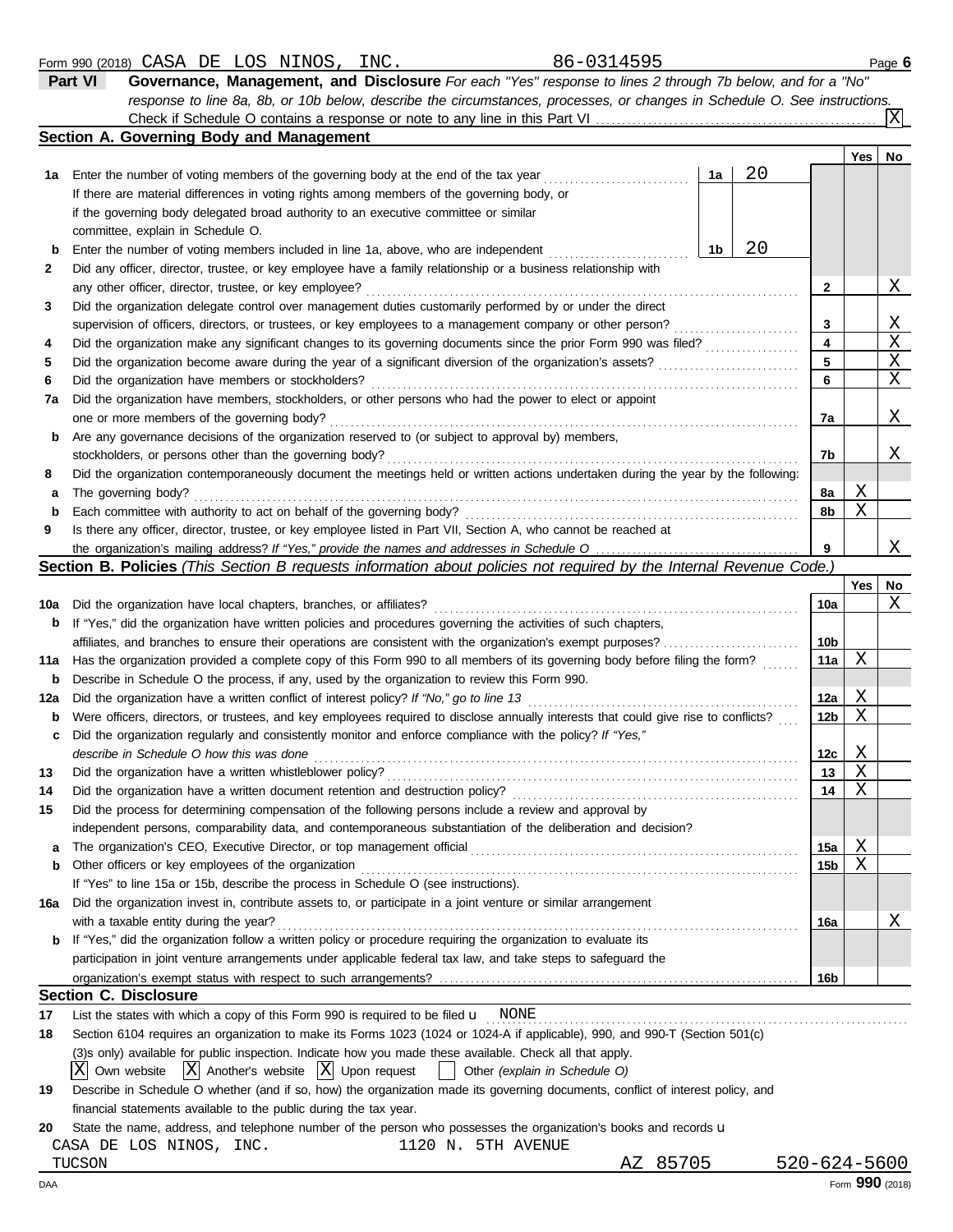| <b>Part VII</b> | Compensation of Officers, Directors, Trustees, Key Employees, Highest Compensated Employees, and                                                                    |
|-----------------|---------------------------------------------------------------------------------------------------------------------------------------------------------------------|
|                 | Independent Contractors                                                                                                                                             |
|                 | Check if Schedule O contains a response or note to any line in this Part VII [11] [12] Check if Schedule O contains a response or note to any line in this Part VII |
| Section A.      | Officers, Directors, Trustees, Key Employees, and Highest Compensated Employees                                                                                     |
|                 | 1a Complete this table for all persons required to be listed. Report compensation for the calendar year ending with or within the                                   |

■ List all of the organization's **current** officers, directors, trustees (whether individuals or organizations), regardless of amount of the companies of amount of compensation. Enter -0- in columns (D), (E), and (F) if no compensation was paid. organization's tax year.

● List all of the organization's **current** key employees, if any. See instructions for definition of "key employee."

who received reportable compensation (Box 5 of Form W-2 and/or Box 7 of Form 1099-MISC) of more than \$100,000 from the organization and any related organizations. ■ List the organization's five **current** highest compensated employees (other than an officer, director, trustee, or key employee)<br> **•** Preceived reportable compensation (Box 5 of Form *M, 2 and/or Box 7 of Form 1000 MISC* 

■ List all of the organization's **former** officers, key employees, and highest compensated employees who received more than<br> **•** 00.000 of reportable compensation from the ergonization and any related ergonizations \$100,000 of reportable compensation from the organization and any related organizations.

■ List all of the organization's **former directors or trustees** that received, in the capacity as a former director or trustee of the<br>paization, more than \$10,000 of reportable compensation from the organization and any r organization, more than \$10,000 of reportable compensation from the organization and any related organizations. List persons in the following order: individual trustees or directors; institutional trustees; officers; key employees; highest

compensated employees; and former such persons.

Check this box if neither the organization nor any related organization compensated any current officer, director, or trustee.

| (A)<br>Name and Title                                 | (B)<br>Average<br>hours per<br>week<br>(list any<br>hours for |                                   |                         | (C)<br>Position |              | (do not check more than one<br>box, unless person is both an<br>officer and a director/trustee) |        | (D)<br>Reportable<br>compensation<br>from<br>the<br>organization | (E)<br>Reportable<br>compensation from<br>related<br>organizations<br>(W-2/1099-MISC) | (F)<br>Estimated<br>amount of<br>other<br>compensation<br>from the |
|-------------------------------------------------------|---------------------------------------------------------------|-----------------------------------|-------------------------|-----------------|--------------|-------------------------------------------------------------------------------------------------|--------|------------------------------------------------------------------|---------------------------------------------------------------------------------------|--------------------------------------------------------------------|
|                                                       | related<br>organizations<br>below dotted<br>line)             | Individual trustee<br>or director | nstitutional<br>trustee | Officer         | Key employee | Highest compensated<br>employee                                                                 | Former | (W-2/1099-MISC)                                                  |                                                                                       | organization<br>and related<br>organizations                       |
| (1) WILLIAM ESTES<br>PAST PRESIDENT                   | 2.00<br>0.00                                                  | Χ                                 |                         |                 |              |                                                                                                 |        | 0                                                                | 0                                                                                     | 0                                                                  |
| (2) MOIRA RICHARDS                                    | 1.00                                                          |                                   |                         |                 |              |                                                                                                 |        |                                                                  |                                                                                       |                                                                    |
| <b>DIRECTOR</b>                                       | 0.00                                                          | X                                 |                         |                 |              |                                                                                                 |        | 0                                                                | 0                                                                                     | $\mathbf 0$                                                        |
| (3) GARY FLETCHER                                     |                                                               |                                   |                         |                 |              |                                                                                                 |        |                                                                  |                                                                                       |                                                                    |
|                                                       | 2.00                                                          |                                   |                         |                 |              |                                                                                                 |        |                                                                  |                                                                                       |                                                                    |
| FOUNDATION<br>REPRESENT                               | 0.00                                                          | X                                 |                         |                 |              |                                                                                                 |        | 0                                                                | 0                                                                                     | 0                                                                  |
| (4) DIANNE<br>GROBSTEIN                               |                                                               |                                   |                         |                 |              |                                                                                                 |        |                                                                  |                                                                                       |                                                                    |
| PRESIDENT                                             | 2.00<br>0.00                                                  | Χ                                 |                         | $\rm X$         |              |                                                                                                 |        | 0                                                                | 0                                                                                     | $\overline{0}$                                                     |
| (5) SISTER<br>MICHELLE                                | <b>HUMKE</b>                                                  |                                   |                         |                 |              |                                                                                                 |        |                                                                  |                                                                                       |                                                                    |
|                                                       | 2.00                                                          |                                   |                         |                 |              |                                                                                                 |        |                                                                  |                                                                                       |                                                                    |
| SECRETARY/TREASURER                                   | 0.00                                                          | X                                 |                         | X               |              |                                                                                                 |        | 0                                                                | 0                                                                                     | $\mathsf{O}\xspace$                                                |
| (6) LINDA RIORDAN                                     |                                                               |                                   |                         |                 |              |                                                                                                 |        |                                                                  |                                                                                       |                                                                    |
|                                                       | 2.00                                                          |                                   |                         |                 |              |                                                                                                 |        |                                                                  |                                                                                       |                                                                    |
| FIRST VICE PRESIDENT<br>$(7)$ DEE-DEE<br><b>SAMET</b> | 0.00                                                          | X                                 |                         | X               |              |                                                                                                 |        | 0                                                                | 0                                                                                     | 0                                                                  |
|                                                       | 2.00                                                          |                                   |                         |                 |              |                                                                                                 |        |                                                                  |                                                                                       |                                                                    |
| FOUNDATION PRESIDENT                                  | 0.00                                                          | X                                 |                         |                 |              |                                                                                                 |        | 0                                                                | 0                                                                                     | 0                                                                  |
| (8) MICHAEL<br>ABLIN                                  |                                                               |                                   |                         |                 |              |                                                                                                 |        |                                                                  |                                                                                       |                                                                    |
|                                                       | 1.00                                                          |                                   |                         |                 |              |                                                                                                 |        |                                                                  |                                                                                       |                                                                    |
| <b>DIRECTOR</b>                                       | 0.00                                                          | $\mathbf X$                       |                         |                 |              |                                                                                                 |        | 0                                                                | 0                                                                                     | $\overline{0}$                                                     |
| SHOLES-DOUGLAS<br>(9) ARIANNA                         |                                                               |                                   |                         |                 |              |                                                                                                 |        |                                                                  |                                                                                       |                                                                    |
|                                                       | 1.00                                                          |                                   |                         |                 |              |                                                                                                 |        |                                                                  |                                                                                       |                                                                    |
| DIRECTOR                                              | 0.00                                                          | Χ                                 |                         |                 |              |                                                                                                 |        | 0                                                                | 0                                                                                     | 0                                                                  |
| (10) GREG NICKOLSON                                   |                                                               |                                   |                         |                 |              |                                                                                                 |        |                                                                  |                                                                                       |                                                                    |
| <b>DIRECTOR</b>                                       | 1.00<br>0.00                                                  | $\mathbf X$                       |                         |                 |              |                                                                                                 |        | 0                                                                | 0                                                                                     | $\mathbf 0$                                                        |
| SWANSON<br>$(11)$ CAROL                               |                                                               |                                   |                         |                 |              |                                                                                                 |        |                                                                  |                                                                                       |                                                                    |
|                                                       | 2.00                                                          |                                   |                         |                 |              |                                                                                                 |        |                                                                  |                                                                                       |                                                                    |
| SECOND VICE PRESIDEN                                  | 0.00                                                          | $\mathbf X$                       |                         | X               |              |                                                                                                 |        | 0                                                                | 0                                                                                     |                                                                    |
| DAA                                                   |                                                               |                                   |                         |                 |              |                                                                                                 |        |                                                                  |                                                                                       | Form 990 (2018)                                                    |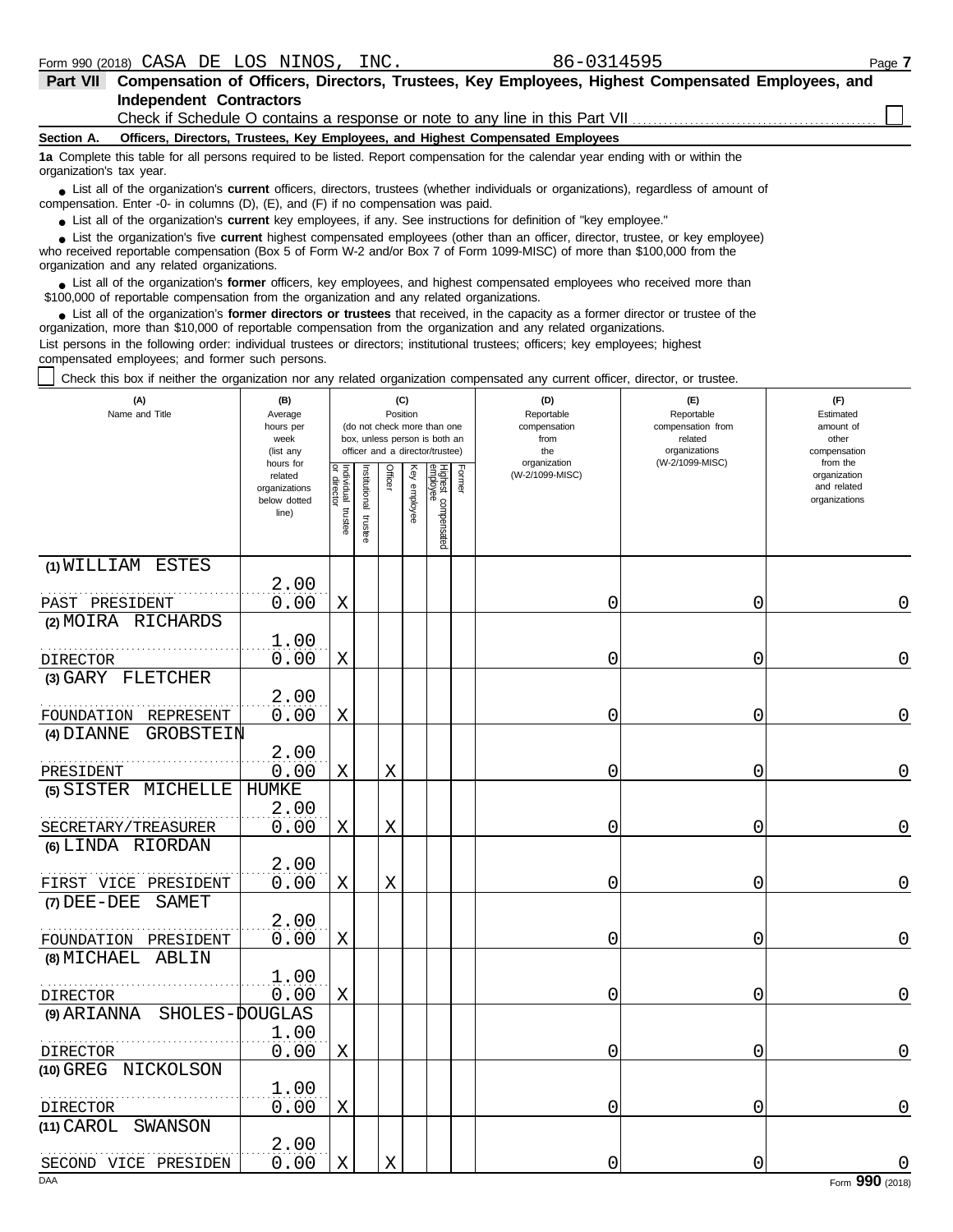| Form 990 (2018) CASA DE LOS NINOS,                                                                                                                                                                                                                                                                |                                                                |                                                                                                                                                                                           |  | INC. |                 |                                                                                                 |                                                  | 86-0314595                                                                                             |                                                                    |                                                                    |                     | Page 8         |
|---------------------------------------------------------------------------------------------------------------------------------------------------------------------------------------------------------------------------------------------------------------------------------------------------|----------------------------------------------------------------|-------------------------------------------------------------------------------------------------------------------------------------------------------------------------------------------|--|------|-----------------|-------------------------------------------------------------------------------------------------|--------------------------------------------------|--------------------------------------------------------------------------------------------------------|--------------------------------------------------------------------|--------------------------------------------------------------------|---------------------|----------------|
| Part VII                                                                                                                                                                                                                                                                                          |                                                                |                                                                                                                                                                                           |  |      |                 |                                                                                                 |                                                  | Section A. Officers, Directors, Trustees, Key Employees, and Highest Compensated Employees (continued) |                                                                    |                                                                    |                     |                |
| (A)<br>Name and title                                                                                                                                                                                                                                                                             | (B)<br>Average<br>hours per<br>week<br>(list any               |                                                                                                                                                                                           |  |      | (C)<br>Position | (do not check more than one<br>box, unless person is both an<br>officer and a director/trustee) | (D)<br>Reportable<br>compensation<br>from<br>the |                                                                                                        | (F)<br>Reportable<br>compensation from<br>related<br>organizations | (F)<br>Estimated<br>amount of<br>other<br>compensation<br>from the |                     |                |
|                                                                                                                                                                                                                                                                                                   | hours for<br>related<br>organizations<br>below dotted<br>line) | organization<br>(W-2/1099-MISC)<br>Individual<br>or director<br>Officer<br>Highest compensated<br>employee<br>Former<br>nstitutional<br>(W-2/1099-MISC)<br>employee<br>trustee<br>trustee |  |      |                 | organization<br>and related<br>organizations                                                    |                                                  |                                                                                                        |                                                                    |                                                                    |                     |                |
| <b>GUSTAVO</b><br>(12)<br>CORTE                                                                                                                                                                                                                                                                   |                                                                |                                                                                                                                                                                           |  |      |                 |                                                                                                 |                                                  |                                                                                                        |                                                                    |                                                                    |                     |                |
| <b>DIRECTOR</b>                                                                                                                                                                                                                                                                                   | 1.00<br>0.00                                                   | Χ                                                                                                                                                                                         |  |      |                 |                                                                                                 |                                                  | 0                                                                                                      | 0                                                                  |                                                                    |                     | 0              |
| JAN HUTCHINSON<br>(13)                                                                                                                                                                                                                                                                            |                                                                |                                                                                                                                                                                           |  |      |                 |                                                                                                 |                                                  |                                                                                                        |                                                                    |                                                                    |                     |                |
|                                                                                                                                                                                                                                                                                                   | 1.00                                                           |                                                                                                                                                                                           |  |      |                 |                                                                                                 |                                                  |                                                                                                        |                                                                    |                                                                    |                     |                |
| <b>DIRECTOR</b><br>ERIC MACY<br>(14)                                                                                                                                                                                                                                                              | 0.00                                                           | Χ                                                                                                                                                                                         |  |      |                 |                                                                                                 |                                                  | 0                                                                                                      | 0                                                                  |                                                                    |                     | $\overline{0}$ |
| <b>DIRECTOR</b>                                                                                                                                                                                                                                                                                   | 1.00<br>0.00                                                   | X                                                                                                                                                                                         |  |      |                 |                                                                                                 |                                                  | 0                                                                                                      | 0                                                                  |                                                                    |                     | $\overline{0}$ |
| <b>MARGARET</b><br>(15)<br>NEL\$ON                                                                                                                                                                                                                                                                |                                                                |                                                                                                                                                                                           |  |      |                 |                                                                                                 |                                                  |                                                                                                        |                                                                    |                                                                    |                     |                |
|                                                                                                                                                                                                                                                                                                   | 1.00                                                           |                                                                                                                                                                                           |  |      |                 |                                                                                                 |                                                  |                                                                                                        |                                                                    |                                                                    |                     |                |
| <b>DIRECTOR</b><br>MARK NICHLOS<br>(16)                                                                                                                                                                                                                                                           | 0.00                                                           | Χ                                                                                                                                                                                         |  |      |                 |                                                                                                 |                                                  | 0                                                                                                      | 0                                                                  |                                                                    |                     | $\overline{0}$ |
|                                                                                                                                                                                                                                                                                                   | 1.00                                                           |                                                                                                                                                                                           |  |      |                 |                                                                                                 |                                                  |                                                                                                        |                                                                    |                                                                    |                     |                |
| <b>DIRECTOR</b>                                                                                                                                                                                                                                                                                   | 0.00                                                           | X                                                                                                                                                                                         |  |      |                 |                                                                                                 |                                                  | 0                                                                                                      | 0                                                                  |                                                                    |                     | 0              |
| CICELY PARSEGHIAN<br>(17)                                                                                                                                                                                                                                                                         | 1.00                                                           |                                                                                                                                                                                           |  |      |                 |                                                                                                 |                                                  |                                                                                                        |                                                                    |                                                                    |                     |                |
| <b>DIRECTOR</b>                                                                                                                                                                                                                                                                                   | 0.00                                                           | Χ                                                                                                                                                                                         |  |      |                 |                                                                                                 |                                                  | 0                                                                                                      | 0                                                                  |                                                                    |                     | 0              |
| KIMBERLY SOTO<br>(18)                                                                                                                                                                                                                                                                             |                                                                |                                                                                                                                                                                           |  |      |                 |                                                                                                 |                                                  |                                                                                                        |                                                                    |                                                                    |                     |                |
|                                                                                                                                                                                                                                                                                                   | 1.00<br>0.00                                                   | Χ                                                                                                                                                                                         |  |      |                 |                                                                                                 |                                                  | 0                                                                                                      | 0                                                                  |                                                                    |                     | 0              |
| <b>DIRECTOR</b><br>LELA<br>WILLIAM\$<br>(19)                                                                                                                                                                                                                                                      |                                                                |                                                                                                                                                                                           |  |      |                 |                                                                                                 |                                                  |                                                                                                        |                                                                    |                                                                    |                     |                |
|                                                                                                                                                                                                                                                                                                   | 1.00                                                           |                                                                                                                                                                                           |  |      |                 |                                                                                                 |                                                  |                                                                                                        |                                                                    |                                                                    |                     |                |
| <b>DIRECTOR</b>                                                                                                                                                                                                                                                                                   | 0.00                                                           | $\mathbf X$                                                                                                                                                                               |  |      |                 |                                                                                                 |                                                  | 0                                                                                                      | 0                                                                  |                                                                    |                     | 0              |
| c Total from continuation sheets to Part VII, Section A                                                                                                                                                                                                                                           |                                                                |                                                                                                                                                                                           |  |      |                 |                                                                                                 | u<br>u                                           | 1,508,288                                                                                              |                                                                    |                                                                    | 89,925              |                |
| d Total (add lines 1b and 1c) $\frac{u}{1,508,288}$                                                                                                                                                                                                                                               |                                                                |                                                                                                                                                                                           |  |      |                 |                                                                                                 |                                                  |                                                                                                        |                                                                    |                                                                    | 89,925              |                |
| Total number of individuals (including but not limited to those listed above) who received more than \$100,000 of<br>2<br>reportable compensation from the organization $\mathbf{u}$ 9                                                                                                            |                                                                |                                                                                                                                                                                           |  |      |                 |                                                                                                 |                                                  |                                                                                                        |                                                                    |                                                                    |                     |                |
|                                                                                                                                                                                                                                                                                                   |                                                                |                                                                                                                                                                                           |  |      |                 |                                                                                                 |                                                  |                                                                                                        |                                                                    |                                                                    | Yes                 | No             |
| Did the organization list any former officer, director, or trustee, key employee, or highest compensated<br>3                                                                                                                                                                                     |                                                                |                                                                                                                                                                                           |  |      |                 |                                                                                                 |                                                  |                                                                                                        |                                                                    | 3                                                                  |                     | Χ              |
| For any individual listed on line 1a, is the sum of reportable compensation and other compensation from the<br>4<br>organization and related organizations greater than \$150,000? If "Yes," complete Schedule J for such                                                                         |                                                                |                                                                                                                                                                                           |  |      |                 |                                                                                                 |                                                  |                                                                                                        |                                                                    |                                                                    |                     |                |
| Did any person listed on line 1a receive or accrue compensation from any unrelated organization or individual<br>5                                                                                                                                                                                |                                                                |                                                                                                                                                                                           |  |      |                 |                                                                                                 |                                                  |                                                                                                        |                                                                    | 4                                                                  | Χ                   |                |
|                                                                                                                                                                                                                                                                                                   |                                                                |                                                                                                                                                                                           |  |      |                 |                                                                                                 |                                                  |                                                                                                        |                                                                    | 5                                                                  |                     | Χ              |
| Section B. Independent Contractors<br>Complete this table for your five highest compensated independent contractors that received more than \$100,000 of<br>1<br>compensation from the organization. Report compensation for the calendar year ending with or within the organization's tax year. |                                                                |                                                                                                                                                                                           |  |      |                 |                                                                                                 |                                                  |                                                                                                        |                                                                    |                                                                    |                     |                |
|                                                                                                                                                                                                                                                                                                   | (A)<br>Name and business address                               |                                                                                                                                                                                           |  |      |                 |                                                                                                 |                                                  |                                                                                                        | (B)<br>Description of services                                     |                                                                    | (C)<br>Compensation |                |
| MEDICARE TRANS LLC                                                                                                                                                                                                                                                                                |                                                                |                                                                                                                                                                                           |  |      |                 | 4836 H                                                                                          |                                                  | MCDOWELL RD #104                                                                                       |                                                                    |                                                                    |                     |                |
| PHOENIX                                                                                                                                                                                                                                                                                           |                                                                | AZ 85008                                                                                                                                                                                  |  |      |                 |                                                                                                 |                                                  | TRANSPORTATION                                                                                         |                                                                    |                                                                    |                     | 458,590        |
|                                                                                                                                                                                                                                                                                                   |                                                                |                                                                                                                                                                                           |  |      |                 |                                                                                                 |                                                  |                                                                                                        |                                                                    |                                                                    |                     |                |
|                                                                                                                                                                                                                                                                                                   |                                                                |                                                                                                                                                                                           |  |      |                 |                                                                                                 |                                                  |                                                                                                        |                                                                    |                                                                    |                     |                |
|                                                                                                                                                                                                                                                                                                   |                                                                |                                                                                                                                                                                           |  |      |                 |                                                                                                 |                                                  |                                                                                                        |                                                                    |                                                                    |                     |                |
| Total number of independent contractors (including but not limited to those listed above) who<br>2<br>received more than \$100,000 of compensation from the organization u                                                                                                                        |                                                                |                                                                                                                                                                                           |  |      |                 |                                                                                                 |                                                  |                                                                                                        |                                                                    |                                                                    |                     |                |

received more than \$100,000 of compensation from the organization u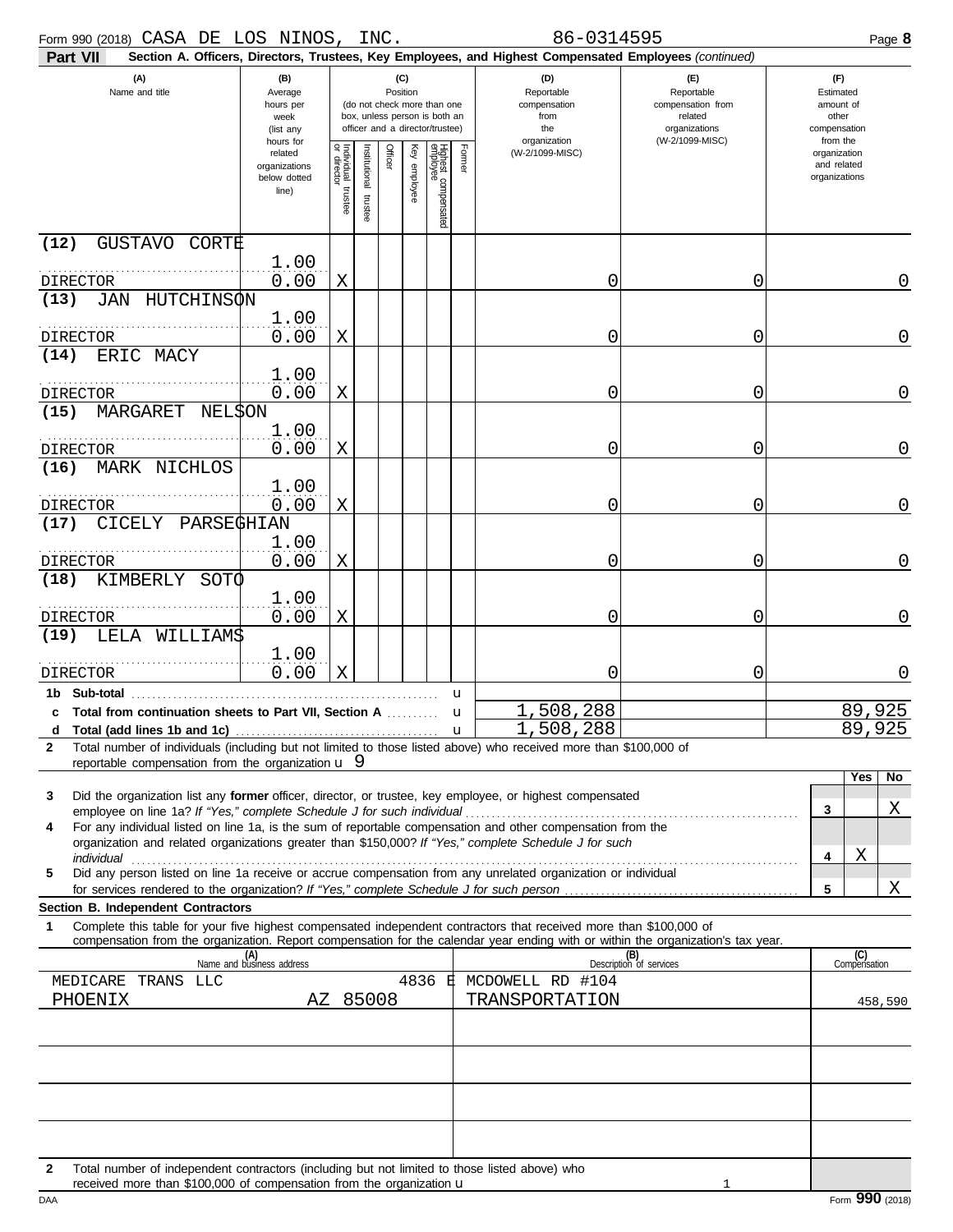**Part VIII Statement of Revenue**

#### **(A) (B) (C) (D)** Total revenue **Related or CONFORT CONFORT CONFORT Revenue**<br>
exempt business excluded from tax exempt business function under sections revenue 512-514 revenue Grants **Contributions, Gifts, Grants and Other Similar Amounts 1a** 60,816 **1a** Federated campaigns ...... **1b b** Membership dues *........*.. Gifts,<br>ilar Ar **1c c** Fundraising events . . . . . . . . **1d** 520,000 **d** Related organizations ...... **1e** 5,622,314 Contributions,<br>and Other Sim **e** Government grants (contributions) . . . **f** All other contributions, gifts, grants, and similar amounts not included above **1f** 3,160,423  $\frac{44,212}{...}$ **g** Noncash contributions included in lines 1a-1f: u 9,363,553 **h Total.** Add lines 1a–1f . . . . . . . . . . . . . . . . . . . . . . . . . . . . . . . . Revenue **Program Service Revenue Busn. Code** 2a . . . BEHAVIORAL HEALTH SERVICES ... . . . . 900099 8,653,546 8,653,546 . . . . . . . . . . . . . . . . . . . . . . . . . . . . . . . . . . . . . . . . . . . . . . **b** OTHER PROGRAM SERVICES 900099 61,466 61,466 Program Service **c** . . . . . . . . . . . . . . . . . . . . . . . . . . . . . . . . . . . . . . . . . . . . . . **d** . . . . . . . . . . . . . . . . . . . . . . . . . . . . . . . . . . . . . . . . . . . . . . **e** . . . . . . . . . . . . . . . . . . . . . . . . . . . . . . . . . . . . . . . . . . . . . . **f** All other program service revenue . . . . . . . . . . 8,715,012 **g Total.** Add lines 2a–2f . . . . . . . . . . . . . . . . . . . . . . . . . . . . . . . . u **3** Investment income (including dividends, interest, 118,353 118,353 and other similar amounts)  $\mathbf{u}$ 4 Income from investment of tax-exempt bond proceeds **u 5** Royalties . . . . . . . . . . . . . . . . . . . . . . . . . . . . . . . . . . . . . . . . . . . . . u (i) Real (ii) Personal **6a** Gross rents **b** Less: rental exps. **c** Rental inc. or (loss) **d** Net rental income or (loss) ............................. u **7a** Gross amount from (i) Securities (ii) Other sales of assets 32,561 other than inventory **b** Less: cost or other 33,233 basis & sales exps. -672 **c** Gain or (loss)  $-672$   $-672$ **d** u Net gain or (loss) . . . . . . . . . . . . . . . . . . . . . . . . . . . . . . . . . . . . . **8a** Gross income from fundraising events **Other Revenue Other Revenue** (not including \$ . . . . . . . . . . . . . . . . . . . . . of contributions reported on line 1c). See Part IV, line 18 . . . . . . . . . . . . . . . **a b b** Less: direct expenses . . . . . . . . . u **c** Net income or (loss) from fundraising events . . . . . . . . **9a** Gross income from gaming activities. See Part IV, line 19 . . . . . . . . . . . . . . . **a b b** Less: direct expenses **........**.. u Net income or (loss) from gaming activities . . . . . . . . . . **c** 10a Gross sales of inventory, less returns and allowances .......... 1,099,374 **a b** 1,063,446 **b** Less: cost of goods sold ...... u 35,928 35,928 Net income or (loss) from sales of inventory . . . . . . . . . **c** Miscellaneous Revenue **Busn. Code 11a** . . . . . . . . . . . . . . . . . . . . . . . . . . . . . . . . . . . . . . . . . . . . . . OIL AND GAS ROYALTIES 525990 12,358 12,358 **b** . . . . . . . . . . . . . . . . . . . . . . . . . . . . . . . . . . . . . . . . . . . . . . MISCELLANEOUS 211110 555 555 **c** . . . . . . . . . . . . . . . . . . . . . . . . . . . . . . . . . . . . . . . . . . . . . . BARTOL FAMILY PARTNERSHIP LP 525990 -922 -922 **d** All other revenue .............................. 11,991 **e Total.** Add lines 11a–11d . . . . . . . . . . . . . . . . . . . . . . . . . . . . u 18,244,165 8,715,012 0 165,600u **Total revenue.** See instructions. . . . . . . . . . . . . . . . . . . . . **12**

Check if Schedule O contains a response or note to any line in this Part VIII .............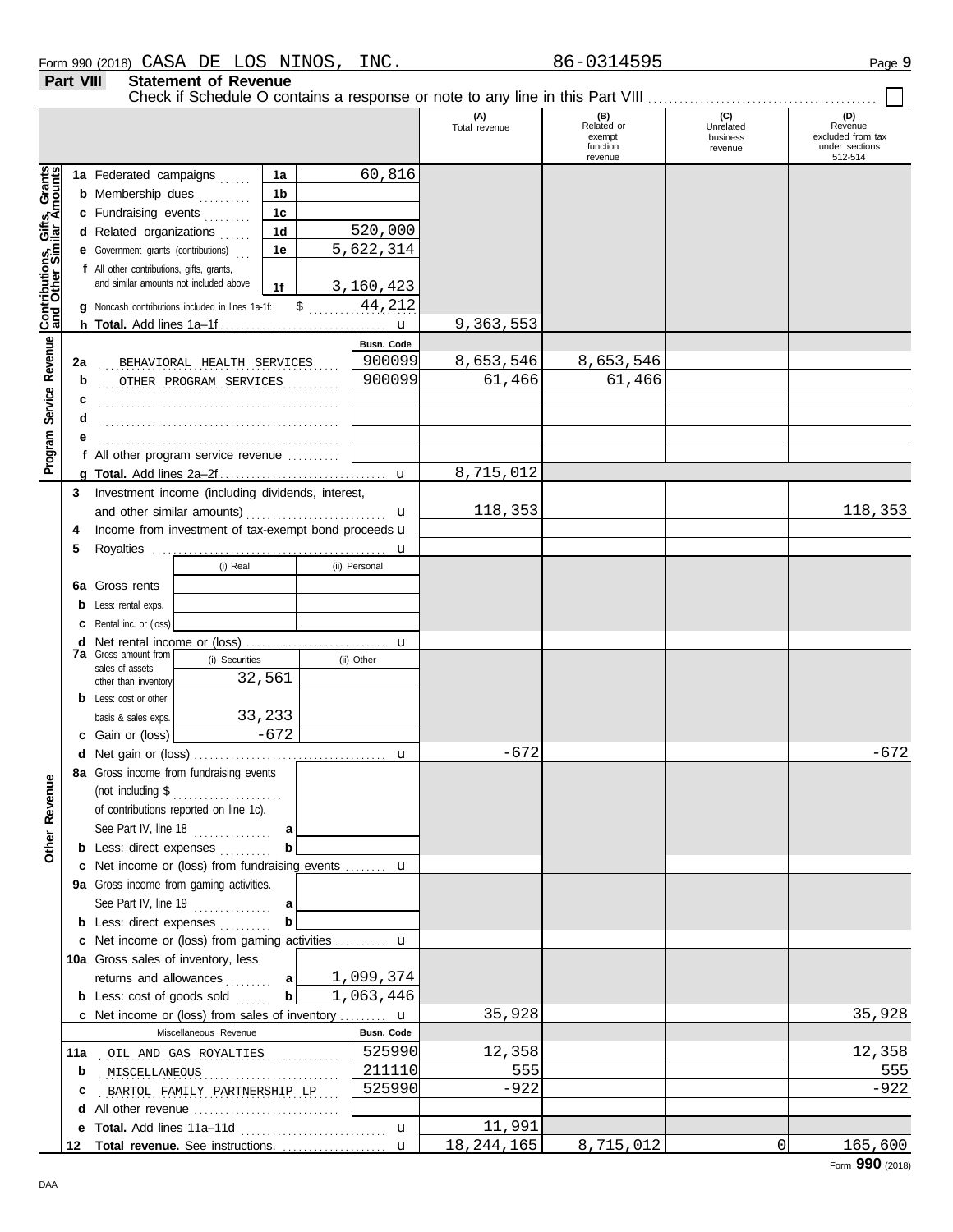| Check if Schedule O contains a response or note to any line in this Part IX<br>(A)<br>Total expenses<br>(B)<br>Program service<br>(C)<br>Do not include amounts reported on lines 6b,<br>Management and<br>7b, 8b, 9b, and 10b of Part VIII.<br>expenses<br>general expenses                                          | 冈<br>(D)<br>Fundraising<br>expenses |
|-----------------------------------------------------------------------------------------------------------------------------------------------------------------------------------------------------------------------------------------------------------------------------------------------------------------------|-------------------------------------|
|                                                                                                                                                                                                                                                                                                                       |                                     |
|                                                                                                                                                                                                                                                                                                                       |                                     |
|                                                                                                                                                                                                                                                                                                                       |                                     |
| Grants and other assistance to domestic organizations<br>1                                                                                                                                                                                                                                                            |                                     |
| and domestic governments. See Part IV, line 21<br>Grants and other assistance to domestic<br>$\mathbf{2}$                                                                                                                                                                                                             |                                     |
| individuals. See Part IV, line 22                                                                                                                                                                                                                                                                                     |                                     |
| Grants and other assistance to foreign<br>3                                                                                                                                                                                                                                                                           |                                     |
| organizations, foreign governments, and foreign                                                                                                                                                                                                                                                                       |                                     |
| individuals. See Part IV, lines 15 and 16                                                                                                                                                                                                                                                                             |                                     |
| Benefits paid to or for members<br>4                                                                                                                                                                                                                                                                                  |                                     |
| Compensation of current officers, directors,<br>5                                                                                                                                                                                                                                                                     |                                     |
| 1,263,490<br>752,985<br>384,768<br>trustees, and key employees                                                                                                                                                                                                                                                        | 125,737                             |
| Compensation not included above, to disqualified<br>6                                                                                                                                                                                                                                                                 |                                     |
| persons (as defined under section 4958(f)(1)) and                                                                                                                                                                                                                                                                     |                                     |
| persons described in section 4958(c)(3)(B)                                                                                                                                                                                                                                                                            |                                     |
| 9,045,533<br>8,225,784<br>616,410<br>Other salaries and wages<br>7                                                                                                                                                                                                                                                    | 203,339                             |
| Pension plan accruals and contributions (include<br>8                                                                                                                                                                                                                                                                 |                                     |
| 154,030<br>136,278<br>14,557<br>section 401(k) and 403(b) employer contributions)                                                                                                                                                                                                                                     | 3,195                               |
| 42,789<br>788,481<br>727,506<br>Other employee benefits<br>9                                                                                                                                                                                                                                                          | 18,186                              |
| 841,722<br>739,477<br>79,006<br>Payroll taxes<br>10                                                                                                                                                                                                                                                                   | 23,239                              |
| Fees for services (non-employees):<br>11                                                                                                                                                                                                                                                                              |                                     |
| a                                                                                                                                                                                                                                                                                                                     |                                     |
| b                                                                                                                                                                                                                                                                                                                     |                                     |
| 29,049<br>29,049<br>с                                                                                                                                                                                                                                                                                                 |                                     |
| Lobbying<br>d                                                                                                                                                                                                                                                                                                         |                                     |
| Professional fundraising services. See Part IV, line 17                                                                                                                                                                                                                                                               |                                     |
| Investment management fees<br>f                                                                                                                                                                                                                                                                                       |                                     |
| Other. (If line 11g amount exceeds 10% of line 25, column<br>g                                                                                                                                                                                                                                                        |                                     |
| 1,592,409<br>1,728,447<br>133,031<br>(A) amount, list line 11g expenses on Schedule O.)                                                                                                                                                                                                                               | 3,007                               |
| 34,799<br>800<br>Advertising and promotion<br>12                                                                                                                                                                                                                                                                      | 33,999                              |
| 15,153<br>737,535<br>673,058<br>13                                                                                                                                                                                                                                                                                    | 49,324                              |
| Information technology<br>14                                                                                                                                                                                                                                                                                          |                                     |
| 15                                                                                                                                                                                                                                                                                                                    |                                     |
| 376,318<br>356,518<br>10,162<br>16                                                                                                                                                                                                                                                                                    | 9,638                               |
| 265,518<br>264,107<br>1,167<br>17<br>$\begin{minipage}{0.5\textwidth} \centering \begin{tabular}{@{}c@{}} \textbf{True} & \textbf{True} \\ \textbf{True} & \textbf{True} \\ \textbf{True} & \textbf{True} \\ \end{tabular} \end{minipage}$                                                                            | 244                                 |
| Payments of travel or entertainment expenses<br>18                                                                                                                                                                                                                                                                    |                                     |
| for any federal, state, or local public officials                                                                                                                                                                                                                                                                     |                                     |
| Conferences, conventions, and meetings<br>19                                                                                                                                                                                                                                                                          |                                     |
| 174,497<br>172,272<br>2,225<br>20<br>$\textbf{Interest} \hspace{0.05in} \ldots \hspace{0.05in} \ldots \hspace{0.05in} \ldots \hspace{0.05in} \ldots \hspace{0.05in} \ldots \hspace{0.05in} \ldots \hspace{0.05in} \ldots \hspace{0.05in} \ldots \hspace{0.05in} \ldots \hspace{0.05in} \ldots \hspace{0.05in} \ldots$ |                                     |
| Payments to affiliates<br>21                                                                                                                                                                                                                                                                                          |                                     |
| 479,758<br>384,606<br>75,083<br>Depreciation, depletion, and amortization<br>22                                                                                                                                                                                                                                       | 20,069                              |
| 117,783<br>97,220<br>19,041<br>23                                                                                                                                                                                                                                                                                     | 1,522                               |
| Other expenses. Itemize expenses not covered<br>24                                                                                                                                                                                                                                                                    |                                     |
| above (List miscellaneous expenses in line 24e. If                                                                                                                                                                                                                                                                    |                                     |
| line 24e amount exceeds 10% of line 25, column                                                                                                                                                                                                                                                                        |                                     |
| (A) amount, list line 24e expenses on Schedule O.)                                                                                                                                                                                                                                                                    |                                     |
| 389,631<br>287,359<br>98,061<br>STAFF TRAINING<br>а                                                                                                                                                                                                                                                                   | 4,211                               |
| 295,785<br>48,936<br>207,427<br>EQUIPMENT<br>b                                                                                                                                                                                                                                                                        | 39,422                              |
| 128,697<br>30,782<br>52,351<br>DUES AND FEES<br>c                                                                                                                                                                                                                                                                     | 45,564                              |
| 44,212<br>43,073<br>1,139<br>DONATED SUPPLIES<br>d                                                                                                                                                                                                                                                                    |                                     |
| 7,285<br>15,720<br>8,435<br>All other expenses<br>е                                                                                                                                                                                                                                                                   |                                     |
| 16,911,005<br>14,698,146<br>1,632,163<br>Total functional expenses. Add lines 1 through 24e<br>25                                                                                                                                                                                                                     | 580,696                             |
| Joint costs. Complete this line only if the<br>26<br>organization reported in column (B) joint costs                                                                                                                                                                                                                  |                                     |
| from a combined educational campaign and                                                                                                                                                                                                                                                                              |                                     |
| fundraising solicitation. Check here $\mathbf{u}$     if<br>following SOP 98-2 (ASC 958-720)                                                                                                                                                                                                                          |                                     |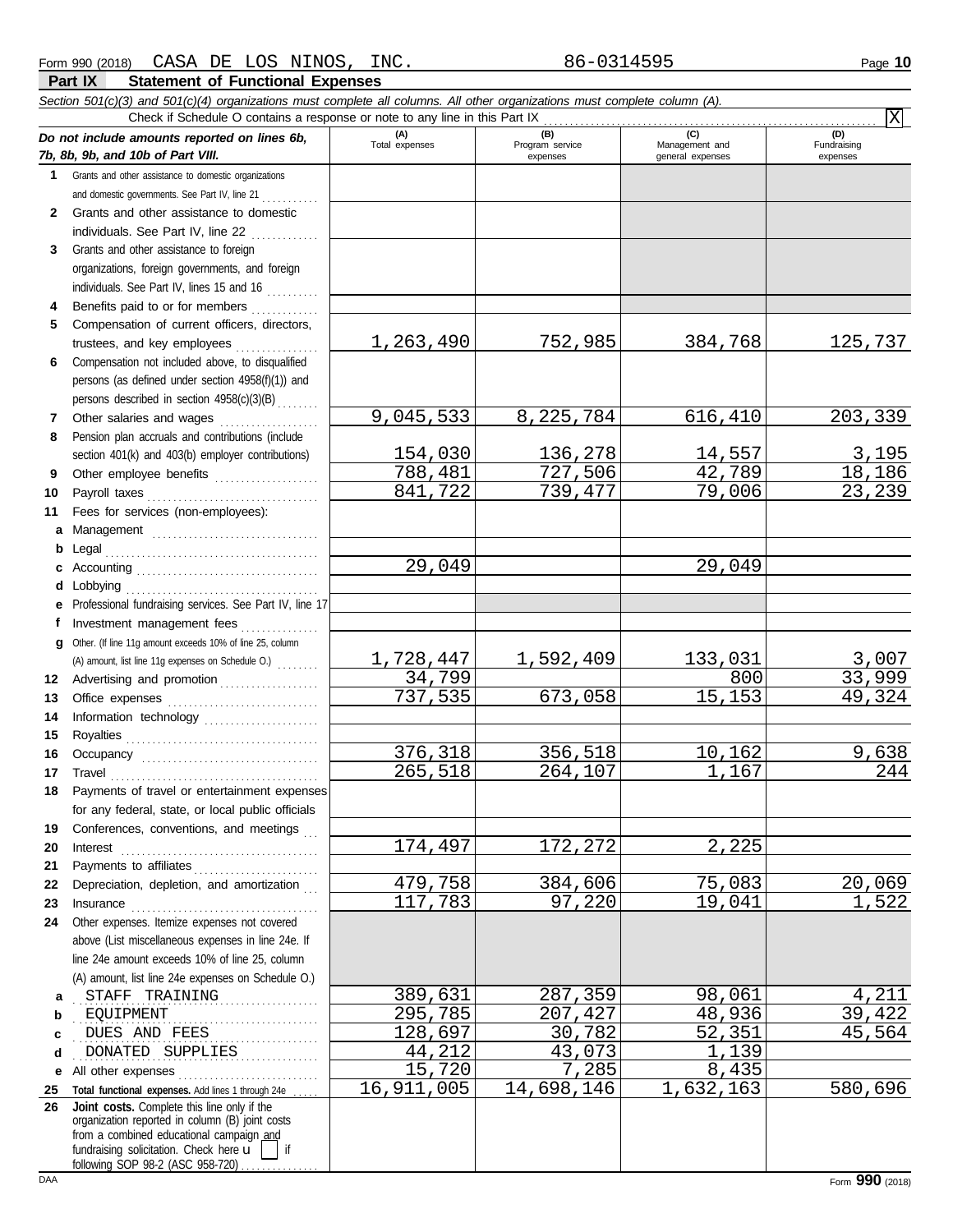## Form 990 (2018) Page **11** CASA DE LOS NINOS, INC. 86-0314595

|                 | Part X   | <b>Balance Sheet</b>                                                                                                                        |  |                                                      |                          |                 |                            |
|-----------------|----------|---------------------------------------------------------------------------------------------------------------------------------------------|--|------------------------------------------------------|--------------------------|-----------------|----------------------------|
|                 |          |                                                                                                                                             |  |                                                      |                          |                 |                            |
|                 |          |                                                                                                                                             |  |                                                      | (A)<br>Beginning of year |                 | (B)<br>End of year         |
|                 | 1        |                                                                                                                                             |  |                                                      | 257,296                  | $\mathbf{1}$    | 409,290                    |
|                 | 2        |                                                                                                                                             |  |                                                      | $\overline{10,019,276}$  | $\mathbf{2}$    | 6,815,444                  |
|                 | 3        |                                                                                                                                             |  |                                                      | $\overline{2,228,032}$   | $\mathbf{3}$    | 3,861,555                  |
|                 | 4        | Accounts receivable, net                                                                                                                    |  |                                                      |                          | 4               |                            |
|                 | 5        | Loans and other receivables from current and former officers, directors,                                                                    |  |                                                      |                          |                 |                            |
|                 |          | trustees, key employees, and highest compensated employees.                                                                                 |  |                                                      |                          |                 |                            |
|                 |          | Complete Part II of Schedule L                                                                                                              |  |                                                      |                          | 5               |                            |
|                 | 6        | Loans and other receivables from other disqualified persons (as defined under section                                                       |  |                                                      |                          |                 |                            |
|                 |          | $4958(f)(1)$ ), persons described in section $4958(c)(3)(B)$ , and contributing employers and                                               |  |                                                      |                          |                 |                            |
|                 |          | sponsoring organizations of section 501(c)(9) voluntary employees' beneficiary                                                              |  |                                                      |                          |                 |                            |
|                 |          | organizations (see instructions). Complete Part II of Schedule L                                                                            |  | <u> 1986 - Johann Stoff, Amerikaansk politiker (</u> |                          | 6               |                            |
| Assets          | 7        |                                                                                                                                             |  |                                                      |                          | 7               |                            |
|                 | 8        | Inventories for sale or use <i>communication</i> and <i>members</i> for sale or use <i>communication</i> and <i>members</i> for sale or use |  |                                                      | 97,164                   | 8               | <u>90,601</u>              |
|                 | 9        |                                                                                                                                             |  |                                                      | 204,959                  | 9               | 42,022                     |
|                 |          | 10a Land, buildings, and equipment: cost or                                                                                                 |  |                                                      |                          |                 |                            |
|                 |          |                                                                                                                                             |  | 19,265,925                                           |                          |                 |                            |
|                 | b        | $\boxed{\textbf{10b}}$<br>Less: accumulated depreciation                                                                                    |  | 3,668,755                                            | 13,819,884               | 10 <sub>c</sub> | <u>15,597,170</u>          |
|                 | 11       |                                                                                                                                             |  |                                                      |                          | 11              |                            |
|                 | 12       |                                                                                                                                             |  |                                                      | 39,242                   | 12              | 38,319                     |
|                 | 13       |                                                                                                                                             |  |                                                      |                          | 13              |                            |
|                 | 14       | Intangible assets                                                                                                                           |  |                                                      |                          | 14              |                            |
|                 | 15       |                                                                                                                                             |  |                                                      | 4,011                    | 15              | 678<br>26,855,079          |
|                 | 16       |                                                                                                                                             |  |                                                      | 26,669,864<br>2,074,623  | 16<br>17        | 1,096,663                  |
|                 | 17<br>18 | Grants payable                                                                                                                              |  |                                                      | 18                       |                 |                            |
|                 | 19       | Deferred revenue                                                                                                                            |  |                                                      | 19                       |                 |                            |
|                 | 20       |                                                                                                                                             |  |                                                      |                          | 20              |                            |
|                 | 21       |                                                                                                                                             |  |                                                      |                          | 21              |                            |
|                 | 22       | Loans and other payables to current and former officers, directors,                                                                         |  |                                                      |                          |                 |                            |
| Liabilities     |          | trustees, key employees, highest compensated employees, and                                                                                 |  |                                                      |                          |                 |                            |
|                 |          | disqualified persons. Complete Part II of Schedule L                                                                                        |  |                                                      |                          | 22              |                            |
|                 | 23       |                                                                                                                                             |  |                                                      | 3,997,783                | 23              | 3,797,783                  |
|                 | 24       | Unsecured notes and loans payable to unrelated third parties [[[[[[[[[[[[[[[[[[[[[[[[[]]]]]]]]]]]                                           |  |                                                      |                          | 24              |                            |
|                 |          | Other liabilities (including federal income tax, payables to related third                                                                  |  |                                                      |                          |                 |                            |
|                 |          | parties, and other liabilities not included on lines 17-24). Complete Part X                                                                |  |                                                      |                          |                 |                            |
|                 |          | of Schedule D                                                                                                                               |  |                                                      | 58,119                   | 25              | $\frac{88,134}{4,982,580}$ |
|                 | 26       |                                                                                                                                             |  |                                                      | 6,130,525                | 26              |                            |
|                 |          | Organizations that follow SFAS 117 (ASC 958), check here $\mathbf{u}$ $\boxed{\mathrm{X}}$                                                  |  | and                                                  |                          |                 |                            |
|                 |          | complete lines 27 through 29, and lines 33 and 34.                                                                                          |  |                                                      |                          |                 |                            |
| <b>Balances</b> | 27       | Unrestricted net assets                                                                                                                     |  |                                                      | 20, 128, 551             | 27              | 21,768,325                 |
|                 | 28       | Temporarily restricted net assets                                                                                                           |  |                                                      | 315,788<br>95,000        | 28              | 9,174<br>95,000            |
| or Fund         | 29       | Permanently restricted net assets<br>Organizations that do not follow SFAS 117 (ASC 958), check here u                                      |  | and                                                  |                          | 29              |                            |
|                 |          | complete lines 30 through 34.                                                                                                               |  |                                                      |                          |                 |                            |
|                 | 30       | Capital stock or trust principal, or current funds                                                                                          |  |                                                      |                          | 30              |                            |
| Assets          | 31       |                                                                                                                                             |  |                                                      | 31                       |                 |                            |
| $\frac{1}{2}$   | 32       | Retained earnings, endowment, accumulated income, or other funds                                                                            |  |                                                      |                          | 32              |                            |
|                 | 33       | Total net assets or fund balances                                                                                                           |  |                                                      | 20,539,339               | 33              | 21,872,499                 |
|                 | 34       |                                                                                                                                             |  |                                                      | 26,669,864               | 34              | 26,855,079                 |

Form **990** (2018)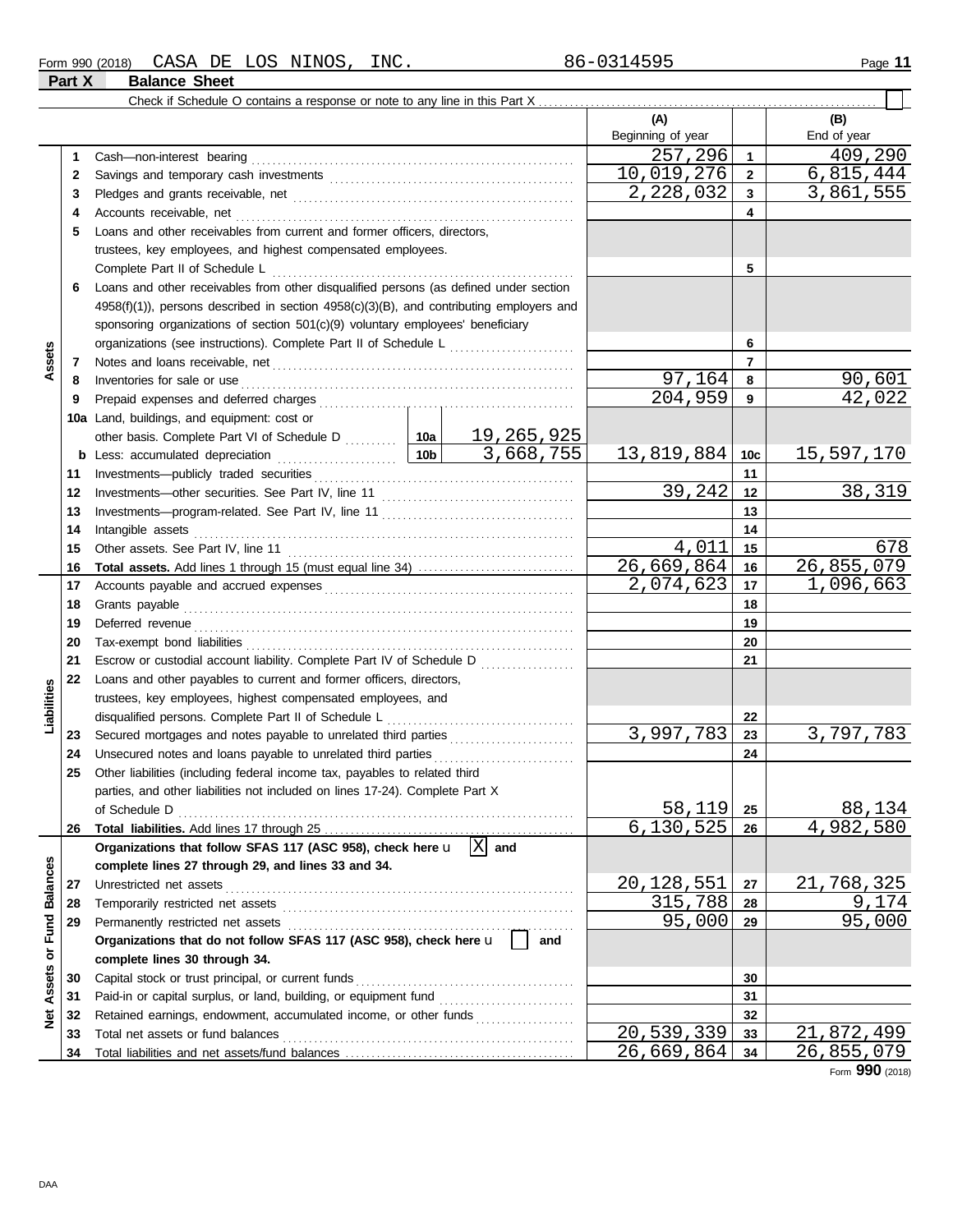|    | 86-0314595<br>Form 990 (2018) CASA DE LOS NINOS, INC.                                                                          |                         |                |          | Page 12   |
|----|--------------------------------------------------------------------------------------------------------------------------------|-------------------------|----------------|----------|-----------|
|    | <b>Reconciliation of Net Assets</b><br>Part XI                                                                                 |                         |                |          |           |
|    |                                                                                                                                |                         |                |          |           |
|    |                                                                                                                                |                         | 18, 244, 165   |          |           |
| 2  |                                                                                                                                | $\overline{2}$          | 16,911,005     |          |           |
| 3  |                                                                                                                                | $\overline{\mathbf{3}}$ | 1,333,160      |          |           |
| 4  |                                                                                                                                | $\overline{\mathbf{4}}$ | 20,539,339     |          |           |
| 5  |                                                                                                                                |                         |                |          |           |
| 6  | Donated services and use of facilities <b>constructs</b> and the service of facilities <b>constructs</b> and use of facilities | 6                       |                |          |           |
| 7  | Investment expenses                                                                                                            | $\overline{7}$          |                |          |           |
| 8  | Prior period adjustments                                                                                                       | 8                       |                |          |           |
| 9  |                                                                                                                                | 9                       |                |          |           |
| 10 | Net assets or fund balances at end of year. Combine lines 3 through 9 (must equal Part X, line                                 |                         |                |          |           |
|    |                                                                                                                                | 10                      | 21,872,499     |          |           |
|    | <b>Financial Statements and Reporting</b><br>Part XII                                                                          |                         |                |          |           |
|    |                                                                                                                                |                         |                |          |           |
|    |                                                                                                                                |                         |                | Yes      | <b>No</b> |
| 1. | ΙXΙ<br>Accounting method used to prepare the Form 990:<br>Cash<br>Accrual<br>Other                                             |                         |                |          |           |
|    | If the organization changed its method of accounting from a prior year or checked "Other," explain in                          |                         |                |          |           |
|    | Schedule O.                                                                                                                    |                         |                |          |           |
|    | 2a Were the organization's financial statements compiled or reviewed by an independent accountant?                             |                         | 2a             |          | Χ         |
|    | If "Yes," check a box below to indicate whether the financial statements for the year were compiled or                         |                         |                |          |           |
|    | reviewed on a separate basis, consolidated basis, or both:                                                                     |                         |                |          |           |
|    | Separate basis<br>Consolidated basis<br>Both consolidated and separate basis                                                   |                         |                |          |           |
|    |                                                                                                                                |                         | 2b             | Χ        |           |
|    | If "Yes," check a box below to indicate whether the financial statements for the year were audited on a                        |                         |                |          |           |
|    | separate basis, consolidated basis, or both:                                                                                   |                         |                |          |           |
|    | $ X $ Consolidated basis<br>  Both consolidated and separate basis<br>Separate basis                                           |                         |                |          |           |
|    | c If "Yes" to line 2a or 2b, does the organization have a committee that assumes responsibility for oversight                  |                         |                |          |           |
|    | of the audit, review, or compilation of its financial statements and selection of an independent accountant?                   |                         | 2c             | Χ        |           |
|    | If the organization changed either its oversight process or selection process during the tax year, explain in                  |                         |                |          |           |
|    | Schedule O.                                                                                                                    |                         |                |          |           |
|    | 3a As a result of a federal award, was the organization required to undergo an audit or audits as set forth in                 |                         |                |          |           |
|    | the Single Audit Act and OMB Circular A-133?                                                                                   |                         | 3a             | X        |           |
|    | <b>b</b> If "Yes," did the organization undergo the required audit or audits? If the organization did not undergo the          |                         |                |          |           |
|    | required audit or audits, explain why in Schedule O and describe any steps taken to undergo such audits.                       |                         | 3 <sub>b</sub> | Χ<br>000 |           |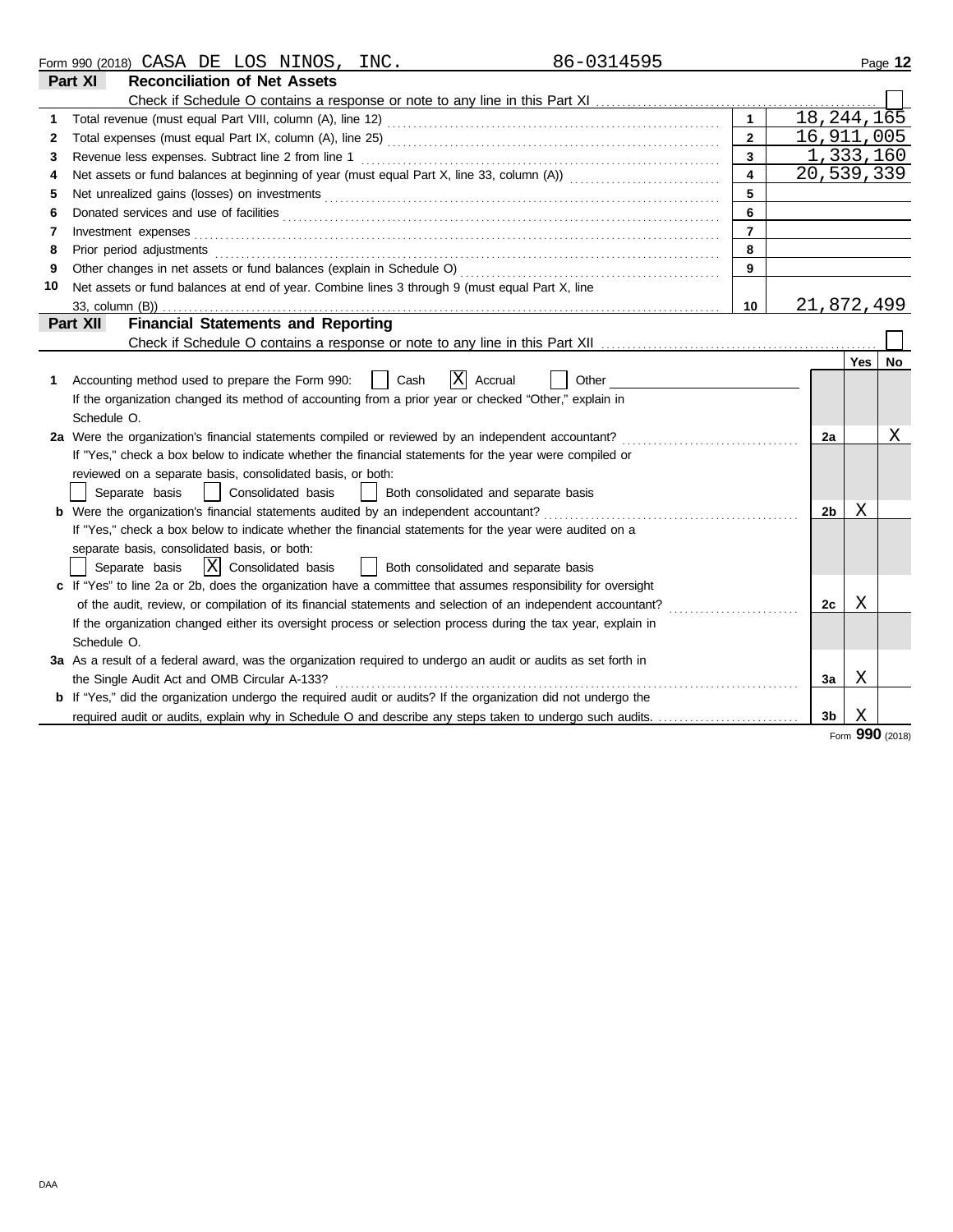| Form 990 (2018) CASA DE LOS NINOS,<br>ΙN |
|------------------------------------------|
|------------------------------------------|

| Form 990 (2018) CASA DE LOS NINOS,                                                                                                                                                                                                                          |                                                                |                                   |                            | INC.            |              |                                                                                                 |        | 86-0314595                                                                                             |                                                                    | Page 8                                                   |
|-------------------------------------------------------------------------------------------------------------------------------------------------------------------------------------------------------------------------------------------------------------|----------------------------------------------------------------|-----------------------------------|----------------------------|-----------------|--------------|-------------------------------------------------------------------------------------------------|--------|--------------------------------------------------------------------------------------------------------|--------------------------------------------------------------------|----------------------------------------------------------|
| Part VII                                                                                                                                                                                                                                                    |                                                                |                                   |                            |                 |              |                                                                                                 |        | Section A. Officers, Directors, Trustees, Key Employees, and Highest Compensated Employees (continued) |                                                                    |                                                          |
| (A)<br>Name and title                                                                                                                                                                                                                                       | (B)<br>Average<br>hours per<br>week<br>(list any               |                                   |                            | (C)<br>Position |              | (do not check more than one<br>box, unless person is both an<br>officer and a director/trustee) |        | (D)<br>Reportable<br>compensation<br>from<br>the<br>organization                                       | (E)<br>Reportable<br>compensation from<br>related<br>organizations | (F)<br>Estimated<br>amount of<br>other<br>compensation   |
|                                                                                                                                                                                                                                                             | hours for<br>related<br>organizations<br>below dotted<br>line) | Individual trustee<br>or director | Institutional<br>  trustee | Officer         | Key employee | Highest compensated<br>employee                                                                 | Former | (W-2/1099-MISC)                                                                                        | (W-2/1099-MISC)                                                    | from the<br>organization<br>and related<br>organizations |
| (20)<br>HEIDI<br>YRIBAR                                                                                                                                                                                                                                     |                                                                |                                   |                            |                 |              |                                                                                                 |        |                                                                                                        |                                                                    |                                                          |
| <b>DIRECTOR</b>                                                                                                                                                                                                                                             | 1.00<br>0.00                                                   | $\mathbf X$                       |                            |                 |              |                                                                                                 |        | 0                                                                                                      | 0                                                                  | $\mathbf 0$                                              |
| SUSIE HUHN<br>(21)                                                                                                                                                                                                                                          |                                                                |                                   |                            |                 |              |                                                                                                 |        |                                                                                                        |                                                                    |                                                          |
|                                                                                                                                                                                                                                                             | 40.00                                                          |                                   |                            |                 |              |                                                                                                 |        |                                                                                                        |                                                                    |                                                          |
| CEO                                                                                                                                                                                                                                                         | 0.00                                                           |                                   |                            | X               |              |                                                                                                 |        | 208,068                                                                                                | 0                                                                  | 13,749                                                   |
| LISA WEBSTER<br>(22)                                                                                                                                                                                                                                        |                                                                |                                   |                            |                 |              |                                                                                                 |        |                                                                                                        |                                                                    |                                                          |
| DEVELOPMENT<br>CHIEF                                                                                                                                                                                                                                        | 40.00<br>0.00                                                  |                                   |                            | X               |              |                                                                                                 |        | 158,106                                                                                                | 0                                                                  | 8,982                                                    |
| KATHRYN C.<br>(23)                                                                                                                                                                                                                                          | TUSCANEY                                                       |                                   |                            |                 |              |                                                                                                 |        |                                                                                                        |                                                                    |                                                          |
|                                                                                                                                                                                                                                                             | 40.00                                                          |                                   |                            |                 |              |                                                                                                 |        |                                                                                                        |                                                                    |                                                          |
| CFO                                                                                                                                                                                                                                                         | 0.00                                                           |                                   |                            | X               |              |                                                                                                 |        | 135,047                                                                                                | 0                                                                  | 10,891                                                   |
| AURA LEE A.<br>(24)                                                                                                                                                                                                                                         | MOTUS                                                          |                                   |                            |                 |              |                                                                                                 |        |                                                                                                        |                                                                    |                                                          |
| MEDICAL PROFESSIONAL                                                                                                                                                                                                                                        | 32.00<br>0.00                                                  |                                   |                            |                 | X            |                                                                                                 |        | 271,437                                                                                                | 0                                                                  | 5,370                                                    |
| HOWARD LIN<br>(25)                                                                                                                                                                                                                                          |                                                                |                                   |                            |                 |              |                                                                                                 |        |                                                                                                        |                                                                    |                                                          |
|                                                                                                                                                                                                                                                             | 32.00                                                          |                                   |                            |                 |              |                                                                                                 |        |                                                                                                        |                                                                    |                                                          |
| MEDICAL PROFESSIONAL                                                                                                                                                                                                                                        | 0.00                                                           |                                   |                            |                 | X            |                                                                                                 |        | 263,975                                                                                                | 0                                                                  | 16,352                                                   |
| GEORGE EVERETTE<br>(26)                                                                                                                                                                                                                                     |                                                                |                                   |                            |                 |              |                                                                                                 |        |                                                                                                        |                                                                    |                                                          |
| DIRECTOR OF OPERATIO                                                                                                                                                                                                                                        | 40.00<br>0.00                                                  |                                   |                            |                 |              | X                                                                                               |        | 137,982                                                                                                | 0                                                                  | 5,370                                                    |
| JOANNE KAROLZAK<br>(27)                                                                                                                                                                                                                                     | 40.00                                                          |                                   |                            |                 |              |                                                                                                 |        |                                                                                                        |                                                                    |                                                          |
| DIRECTOR OF FAMILY S                                                                                                                                                                                                                                        | 0.00                                                           |                                   |                            |                 |              | X                                                                                               |        | 122,824                                                                                                | 0                                                                  | 9,785                                                    |
| 1b Sub-total                                                                                                                                                                                                                                                |                                                                |                                   |                            |                 |              |                                                                                                 | u      | 1,297,439                                                                                              |                                                                    | 70,499                                                   |
| c Total from continuation sheets to Part VII, Section A                                                                                                                                                                                                     |                                                                |                                   |                            |                 |              |                                                                                                 | u      |                                                                                                        |                                                                    |                                                          |
|                                                                                                                                                                                                                                                             |                                                                |                                   |                            |                 |              |                                                                                                 |        |                                                                                                        |                                                                    |                                                          |
| Total number of individuals (including but not limited to those listed above) who received more than \$100,000 of<br>2<br>reportable compensation from the organization u                                                                                   |                                                                |                                   |                            |                 |              |                                                                                                 |        |                                                                                                        |                                                                    |                                                          |
|                                                                                                                                                                                                                                                             |                                                                |                                   |                            |                 |              |                                                                                                 |        |                                                                                                        |                                                                    | No<br>Yes                                                |
| Did the organization list any former officer, director, or trustee, key employee, or highest compensated<br>3                                                                                                                                               |                                                                |                                   |                            |                 |              |                                                                                                 |        |                                                                                                        |                                                                    | 3                                                        |
| For any individual listed on line 1a, is the sum of reportable compensation and other compensation from the<br>4<br>organization and related organizations greater than \$150,000? If "Yes," complete Schedule J for such                                   |                                                                |                                   |                            |                 |              |                                                                                                 |        |                                                                                                        |                                                                    |                                                          |
| Did any person listed on line 1a receive or accrue compensation from any unrelated organization or individual<br>5                                                                                                                                          |                                                                |                                   |                            |                 |              |                                                                                                 |        |                                                                                                        |                                                                    | 4                                                        |
|                                                                                                                                                                                                                                                             |                                                                |                                   |                            |                 |              |                                                                                                 |        |                                                                                                        |                                                                    | 5                                                        |
| Section B. Independent Contractors                                                                                                                                                                                                                          |                                                                |                                   |                            |                 |              |                                                                                                 |        |                                                                                                        |                                                                    |                                                          |
| Complete this table for your five highest compensated independent contractors that received more than \$100,000 of<br>1<br>compensation from the organization. Report compensation for the calendar year ending with or within the organization's tax year. |                                                                |                                   |                            |                 |              |                                                                                                 |        |                                                                                                        |                                                                    |                                                          |
|                                                                                                                                                                                                                                                             | (A)<br>Name and business address                               |                                   |                            |                 |              |                                                                                                 |        |                                                                                                        | (B)<br>Description of services                                     | (C)<br>Compensation                                      |
|                                                                                                                                                                                                                                                             |                                                                |                                   |                            |                 |              |                                                                                                 |        |                                                                                                        |                                                                    |                                                          |
|                                                                                                                                                                                                                                                             |                                                                |                                   |                            |                 |              |                                                                                                 |        |                                                                                                        |                                                                    |                                                          |
|                                                                                                                                                                                                                                                             |                                                                |                                   |                            |                 |              |                                                                                                 |        |                                                                                                        |                                                                    |                                                          |
|                                                                                                                                                                                                                                                             |                                                                |                                   |                            |                 |              |                                                                                                 |        |                                                                                                        |                                                                    |                                                          |
|                                                                                                                                                                                                                                                             |                                                                |                                   |                            |                 |              |                                                                                                 |        |                                                                                                        |                                                                    |                                                          |
|                                                                                                                                                                                                                                                             |                                                                |                                   |                            |                 |              |                                                                                                 |        |                                                                                                        |                                                                    |                                                          |
|                                                                                                                                                                                                                                                             |                                                                |                                   |                            |                 |              |                                                                                                 |        |                                                                                                        |                                                                    |                                                          |
|                                                                                                                                                                                                                                                             |                                                                |                                   |                            |                 |              |                                                                                                 |        |                                                                                                        |                                                                    |                                                          |
| Total number of independent contractors (including but not limited to those listed above) who<br>2                                                                                                                                                          |                                                                |                                   |                            |                 |              |                                                                                                 |        |                                                                                                        |                                                                    |                                                          |

received more than \$100,000 of compensation from the organization u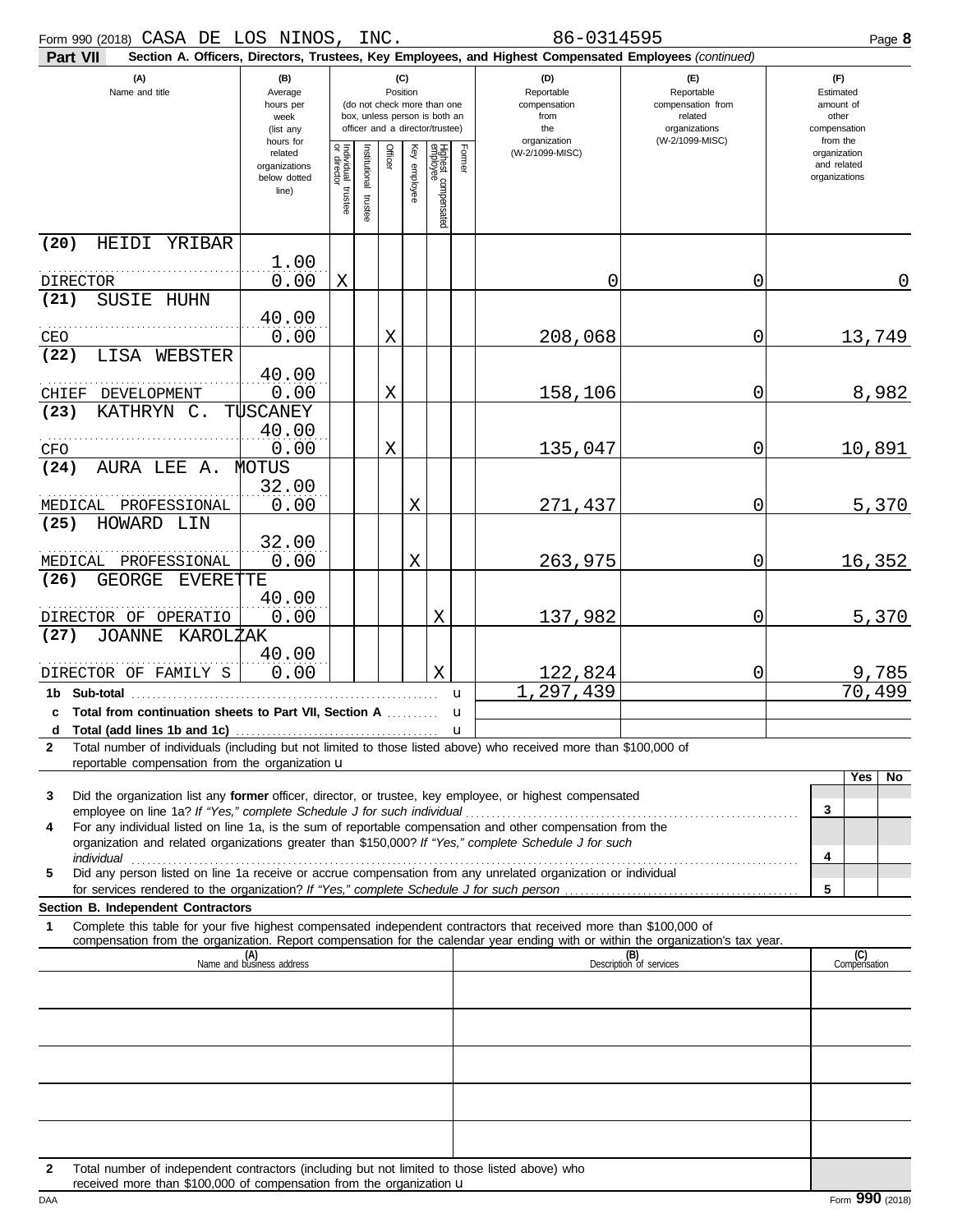|               |             | Form 990 (2018) CASA DE LOS NINOS,                      |                                                                |                                   |                       | INC.                                                                                                               |              |                                 |              | 86-0314595                                                                                                                                                                                                                                                                                                                                    |                                                                    |                                                          |                     | Page 8 |
|---------------|-------------|---------------------------------------------------------|----------------------------------------------------------------|-----------------------------------|-----------------------|--------------------------------------------------------------------------------------------------------------------|--------------|---------------------------------|--------------|-----------------------------------------------------------------------------------------------------------------------------------------------------------------------------------------------------------------------------------------------------------------------------------------------------------------------------------------------|--------------------------------------------------------------------|----------------------------------------------------------|---------------------|--------|
|               | Part VII    |                                                         |                                                                |                                   |                       |                                                                                                                    |              |                                 |              | Section A. Officers, Directors, Trustees, Key Employees, and Highest Compensated Employees (continued)                                                                                                                                                                                                                                        |                                                                    |                                                          |                     |        |
|               |             | (A)<br>Name and title                                   | (B)<br>Average<br>hours per<br>week<br>(list any               |                                   |                       | (C)<br>Position<br>(do not check more than one<br>box, unless person is both an<br>officer and a director/trustee) |              |                                 |              | (D)<br>Reportable<br>compensation<br>from<br>the                                                                                                                                                                                                                                                                                              | (E)<br>Reportable<br>compensation from<br>related<br>organizations | (F)<br>Estimated<br>amount of<br>other<br>compensation   |                     |        |
|               |             |                                                         | hours for<br>related<br>organizations<br>below dotted<br>line) | Individual trustee<br>or director | Institutional trustee | Officer                                                                                                            | Key employee | Highest compensated<br>employee | Former       | organization<br>(W-2/1099-MISC)                                                                                                                                                                                                                                                                                                               | (W-2/1099-MISC)                                                    | from the<br>organization<br>and related<br>organizations |                     |        |
| (28)          | <b>SEAN</b> | LOVITT                                                  |                                                                |                                   |                       |                                                                                                                    |              |                                 |              |                                                                                                                                                                                                                                                                                                                                               |                                                                    |                                                          |                     |        |
|               |             |                                                         | 40.00                                                          |                                   |                       |                                                                                                                    |              |                                 |              |                                                                                                                                                                                                                                                                                                                                               |                                                                    |                                                          |                     |        |
| CHIEF<br>(29) |             | HEALTH SERVICE<br>JACEY COY                             | 0.00                                                           |                                   |                       |                                                                                                                    |              | Χ                               |              | 110,482                                                                                                                                                                                                                                                                                                                                       | 0                                                                  |                                                          |                     | 9,811  |
|               |             |                                                         | 40.00                                                          |                                   |                       |                                                                                                                    |              |                                 |              |                                                                                                                                                                                                                                                                                                                                               |                                                                    |                                                          |                     |        |
|               |             | DIRECTOR OF BEHAVIOR                                    | 0.00                                                           |                                   |                       |                                                                                                                    |              | Χ                               |              | 100,367                                                                                                                                                                                                                                                                                                                                       | 0                                                                  |                                                          |                     | 9,615  |
|               |             |                                                         |                                                                |                                   |                       |                                                                                                                    |              |                                 |              |                                                                                                                                                                                                                                                                                                                                               |                                                                    |                                                          |                     |        |
|               |             |                                                         |                                                                |                                   |                       |                                                                                                                    |              |                                 |              |                                                                                                                                                                                                                                                                                                                                               |                                                                    |                                                          |                     |        |
|               |             |                                                         |                                                                |                                   |                       |                                                                                                                    |              |                                 |              |                                                                                                                                                                                                                                                                                                                                               |                                                                    |                                                          |                     |        |
|               |             |                                                         |                                                                |                                   |                       |                                                                                                                    |              |                                 |              |                                                                                                                                                                                                                                                                                                                                               |                                                                    |                                                          |                     |        |
|               |             |                                                         |                                                                |                                   |                       |                                                                                                                    |              |                                 |              |                                                                                                                                                                                                                                                                                                                                               |                                                                    |                                                          |                     |        |
|               |             |                                                         |                                                                |                                   |                       |                                                                                                                    |              |                                 |              |                                                                                                                                                                                                                                                                                                                                               |                                                                    |                                                          |                     |        |
|               |             |                                                         |                                                                |                                   |                       |                                                                                                                    |              |                                 |              |                                                                                                                                                                                                                                                                                                                                               |                                                                    |                                                          |                     |        |
|               |             |                                                         |                                                                |                                   |                       |                                                                                                                    |              |                                 |              |                                                                                                                                                                                                                                                                                                                                               |                                                                    |                                                          |                     |        |
|               |             |                                                         |                                                                |                                   |                       |                                                                                                                    |              |                                 |              |                                                                                                                                                                                                                                                                                                                                               |                                                                    |                                                          |                     |        |
|               |             |                                                         |                                                                |                                   |                       |                                                                                                                    |              |                                 |              |                                                                                                                                                                                                                                                                                                                                               |                                                                    |                                                          |                     |        |
|               |             |                                                         |                                                                |                                   |                       |                                                                                                                    |              |                                 |              |                                                                                                                                                                                                                                                                                                                                               |                                                                    |                                                          |                     |        |
|               |             |                                                         |                                                                |                                   |                       |                                                                                                                    |              |                                 |              |                                                                                                                                                                                                                                                                                                                                               |                                                                    |                                                          |                     |        |
|               |             |                                                         |                                                                |                                   |                       |                                                                                                                    |              |                                 |              |                                                                                                                                                                                                                                                                                                                                               |                                                                    |                                                          |                     |        |
|               |             |                                                         |                                                                |                                   |                       |                                                                                                                    |              |                                 |              |                                                                                                                                                                                                                                                                                                                                               |                                                                    |                                                          |                     |        |
|               |             |                                                         |                                                                |                                   |                       |                                                                                                                    |              |                                 |              |                                                                                                                                                                                                                                                                                                                                               |                                                                    |                                                          |                     |        |
|               |             |                                                         |                                                                |                                   |                       |                                                                                                                    |              |                                 | $\mathbf{u}$ | 210,849                                                                                                                                                                                                                                                                                                                                       |                                                                    |                                                          |                     | 19,426 |
|               |             | c Total from continuation sheets to Part VII, Section A |                                                                |                                   |                       |                                                                                                                    |              |                                 | u            |                                                                                                                                                                                                                                                                                                                                               |                                                                    |                                                          |                     |        |
| 2             |             |                                                         |                                                                |                                   |                       |                                                                                                                    |              |                                 |              | Total number of individuals (including but not limited to those listed above) who received more than \$100,000 of                                                                                                                                                                                                                             |                                                                    |                                                          |                     |        |
|               |             | reportable compensation from the organization u         |                                                                |                                   |                       |                                                                                                                    |              |                                 |              |                                                                                                                                                                                                                                                                                                                                               |                                                                    |                                                          |                     |        |
| 3             |             |                                                         |                                                                |                                   |                       |                                                                                                                    |              |                                 |              | Did the organization list any former officer, director, or trustee, key employee, or highest compensated                                                                                                                                                                                                                                      |                                                                    |                                                          | Yes                 | No     |
|               |             |                                                         |                                                                |                                   |                       |                                                                                                                    |              |                                 |              |                                                                                                                                                                                                                                                                                                                                               |                                                                    | 3                                                        |                     |        |
| 4             |             |                                                         |                                                                |                                   |                       |                                                                                                                    |              |                                 |              | For any individual listed on line 1a, is the sum of reportable compensation and other compensation from the                                                                                                                                                                                                                                   |                                                                    |                                                          |                     |        |
|               |             |                                                         |                                                                |                                   |                       |                                                                                                                    |              |                                 |              | organization and related organizations greater than \$150,000? If "Yes," complete Schedule J for such<br>individual <b>construction in the construction of the construction of the construction of the construction of the construction of the construction of the construction of the construction of the construction of the constructi</b> |                                                                    | 4                                                        |                     |        |
| 5             |             |                                                         |                                                                |                                   |                       |                                                                                                                    |              |                                 |              | Did any person listed on line 1a receive or accrue compensation from any unrelated organization or individual                                                                                                                                                                                                                                 |                                                                    |                                                          |                     |        |
|               |             | Section B. Independent Contractors                      |                                                                |                                   |                       |                                                                                                                    |              |                                 |              |                                                                                                                                                                                                                                                                                                                                               |                                                                    | 5                                                        |                     |        |
| $\mathbf 1$   |             |                                                         |                                                                |                                   |                       |                                                                                                                    |              |                                 |              | Complete this table for your five highest compensated independent contractors that received more than \$100,000 of                                                                                                                                                                                                                            |                                                                    |                                                          |                     |        |
|               |             |                                                         |                                                                |                                   |                       |                                                                                                                    |              |                                 |              | compensation from the organization. Report compensation for the calendar year ending with or within the organization's tax year.                                                                                                                                                                                                              |                                                                    |                                                          |                     |        |
|               |             |                                                         | (A)<br>Name and business address                               |                                   |                       |                                                                                                                    |              |                                 |              |                                                                                                                                                                                                                                                                                                                                               | (B)<br>Description of services                                     |                                                          | (C)<br>Compensation |        |
|               |             |                                                         |                                                                |                                   |                       |                                                                                                                    |              |                                 |              |                                                                                                                                                                                                                                                                                                                                               |                                                                    |                                                          |                     |        |
|               |             |                                                         |                                                                |                                   |                       |                                                                                                                    |              |                                 |              |                                                                                                                                                                                                                                                                                                                                               |                                                                    |                                                          |                     |        |
|               |             |                                                         |                                                                |                                   |                       |                                                                                                                    |              |                                 |              |                                                                                                                                                                                                                                                                                                                                               |                                                                    |                                                          |                     |        |
|               |             |                                                         |                                                                |                                   |                       |                                                                                                                    |              |                                 |              |                                                                                                                                                                                                                                                                                                                                               |                                                                    |                                                          |                     |        |
|               |             |                                                         |                                                                |                                   |                       |                                                                                                                    |              |                                 |              |                                                                                                                                                                                                                                                                                                                                               |                                                                    |                                                          |                     |        |
|               |             |                                                         |                                                                |                                   |                       |                                                                                                                    |              |                                 |              |                                                                                                                                                                                                                                                                                                                                               |                                                                    |                                                          |                     |        |
|               |             |                                                         |                                                                |                                   |                       |                                                                                                                    |              |                                 |              |                                                                                                                                                                                                                                                                                                                                               |                                                                    |                                                          |                     |        |
|               |             |                                                         |                                                                |                                   |                       |                                                                                                                    |              |                                 |              |                                                                                                                                                                                                                                                                                                                                               |                                                                    |                                                          |                     |        |
| $\mathbf{2}$  |             |                                                         |                                                                |                                   |                       |                                                                                                                    |              |                                 |              | Total number of independent contractors (including but not limited to those listed above) who                                                                                                                                                                                                                                                 |                                                                    |                                                          |                     |        |

received more than \$100,000 of compensation from the organization u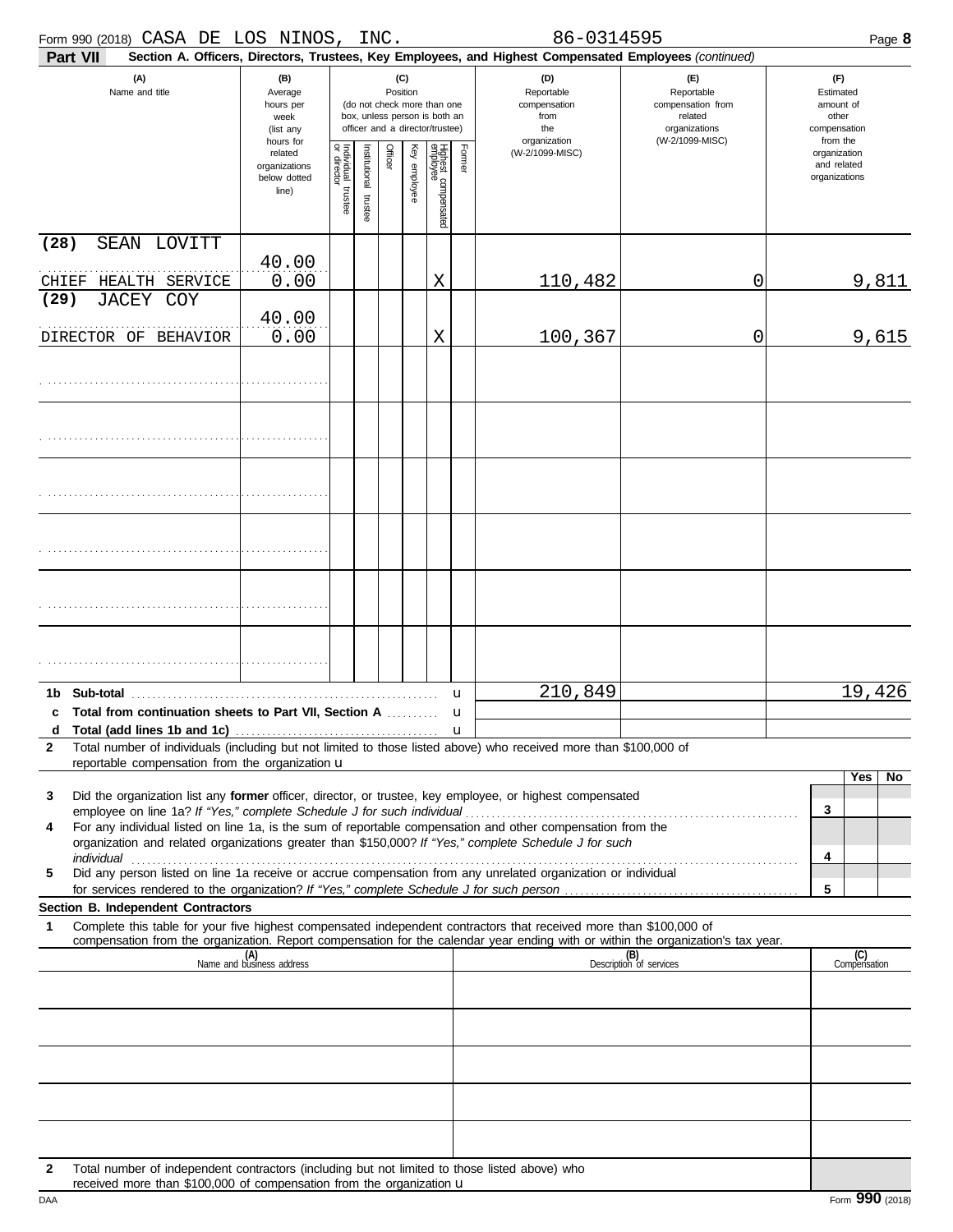| <b>SCHEDULE A</b>          |                                                            | <b>Public Charity Status and Public Support</b>                                                                                                                                                                                                                 |                                       |    |                               | OMB No. 1545-0047                   |
|----------------------------|------------------------------------------------------------|-----------------------------------------------------------------------------------------------------------------------------------------------------------------------------------------------------------------------------------------------------------------|---------------------------------------|----|-------------------------------|-------------------------------------|
| (Form 990 or 990-EZ)       |                                                            | Complete if the organization is a section 501(c)(3) organization or a section 4947(a)(1) nonexempt charitable trust.                                                                                                                                            |                                       |    |                               |                                     |
| Department of the Treasury |                                                            | La Attach to Form 990 or Form 990-EZ.                                                                                                                                                                                                                           |                                       |    |                               | Open to Public                      |
| Internal Revenue Service   |                                                            | <b>u</b> Go to www.irs.gov/Form990 for instructions and the latest information.                                                                                                                                                                                 |                                       |    |                               | Inspection                          |
| Name of the organization   |                                                            |                                                                                                                                                                                                                                                                 |                                       |    |                               | Employer identification number      |
|                            | CASA DE LOS NINOS, INC.                                    |                                                                                                                                                                                                                                                                 |                                       |    | 86-0314595                    |                                     |
| Part I                     |                                                            | Reason for Public Charity Status (All organizations must complete this part.) See instructions.                                                                                                                                                                 |                                       |    |                               |                                     |
|                            |                                                            | The organization is not a private foundation because it is: (For lines 1 through 12, check only one box.)                                                                                                                                                       |                                       |    |                               |                                     |
| 1                          |                                                            | A church, convention of churches, or association of churches described in section 170(b)(1)(A)(i).                                                                                                                                                              |                                       |    |                               |                                     |
| $\mathbf{2}$               |                                                            | A school described in section 170(b)(1)(A)(ii). (Attach Schedule E (Form 990 or 990-EZ).)                                                                                                                                                                       |                                       |    |                               |                                     |
| 3<br>4                     |                                                            | A hospital or a cooperative hospital service organization described in section 170(b)(1)(A)(iii).                                                                                                                                                               |                                       |    |                               |                                     |
|                            |                                                            | A medical research organization operated in conjunction with a hospital described in section 170(b)(1)(A)(iii). Enter the hospital's name,                                                                                                                      |                                       |    |                               |                                     |
| 5                          |                                                            | city, and state:<br>An organization operated for the benefit of a college or university owned or operated by a governmental unit described in                                                                                                                   |                                       |    |                               |                                     |
|                            | section 170(b)(1)(A)(iv). (Complete Part II.)              |                                                                                                                                                                                                                                                                 |                                       |    |                               |                                     |
| 6                          |                                                            | A federal, state, or local government or governmental unit described in section 170(b)(1)(A)(v).                                                                                                                                                                |                                       |    |                               |                                     |
| X<br>7                     |                                                            | An organization that normally receives a substantial part of its support from a governmental unit or from the general public                                                                                                                                    |                                       |    |                               |                                     |
|                            | described in section 170(b)(1)(A)(vi). (Complete Part II.) |                                                                                                                                                                                                                                                                 |                                       |    |                               |                                     |
| 8<br>9                     |                                                            | A community trust described in section 170(b)(1)(A)(vi). (Complete Part II.)                                                                                                                                                                                    |                                       |    |                               |                                     |
| university:                |                                                            | An agricultural research organization described in section 170(b)(1)(A)(ix) operated in conjunction with a land-grant college<br>or university or a non-land-grant college of agriculture (see instructions). Enter the name, city, and state of the college or |                                       |    |                               |                                     |
| 10                         |                                                            | An organization that normally receives: (1) more than 33 1/3% of its support from contributions, membership fees, and gross                                                                                                                                     |                                       |    |                               |                                     |
|                            |                                                            | receipts from activities related to its exempt functions—subject to certain exceptions, and (2) no more than 33 1/3% of its                                                                                                                                     |                                       |    |                               |                                     |
|                            |                                                            | support from gross investment income and unrelated business taxable income (less section 511 tax) from businesses                                                                                                                                               |                                       |    |                               |                                     |
| 11                         |                                                            | acquired by the organization after June 30, 1975. See section 509(a)(2). (Complete Part III.)<br>An organization organized and operated exclusively to test for public safety. See section 509(a)(4).                                                           |                                       |    |                               |                                     |
| 12                         |                                                            | An organization organized and operated exclusively for the benefit of, to perform the functions of, or to carry out the purposes                                                                                                                                |                                       |    |                               |                                     |
|                            |                                                            | of one or more publicly supported organizations described in section 509(a)(1) or section 509(a)(2). See section 509(a)(3).                                                                                                                                     |                                       |    |                               |                                     |
|                            |                                                            | Check the box in lines 12a through 12d that describes the type of supporting organization and complete lines 12e, 12f, and 12g.                                                                                                                                 |                                       |    |                               |                                     |
| a                          |                                                            | Type I. A supporting organization operated, supervised, or controlled by its supported organization(s), typically by giving                                                                                                                                     |                                       |    |                               |                                     |
|                            |                                                            | the supported organization(s) the power to regularly appoint or elect a majority of the directors or trustees of the<br>supporting organization. You must complete Part IV, Sections A and B.                                                                   |                                       |    |                               |                                     |
| b                          |                                                            | Type II. A supporting organization supervised or controlled in connection with its supported organization(s), by having                                                                                                                                         |                                       |    |                               |                                     |
|                            |                                                            | control or management of the supporting organization vested in the same persons that control or manage the supported                                                                                                                                            |                                       |    |                               |                                     |
|                            |                                                            | organization(s). You must complete Part IV, Sections A and C.                                                                                                                                                                                                   |                                       |    |                               |                                     |
| C                          |                                                            | Type III functionally integrated. A supporting organization operated in connection with, and functionally integrated with,<br>its supported organization(s) (see instructions). You must complete Part IV, Sections A, D, and E.                                |                                       |    |                               |                                     |
| d                          |                                                            | Type III non-functionally integrated. A supporting organization operated in connection with its supported organization(s)                                                                                                                                       |                                       |    |                               |                                     |
|                            |                                                            | that is not functionally integrated. The organization generally must satisfy a distribution requirement and an attentiveness                                                                                                                                    |                                       |    |                               |                                     |
|                            |                                                            | requirement (see instructions). You must complete Part IV, Sections A and D, and Part V.                                                                                                                                                                        |                                       |    |                               |                                     |
| е                          |                                                            | Check this box if the organization received a written determination from the IRS that it is a Type I, Type II, Type III<br>functionally integrated, or Type III non-functionally integrated supporting organization.                                            |                                       |    |                               |                                     |
| f                          | Enter the number of supported organizations                |                                                                                                                                                                                                                                                                 |                                       |    |                               |                                     |
| g                          |                                                            | Provide the following information about the supported organization(s).                                                                                                                                                                                          |                                       |    |                               |                                     |
| (i) Name of supported      | (ii) EIN                                                   | (iii) Type of organization                                                                                                                                                                                                                                      | (iv) Is the organization              |    | (v) Amount of monetary        | (vi) Amount of                      |
| organization               |                                                            | (described on lines 1-10<br>above (see instructions))                                                                                                                                                                                                           | listed in your governing<br>document? |    | support (see<br>instructions) | other support (see<br>instructions) |
|                            |                                                            |                                                                                                                                                                                                                                                                 | Yes                                   | No |                               |                                     |
| (A)                        |                                                            |                                                                                                                                                                                                                                                                 |                                       |    |                               |                                     |
|                            |                                                            |                                                                                                                                                                                                                                                                 |                                       |    |                               |                                     |
| (B)                        |                                                            |                                                                                                                                                                                                                                                                 |                                       |    |                               |                                     |
|                            |                                                            |                                                                                                                                                                                                                                                                 |                                       |    |                               |                                     |
| (C)                        |                                                            |                                                                                                                                                                                                                                                                 |                                       |    |                               |                                     |
|                            |                                                            |                                                                                                                                                                                                                                                                 |                                       |    |                               |                                     |
| (D)                        |                                                            |                                                                                                                                                                                                                                                                 |                                       |    |                               |                                     |
| (E)                        |                                                            |                                                                                                                                                                                                                                                                 |                                       |    |                               |                                     |
|                            |                                                            |                                                                                                                                                                                                                                                                 |                                       |    |                               |                                     |
|                            |                                                            |                                                                                                                                                                                                                                                                 |                                       |    |                               |                                     |
| Total                      |                                                            |                                                                                                                                                                                                                                                                 |                                       |    |                               |                                     |

**For Paperwork Reduction Act Notice, see the Instructions for Form 990 or 990-EZ.**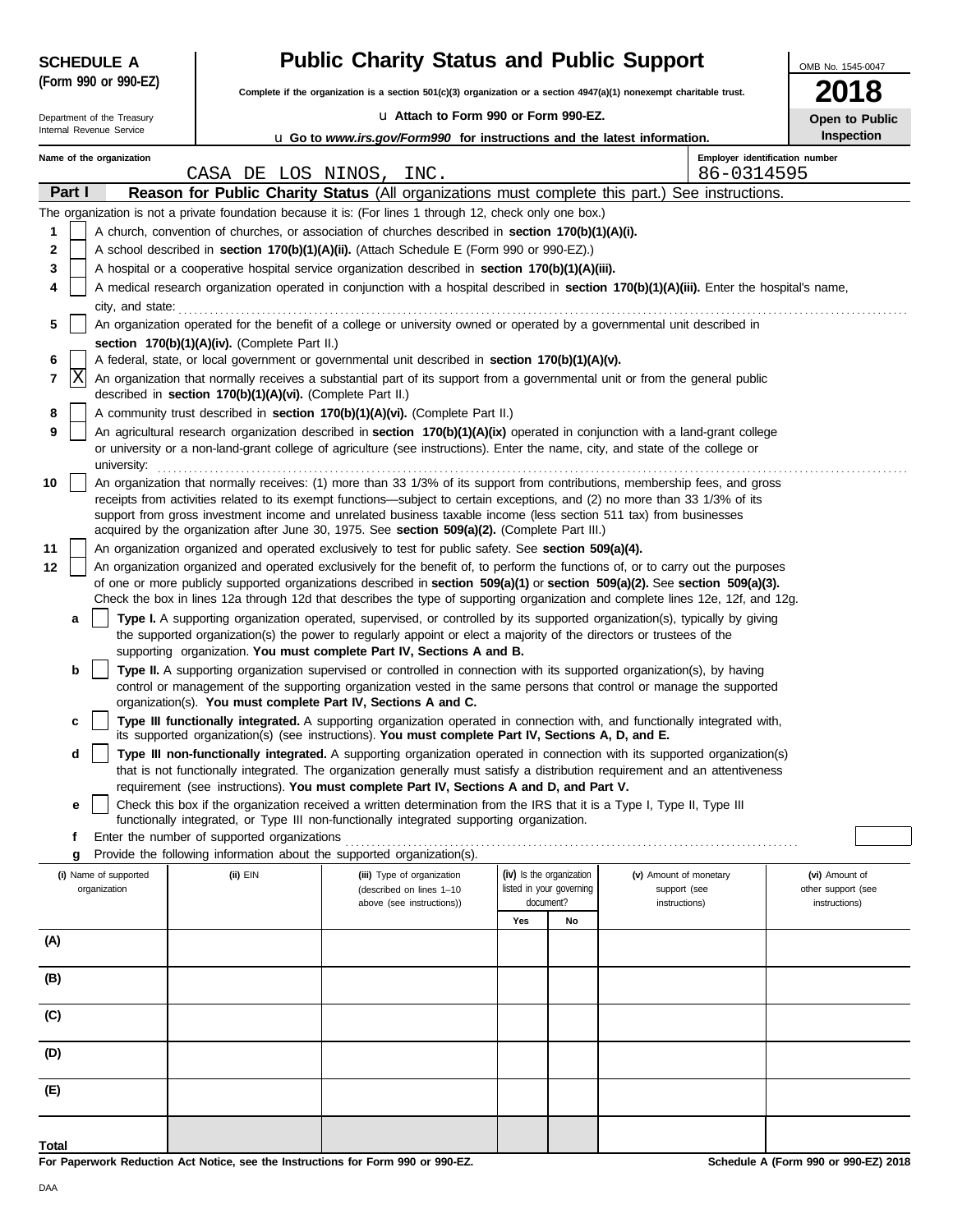**Section A. Public Support** membership fees received. (Do not Gifts, grants, contributions, and **(a)** 2014 **(b)** 2015 **(c)** 2016 **(d)** 2017 **(e)** 2018 (Complete only if you checked the box on line 5, 7, or 8 of Part I or if the organization failed to qualify under **Part II** Support Schedule for Organizations Described in Sections 170(b)(1)(A)(iv) and 170(b)(1)(A)(vi) Calendar year (or fiscal year beginning in) **u** (a) 2014 (b) 2015 (c) 2016 (d) 2017 (e) 2018 (f) Total Part III. If the organization fails to qualify under the tests listed below, please complete Part III.) u

| 1            | Gifts, grants, contributions, and<br>membership fees received. (Do not<br>include any "unusual grants.")                                                                                                                             | 14, 164, 600 | 10,698,872 | 15,785,015               | 11,382,237 | 9,363,553             | 61,394,277                                              |
|--------------|--------------------------------------------------------------------------------------------------------------------------------------------------------------------------------------------------------------------------------------|--------------|------------|--------------------------|------------|-----------------------|---------------------------------------------------------|
| $\mathbf{2}$ | Tax revenues levied for the<br>organization's benefit and either paid<br>to or expended on its behalf                                                                                                                                |              |            |                          |            |                       |                                                         |
| 3            | The value of services or facilities<br>furnished by a governmental unit to the<br>organization without charge                                                                                                                        |              |            |                          |            |                       |                                                         |
| 4            | Total. Add lines 1 through 3                                                                                                                                                                                                         | 14, 164, 600 | 10,698,872 | 15,785,015               | 11,382,237 | 9,363,553             | 61,394,277                                              |
| 5            | The portion of total contributions by<br>each person (other than a<br>governmental unit or publicly<br>supported organization) included on<br>line 1 that exceeds 2% of the amount                                                   |              |            |                          |            |                       |                                                         |
|              | shown on line 11, column (f) $\ldots$                                                                                                                                                                                                |              |            |                          |            |                       | 1,765,230                                               |
| 6            | Public support. Subtract line 5 from line 4                                                                                                                                                                                          |              |            |                          |            |                       | 59,629,047                                              |
|              | <b>Section B. Total Support</b><br>Calendar year (or fiscal year beginning in)<br>$\mathbf{u}$                                                                                                                                       | (a) 2014     | (b) 2015   |                          |            |                       | (f) Total                                               |
| 7            | Amounts from line 4                                                                                                                                                                                                                  |              |            | $(c)$ 2016<br>15,785,015 | (d) $2017$ | (e) 2018<br>9,363,553 |                                                         |
| 8            | Gross income from interest, dividends,<br>payments received on securities loans.                                                                                                                                                     | 14,164,600   | 10,698,872 |                          | 11,382,237 |                       | 61,394,277                                              |
|              | rents, royalties, and income from                                                                                                                                                                                                    | 37,741       | 50,808     | 33,560                   | 77,546     | 129,789               | 329,444                                                 |
| 9            | Net income from unrelated business<br>activities, whether or not the business<br>is regularly carried on                                                                                                                             |              |            |                          |            |                       |                                                         |
| 10           | Other income. Do not include gain or<br>loss from the sale of capital assets                                                                                                                                                         | 5,751        | 116        | 4,793                    | 3,571      | 555                   | 14,786                                                  |
| 11           | Total support. Add lines 7 through 10                                                                                                                                                                                                |              |            |                          |            |                       | 61,738,507                                              |
| 12           |                                                                                                                                                                                                                                      |              |            |                          |            | $12 \,$               | 54,500,897                                              |
| 13           | First five years. If the Form 990 is for the organization's first, second, third, fourth, or fifth tax year as a section 501(c)(3)                                                                                                   |              |            |                          |            |                       |                                                         |
|              | organization, check this box and stop here <b>constantly and the constant of the constant of the constant of the constant of the constant of the constant of the constant of the constant of the constant of the constant of the</b> |              |            |                          |            |                       |                                                         |
|              | Section C. Computation of Public Support Percentage                                                                                                                                                                                  |              |            |                          |            |                       |                                                         |
| 14           | Public support percentage for 2018 (line 6, column (f) divided by line 11, column (f)) [[[[[[[[[[[[[[[[[[[[[[                                                                                                                        |              |            |                          |            | 14                    | 96.58%                                                  |
| 15           | Public support percentage from 2017 Schedule A, Part II, line 14                                                                                                                                                                     |              |            |                          |            | 15                    | 96.48%                                                  |
| 16a          | 33 1/3% support test-2018. If the organization did not check the box on line 13, and line 14 is 33 1/3% or more, check this                                                                                                          |              |            |                          |            |                       |                                                         |
|              | box and stop here. The organization qualifies as a publicly supported organization                                                                                                                                                   |              |            |                          |            |                       | $\blacktriangleright \lceil \overline{\text{X}} \rceil$ |
|              | b 33 1/3% support test-2017. If the organization did not check a box on line 13 or 16a, and line 15 is 33 1/3% or more, check                                                                                                        |              |            |                          |            |                       |                                                         |
|              | this box and stop here. The organization qualifies as a publicly supported organization                                                                                                                                              |              |            |                          |            |                       |                                                         |
| 17a          | 10%-facts-and-circumstances test-2018. If the organization did not check a box on line 13, 16a, or 16b, and line 14 is                                                                                                               |              |            |                          |            |                       |                                                         |
|              | 10% or more, and if the organization meets the "facts-and-circumstances" test, check this box and stop here. Explain in                                                                                                              |              |            |                          |            |                       |                                                         |
|              | Part VI how the organization meets the "facts-and-circumstances" test. The organization qualifies as a publicly supported                                                                                                            |              |            |                          |            |                       |                                                         |
|              | organization                                                                                                                                                                                                                         |              |            |                          |            |                       |                                                         |
| b            | 10%-facts-and-circumstances test-2017. If the organization did not check a box on line 13, 16a, 16b, or 17a, and line                                                                                                                |              |            |                          |            |                       |                                                         |
|              | 15 is 10% or more, and if the organization meets the "facts-and-circumstances" test, check this box and stop here.                                                                                                                   |              |            |                          |            |                       |                                                         |
|              | Explain in Part VI how the organization meets the "facts-and-circumstances" test. The organization qualifies as a publicly                                                                                                           |              |            |                          |            |                       |                                                         |
|              | supported organization                                                                                                                                                                                                               |              |            |                          |            |                       |                                                         |
| 18           | <b>Private foundation.</b> If the organization did not check a box on line 13, 16a, 16b, 17a, or 17b, check this box and see                                                                                                         |              |            |                          |            |                       |                                                         |
|              | instructions                                                                                                                                                                                                                         |              |            |                          |            |                       |                                                         |

**Schedule A (Form 990 or 990-EZ) 2018**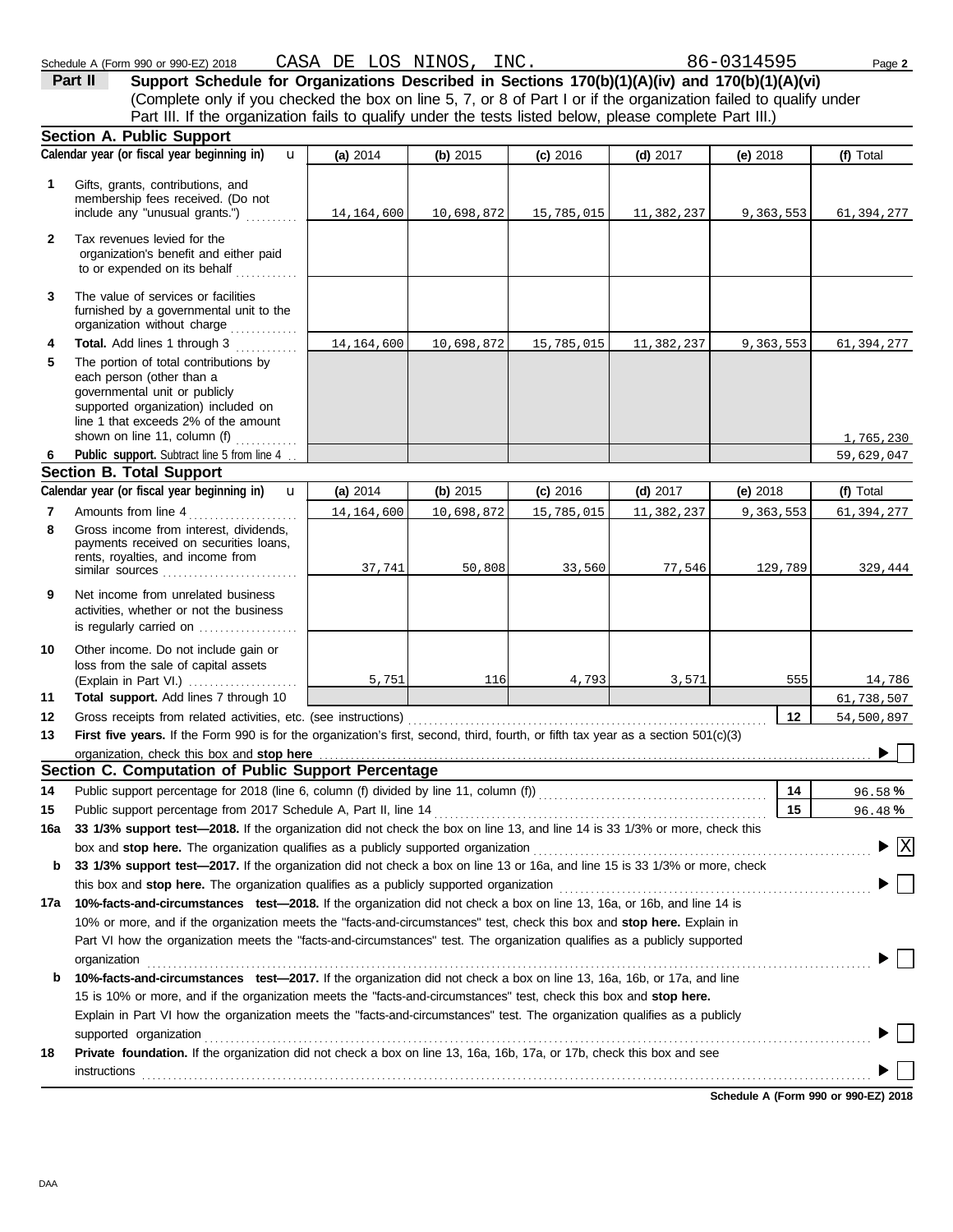| Schedule | 990 or<br>(Form | $\alpha$ or QQO-EZ' | 2018 |  | $\mathcal{L}$<br>17\ t<br>. <u>, ,</u><br>$\overline{\phantom{a}}$<br>$\overline{\phantom{0}}$ | DΕ | ٦٤<br>ப∪ட | N | NINOS | INC. |           | EQE<br>0 G<br><br>ر ر<br>ີ | Page <sup>2</sup> |
|----------|-----------------|---------------------|------|--|------------------------------------------------------------------------------------------------|----|-----------|---|-------|------|-----------|----------------------------|-------------------|
| ---      |                 |                     |      |  |                                                                                                |    |           |   |       |      | _________ |                            |                   |

**Part III Support Schedule for Organizations Described in Section 509(a)(2)** (Complete only if you checked the box on line 10 of Part I or if the organization failed to qualify under Part II. If the organization fails to qualify under the tests listed below, please complete Part II.)

|              | <b>Section A. Public Support</b>                                                                                                                                                  |            |            |          |            |            |    |           |
|--------------|-----------------------------------------------------------------------------------------------------------------------------------------------------------------------------------|------------|------------|----------|------------|------------|----|-----------|
|              | Calendar year (or fiscal year beginning in)<br>u                                                                                                                                  | (a) 2014   | (b) $2015$ | (c) 2016 | $(d)$ 2017 | (e) 2018   |    | (f) Total |
| 1            | Gifts, grants, contributions, and membership<br>fees received. (Do not include any "unusual grants.")                                                                             |            |            |          |            |            |    |           |
| $\mathbf{2}$ | Gross receipts from admissions, merchandise<br>sold or services performed, or facilities<br>furnished in any activity that is related to the<br>organization's tax-exempt purpose |            |            |          |            |            |    |           |
| 3            | Gross receipts from activities that are not an<br>unrelated trade or business under section 513                                                                                   |            |            |          |            |            |    |           |
| 4            | Tax revenues levied for the<br>organization's benefit and either paid<br>to or expended on its behalf                                                                             |            |            |          |            |            |    |           |
| 5            | The value of services or facilities<br>furnished by a governmental unit to the<br>organization without charge                                                                     |            |            |          |            |            |    |           |
| 6            | Total. Add lines 1 through 5<br>.                                                                                                                                                 |            |            |          |            |            |    |           |
| 7a           | Amounts included on lines 1, 2, and 3<br>received from disqualified persons                                                                                                       |            |            |          |            |            |    |           |
| b            | Amounts included on lines 2 and 3<br>received from other than disqualified<br>persons that exceed the greater of \$5,000<br>or 1% of the amount on line 13 for the year $\ldots$  |            |            |          |            |            |    |           |
| c            | Add lines 7a and 7b<br>.                                                                                                                                                          |            |            |          |            |            |    |           |
| 8            | Public support. (Subtract line 7c from                                                                                                                                            |            |            |          |            |            |    |           |
|              | line $6.$ )                                                                                                                                                                       |            |            |          |            |            |    |           |
|              | <b>Section B. Total Support</b><br>Calendar year (or fiscal year beginning in)                                                                                                    |            |            |          |            |            |    |           |
|              | $\mathbf{u}$                                                                                                                                                                      | (a) $2014$ | (b) 2015   | (c) 2016 | (d) $2017$ | $(e)$ 2018 |    | (f) Total |
| 9            | Amounts from line 6                                                                                                                                                               |            |            |          |            |            |    |           |
| 10a          | Gross income from interest, dividends,<br>payments received on securities loans, rents,<br>royalties, and income from similar sources                                             |            |            |          |            |            |    |           |
| b            | Unrelated business taxable income (less<br>section 511 taxes) from businesses<br>acquired after June 30, 1975                                                                     |            |            |          |            |            |    |           |
| c            | Add lines 10a and 10b                                                                                                                                                             |            |            |          |            |            |    |           |
| 11           | Net income from unrelated business<br>activities not included in line 10b, whether<br>or not the business is regularly carried on                                                 |            |            |          |            |            |    |           |
| 12           | Other income. Do not include gain or<br>loss from the sale of capital assets<br>(Explain in Part VI.)                                                                             |            |            |          |            |            |    |           |
| 13           | Total support. (Add lines 9, 10c, 11,<br>and 12.)                                                                                                                                 |            |            |          |            |            |    |           |
| 14           | First five years. If the Form 990 is for the organization's first, second, third, fourth, or fifth tax year as a section 501(c)(3)                                                |            |            |          |            |            |    |           |
|              | organization, check this box and stop here                                                                                                                                        |            |            |          |            |            |    |           |
|              | Section C. Computation of Public Support Percentage                                                                                                                               |            |            |          |            |            |    |           |
| 15           |                                                                                                                                                                                   |            |            |          |            |            | 15 | %         |
| 16           |                                                                                                                                                                                   |            |            |          |            |            | 16 | %         |
|              | Section D. Computation of Investment Income Percentage                                                                                                                            |            |            |          |            |            |    |           |
| 17           | Investment income percentage for 2018 (line 10c, column (f), divided by line 13, column (f)) [[[[[[[[[[[[[[[[                                                                     |            |            |          |            |            | 17 | %         |
| 18           | Investment income percentage from 2017 Schedule A, Part III, line 17                                                                                                              |            |            |          |            |            | 18 | %         |
| 19a          | 33 1/3% support tests-2018. If the organization did not check the box on line 14, and line 15 is more than 33 1/3%, and line                                                      |            |            |          |            |            |    |           |
|              |                                                                                                                                                                                   |            |            |          |            |            |    |           |
| b            | 33 1/3% support tests—2017. If the organization did not check a box on line 14 or line 19a, and line 16 is more than 33 1/3%, and                                                 |            |            |          |            |            |    |           |
|              |                                                                                                                                                                                   |            |            |          |            |            |    |           |
| 20           |                                                                                                                                                                                   |            |            |          |            |            |    |           |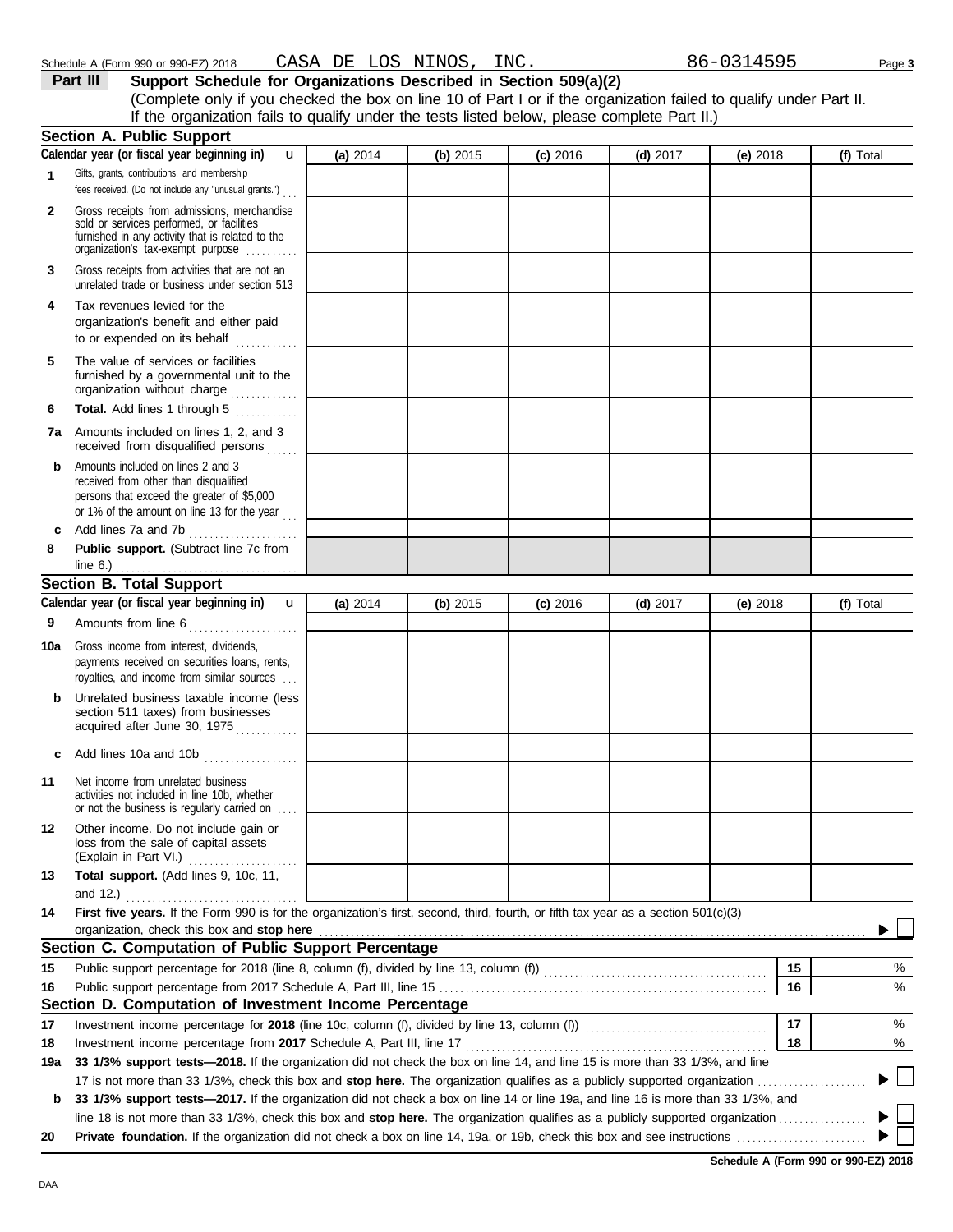|     | Part IV<br><b>Supporting Organizations</b>                                                                               |                 |     |    |
|-----|--------------------------------------------------------------------------------------------------------------------------|-----------------|-----|----|
|     | (Complete only if you checked a box in line 12 on Part I. If you checked 12a of Part I, complete Sections A              |                 |     |    |
|     | and B. If you checked 12b of Part I, complete Sections A and C. If you checked 12c of Part I, complete                   |                 |     |    |
|     | Sections A, D, and E. If you checked 12d of Part I, complete Sections A and D, and complete Part V.)                     |                 |     |    |
|     | Section A. All Supporting Organizations                                                                                  |                 |     |    |
|     |                                                                                                                          |                 | Yes | No |
| 1   | Are all of the organization's supported organizations listed by name in the organization's governing                     |                 |     |    |
|     | documents? If "No," describe in Part VI how the supported organizations are designated. If designated by                 |                 |     |    |
|     | class or purpose, describe the designation. If historic and continuing relationship, explain.                            | 1               |     |    |
| 2   | Did the organization have any supported organization that does not have an IRS determination of status                   |                 |     |    |
|     | under section 509(a)(1) or (2)? If "Yes," explain in Part VI how the organization determined that the supported          |                 |     |    |
|     | organization was described in section 509(a)(1) or (2).                                                                  | $\mathbf{2}$    |     |    |
| За  | Did the organization have a supported organization described in section $501(c)(4)$ , (5), or (6)? If "Yes," answer      |                 |     |    |
|     | $(b)$ and $(c)$ below.                                                                                                   | 3a              |     |    |
| b   | Did the organization confirm that each supported organization qualified under section $501(c)(4)$ , $(5)$ , or $(6)$ and |                 |     |    |
|     | satisfied the public support tests under section 509(a)(2)? If "Yes," describe in Part VI when and how the               |                 |     |    |
|     | organization made the determination.                                                                                     | 3b              |     |    |
| c   | Did the organization ensure that all support to such organizations was used exclusively for section $170(c)(2)(B)$       |                 |     |    |
|     | purposes? If "Yes," explain in Part VI what controls the organization put in place to ensure such use.                   | 3c              |     |    |
| 4a  | Was any supported organization not organized in the United States ("foreign supported organization")? If                 |                 |     |    |
|     | "Yes," and if you checked 12a or 12b in Part I, answer (b) and (c) below.                                                | 4a              |     |    |
| b   | Did the organization have ultimate control and discretion in deciding whether to make grants to the foreign              |                 |     |    |
|     | supported organization? If "Yes," describe in Part VI how the organization had such control and discretion               |                 |     |    |
|     | despite being controlled or supervised by or in connection with its supported organizations.                             | 4b              |     |    |
| c   | Did the organization support any foreign supported organization that does not have an IRS determination                  |                 |     |    |
|     | under sections $501(c)(3)$ and $509(a)(1)$ or (2)? If "Yes," explain in Part VI what controls the organization used      |                 |     |    |
|     | to ensure that all support to the foreign supported organization was used exclusively for section $170(c)(2)(B)$         |                 |     |    |
|     | purposes.                                                                                                                | 4c              |     |    |
| 5a  | Did the organization add, substitute, or remove any supported organizations during the tax year? If "Yes,"               |                 |     |    |
|     | answer (b) and (c) below (if applicable). Also, provide detail in Part VI, including (i) the names and EIN               |                 |     |    |
|     | numbers of the supported organizations added, substituted, or removed; (ii) the reasons for each such action;            |                 |     |    |
|     | (iii) the authority under the organization's organizing document authorizing such action; and (iv) how the action        |                 |     |    |
|     | was accomplished (such as by amendment to the organizing document).                                                      | 5a              |     |    |
| b   | Type I or Type II only. Was any added or substituted supported organization part of a class already                      |                 |     |    |
|     | designated in the organization's organizing document?                                                                    | 5b              |     |    |
| c   | Substitutions only. Was the substitution the result of an event beyond the organization's control?                       | 5c              |     |    |
| 6   | Did the organization provide support (whether in the form of grants or the provision of services or facilities) to       |                 |     |    |
|     | anyone other than (i) its supported organizations, (ii) individuals that are part of the charitable class benefited      |                 |     |    |
|     | by one or more of its supported organizations, or (iii) other supporting organizations that also support or              |                 |     |    |
|     | benefit one or more of the filing organization's supported organizations? If "Yes," provide detail in Part VI.           | 6               |     |    |
| 7   | Did the organization provide a grant, loan, compensation, or other similar payment to a substantial contributor          |                 |     |    |
|     | (as defined in section $4958(c)(3)(C)$ ), a family member of a substantial contributor, or a 35% controlled entity       |                 |     |    |
|     | with regard to a substantial contributor? If "Yes," complete Part I of Schedule L (Form 990 or 990-EZ).                  | 7               |     |    |
| 8   | Did the organization make a loan to a disqualified person (as defined in section 4958) not described in line 7?          |                 |     |    |
|     | If "Yes," complete Part I of Schedule L (Form 990 or 990-EZ).                                                            | 8               |     |    |
| 9а  | Was the organization controlled directly or indirectly at any time during the tax year by one or more                    |                 |     |    |
|     | disqualified persons as defined in section 4946 (other than foundation managers and organizations described              |                 |     |    |
|     | in section 509(a)(1) or (2))? If "Yes," provide detail in Part VI.                                                       | <b>9a</b>       |     |    |
| b   | Did one or more disqualified persons (as defined in line 9a) hold a controlling interest in any entity in which          |                 |     |    |
|     | the supporting organization had an interest? If "Yes," provide detail in Part VI.                                        | 9b              |     |    |
| c   | Did a disqualified person (as defined in line 9a) have an ownership interest in, or derive any personal benefit          |                 |     |    |
|     | from, assets in which the supporting organization also had an interest? If "Yes," provide detail in Part VI.             | 9с              |     |    |
| 10a | Was the organization subject to the excess business holdings rules of section 4943 because of section                    |                 |     |    |
|     | 4943(f) (regarding certain Type II supporting organizations, and all Type III non-functionally integrated                |                 |     |    |
|     | supporting organizations)? If "Yes," answer 10b below.                                                                   | 10a             |     |    |
| b   | Did the organization have any excess business holdings in the tax year? (Use Schedule C, Form 4720, to                   |                 |     |    |
|     | determine whether the organization had excess business holdings.)                                                        | 10 <sub>b</sub> |     |    |

**Schedule A (Form 990 or 990-EZ) 2018**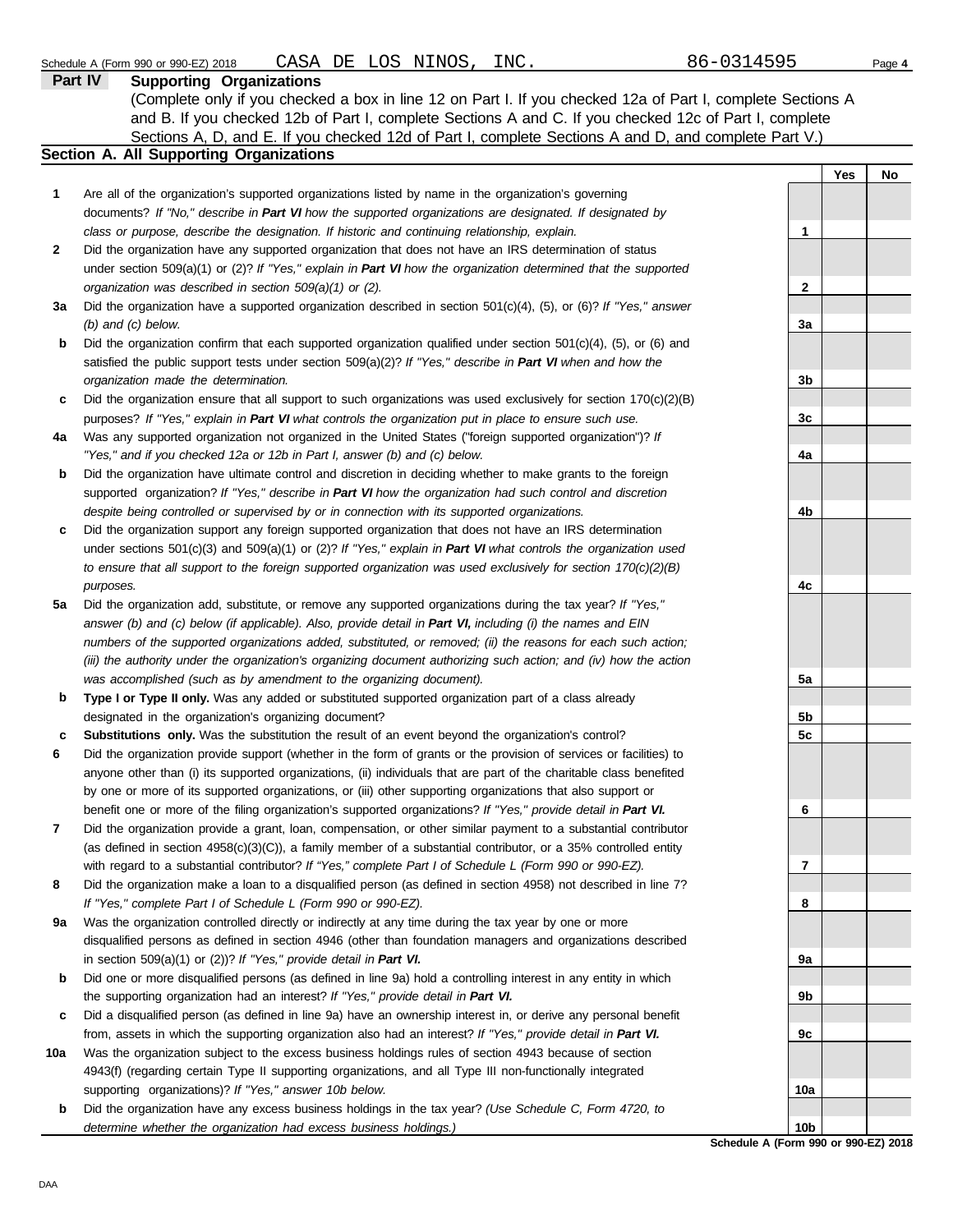|    | LOS<br>DE<br>NINOS.<br>CASA<br>INC.<br>Schedule A (Form 990 or 990-EZ) 2018                                             | 86-0314595      |     | Page 5 |
|----|-------------------------------------------------------------------------------------------------------------------------|-----------------|-----|--------|
|    | Part IV<br><b>Supporting Organizations (continued)</b>                                                                  |                 |     |        |
|    |                                                                                                                         |                 | Yes | No     |
| 11 | Has the organization accepted a gift or contribution from any of the following persons?                                 |                 |     |        |
| a  | A person who directly or indirectly controls, either alone or together with persons described in (b) and (c)            |                 |     |        |
|    | below, the governing body of a supported organization?                                                                  | 11a             |     |        |
| b  | A family member of a person described in (a) above?                                                                     | 11 <sub>b</sub> |     |        |
|    | c A 35% controlled entity of a person described in (a) or (b) above? If "Yes" to a, b, or c, provide detail in Part VI. | 11c             |     |        |
|    | Section B. Type I Supporting Organizations                                                                              |                 |     |        |
|    |                                                                                                                         |                 | Yes | No     |
| 1  | Did the directors, trustees, or membership of one or more supported organizations have the power to                     |                 |     |        |
|    | regularly appoint or elect at least a majority of the organization's directors or trustees at all times during the      |                 |     |        |
|    | tax year? If "No," describe in Part VI how the supported organization(s) effectively operated, supervised, or           |                 |     |        |
|    | controlled the organization's activities. If the organization had more than one supported organization,                 |                 |     |        |

**2** *organizations and what conditions or restrictions, if any, applied to such powers during the tax year.* Did the organization operate for the benefit of any supported organization other than the supported organization(s) that operated, supervised, or controlled the supporting organization? *If "Yes," explain in Part VI how providing such benefit carried out the purposes of the supported organization(s) that operated, supervised, or controlled the supporting organization.*

*describe how the powers to appoint and/or remove directors or trustees were allocated among the supported*

## **Section C. Type II Supporting Organizations**

|                                                                                                                  | Yes |  |
|------------------------------------------------------------------------------------------------------------------|-----|--|
| Were a majority of the organization's directors or trustees during the tax year also a majority of the directors |     |  |
| or trustees of each of the organization's supported organization(s)? If "No," describe in Part VI how control    |     |  |
| or management of the supporting organization was vested in the same persons that controlled or managed           |     |  |
| the supported organization(s).                                                                                   |     |  |

## **Section D. All Type III Supporting Organizations**

|              |                                                                                                                        |   | Yes | No |
|--------------|------------------------------------------------------------------------------------------------------------------------|---|-----|----|
| 1            | Did the organization provide to each of its supported organizations, by the last day of the fifth month of the         |   |     |    |
|              | organization's tax year, (i) a written notice describing the type and amount of support provided during the prior tax  |   |     |    |
|              | year, (ii) a copy of the Form 990 that was most recently filed as of the date of notification, and (iii) copies of the |   |     |    |
|              | organization's governing documents in effect on the date of notification, to the extent not previously provided?       |   |     |    |
| $\mathbf{2}$ | Were any of the organization's officers, directors, or trustees either (i) appointed or elected by the supported       |   |     |    |
|              | organization(s) or (ii) serving on the governing body of a supported organization? If "No," explain in Part VI how     |   |     |    |
|              | the organization maintained a close and continuous working relationship with the supported organization(s).            | 2 |     |    |
| 3            | By reason of the relationship described in (2), did the organization's supported organizations have a                  |   |     |    |
|              | significant voice in the organization's investment policies and in directing the use of the organization's             |   |     |    |
|              | income or assets at all times during the tax year? If "Yes," describe in Part VI the role the organization's           |   |     |    |
|              | supported organizations played in this regard.                                                                         | 3 |     |    |

## **Section E. Type III Functionally-Integrated Supporting Organizations**

**1** *Check the box next to the method that the organization used to satisfy the Integral Part Test during the year (see instructions).*

The organization satisfied the Activities Test. *Complete line 2 below.* **a**

The organization is the parent of each of its supported organizations. *Complete line 3 below.*

The organization supported a governmental entity. *Describe in Part VI how you supported a government entity (see instructions).* **c**

- **a** Did substantially all of the organization's activities during the tax year directly further the exempt purposes of the supported organization(s) to which the organization was responsive? *If "Yes," then in Part VI identify those supported organizations and explain how these activities directly furthered their exempt purposes,*  how the organization was responsive to those supported organizations, and how the organization determined *that these activities constituted substantially all of its activities.*
- **b** Did the activities described in (a) constitute activities that, but for the organization's involvement, one or more of the organization's supported organization(s) would have been engaged in? *If "Yes," explain in Part VI the reasons for the organization's position that its supported organization(s) would have engaged in these activities but for the organization's involvement.*
- **3** Parent of Supported Organizations. *Answer (a) and (b) below.*
- **a** Did the organization have the power to regularly appoint or elect a majority of the officers, directors, or trustees of each of the supported organizations? *Provide details in Part VI.*
- **b** Did the organization exercise a substantial degree of direction over the policies, programs, and activities of each of its supported organizations? *If "Yes," describe in Part VI the role played by the organization in this regard.*

**Yes No 2a 2b 3a 3b**

**2**

**1**

DAA **Schedule A (Form 990 or 990-EZ) 2018**

**b**

**<sup>2</sup>** Activities Test. *Answer (a) and (b) below.*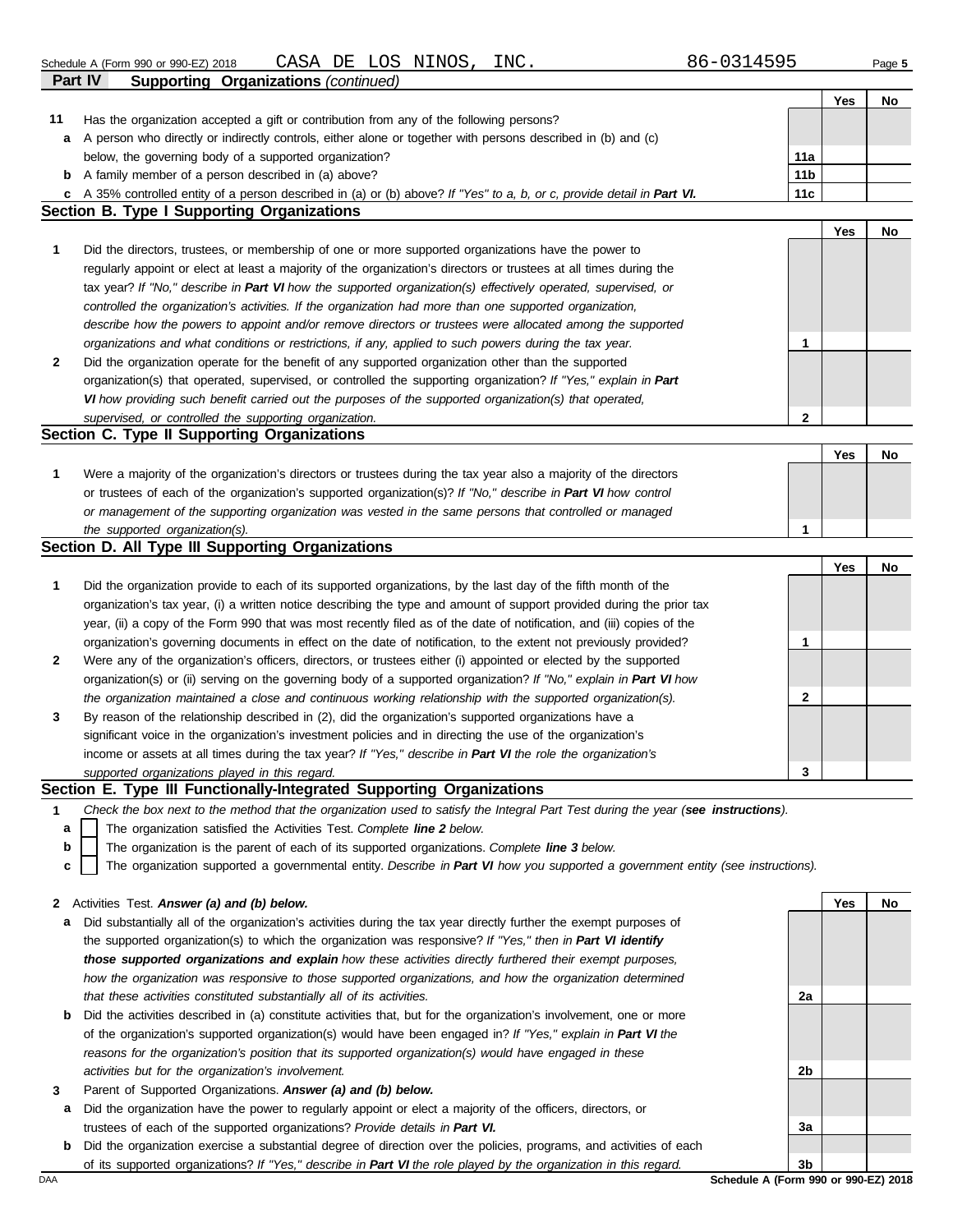| 1.<br>(Check here if the organization satisfied the Integral Part Test as a qualifying trust on Nov. 20, 1970 (explain in Part VI). See<br><b>instructions.</b> All other Type III non-functionally integrated supporting organizations must complete Sections A through E. |                |                |                                |  |  |
|-----------------------------------------------------------------------------------------------------------------------------------------------------------------------------------------------------------------------------------------------------------------------------|----------------|----------------|--------------------------------|--|--|
| Section A - Adjusted Net Income                                                                                                                                                                                                                                             |                | (A) Prior Year | (B) Current Year<br>(optional) |  |  |
| Net short-term capital gain<br>1                                                                                                                                                                                                                                            | 1              |                |                                |  |  |
| 2<br>Recoveries of prior-year distributions                                                                                                                                                                                                                                 | $\mathbf 2$    |                |                                |  |  |
| Other gross income (see instructions)<br>3                                                                                                                                                                                                                                  | 3              |                |                                |  |  |
| 4<br>Add lines 1 through 3.                                                                                                                                                                                                                                                 | 4              |                |                                |  |  |
| Depreciation and depletion<br>5.                                                                                                                                                                                                                                            | 5              |                |                                |  |  |
| Portion of operating expenses paid or incurred for production or<br>6                                                                                                                                                                                                       |                |                |                                |  |  |
| collection of gross income or for management, conservation, or                                                                                                                                                                                                              |                |                |                                |  |  |
| maintenance of property held for production of income (see instructions)                                                                                                                                                                                                    | 6              |                |                                |  |  |
| 7<br>Other expenses (see instructions)                                                                                                                                                                                                                                      | $\overline{7}$ |                |                                |  |  |
| Adjusted Net Income (subtract lines 5, 6, and 7 from line 4)<br>8                                                                                                                                                                                                           | 8              |                |                                |  |  |
| <b>Section B - Minimum Asset Amount</b>                                                                                                                                                                                                                                     |                | (A) Prior Year | (B) Current Year<br>(optional) |  |  |
| Aggregate fair market value of all non-exempt-use assets (see<br>1.                                                                                                                                                                                                         |                |                |                                |  |  |
| instructions for short tax year or assets held for part of year):                                                                                                                                                                                                           |                |                |                                |  |  |
| Average monthly value of securities<br>a                                                                                                                                                                                                                                    | 1a             |                |                                |  |  |
| <b>b</b> Average monthly cash balances                                                                                                                                                                                                                                      | 1b             |                |                                |  |  |
| <b>c</b> Fair market value of other non-exempt-use assets                                                                                                                                                                                                                   | 1 <sub>c</sub> |                |                                |  |  |
| <b>Total</b> (add lines 1a, 1b, and 1c)<br>d                                                                                                                                                                                                                                | 1 <sub>d</sub> |                |                                |  |  |
| <b>e</b> Discount claimed for blockage or other                                                                                                                                                                                                                             |                |                |                                |  |  |
| factors (explain in detail in <b>Part VI)</b> :                                                                                                                                                                                                                             |                |                |                                |  |  |
| $\mathbf{2}$<br>Acquisition indebtedness applicable to non-exempt-use assets                                                                                                                                                                                                | $\mathbf{2}$   |                |                                |  |  |
| Subtract line 2 from line 1d.<br>3                                                                                                                                                                                                                                          | 3              |                |                                |  |  |
| Cash deemed held for exempt use. Enter 1-1/2% of line 3 (for greater amount,<br>4                                                                                                                                                                                           |                |                |                                |  |  |
| see instructions)                                                                                                                                                                                                                                                           | 4              |                |                                |  |  |
| Net value of non-exempt-use assets (subtract line 4 from line 3)<br>5.                                                                                                                                                                                                      | 5              |                |                                |  |  |
| Multiply line 5 by .035.<br>6                                                                                                                                                                                                                                               | 6              |                |                                |  |  |
| 7<br>Recoveries of prior-year distributions                                                                                                                                                                                                                                 | $\overline{7}$ |                |                                |  |  |
| Minimum Asset Amount (add line 7 to line 6)<br>8                                                                                                                                                                                                                            | 8              |                |                                |  |  |
| Section C - Distributable Amount                                                                                                                                                                                                                                            |                |                | <b>Current Year</b>            |  |  |
| Adjusted net income for prior year (from Section A, line 8, Column A)<br>1.                                                                                                                                                                                                 | $\mathbf{1}$   |                |                                |  |  |
| $\mathbf{2}$<br>Enter 85% of line 1.                                                                                                                                                                                                                                        | $\overline{2}$ |                |                                |  |  |
| Minimum asset amount for prior year (from Section B, line 8, Column A)<br>3                                                                                                                                                                                                 | 3              |                |                                |  |  |
| Enter greater of line 2 or line 3.<br>4                                                                                                                                                                                                                                     | 4              |                |                                |  |  |
| 5<br>Income tax imposed in prior year                                                                                                                                                                                                                                       | 5              |                |                                |  |  |
| Distributable Amount. Subtract line 5 from line 4, unless subject to<br>6                                                                                                                                                                                                   |                |                |                                |  |  |
| emergency temporary reduction (see instructions).                                                                                                                                                                                                                           | 6              |                |                                |  |  |

 $\mathbb{R}^n$ Check here if the current year is the organization's first as a non-functionally integrated Type III supporting organization (see **7** instructions).

**Schedule A (Form 990 or 990-EZ) 2018**

DAA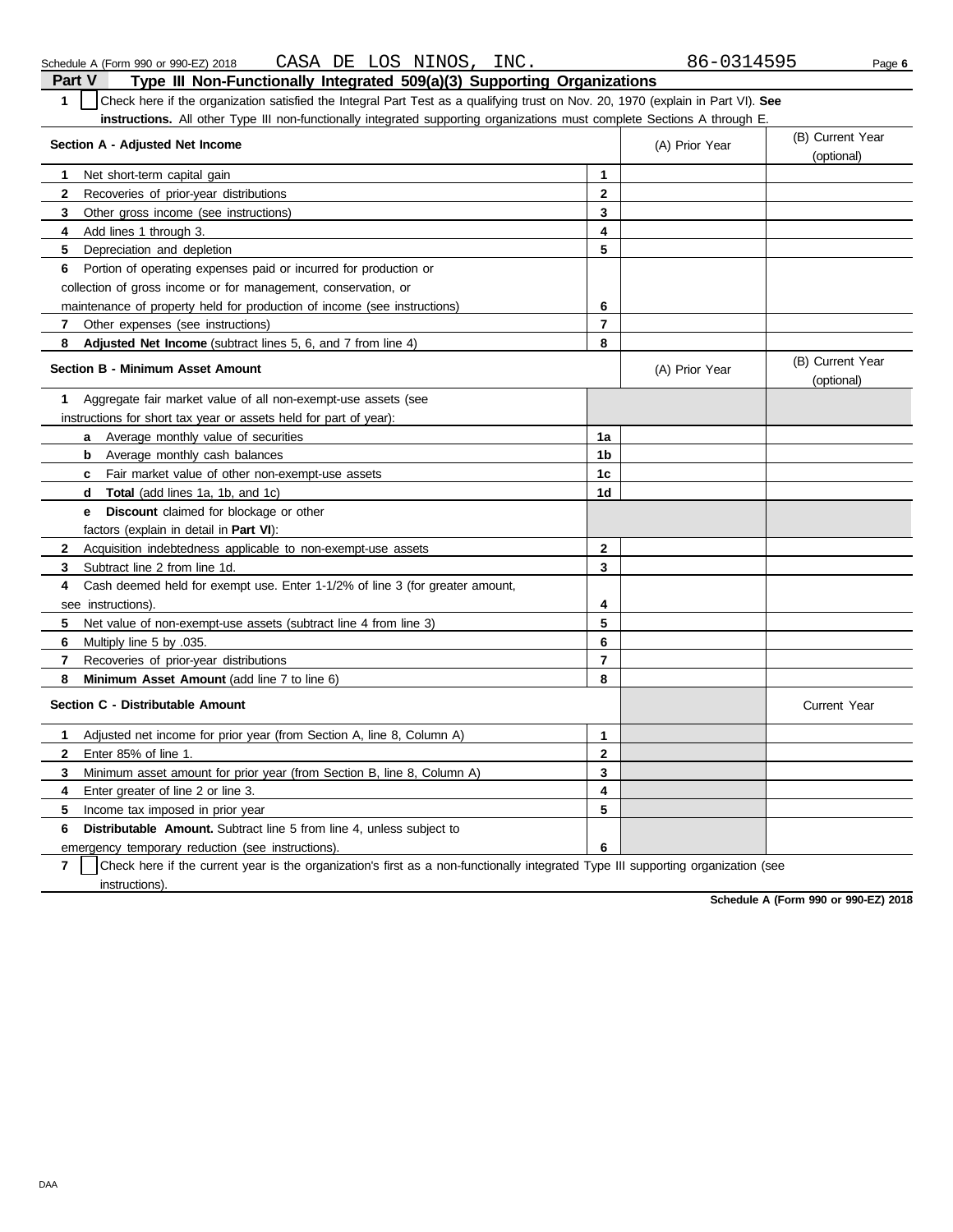| edule A (Form 990 or 990-EZ) 2018 | CASA DE LOS NI |  |  |
|-----------------------------------|----------------|--|--|
|                                   |                |  |  |

| Part V       | Type III Non-Functionally Integrated 509(a)(3) Supporting Organizations (continued)                       |                                    |                                               |                                                  |
|--------------|-----------------------------------------------------------------------------------------------------------|------------------------------------|-----------------------------------------------|--------------------------------------------------|
|              | Section D - Distributions                                                                                 |                                    |                                               | <b>Current Year</b>                              |
| 1            | Amounts paid to supported organizations to accomplish exempt purposes                                     |                                    |                                               |                                                  |
| $\mathbf{2}$ | Amounts paid to perform activity that directly furthers exempt purposes of supported                      |                                    |                                               |                                                  |
|              | organizations, in excess of income from activity                                                          |                                    |                                               |                                                  |
| 3            | Administrative expenses paid to accomplish exempt purposes of supported organizations                     |                                    |                                               |                                                  |
| 4            | Amounts paid to acquire exempt-use assets                                                                 |                                    |                                               |                                                  |
| 5            | Qualified set-aside amounts (prior IRS approval required)                                                 |                                    |                                               |                                                  |
| 6            | Other distributions (describe in Part VI). See instructions.                                              |                                    |                                               |                                                  |
| 7            | Total annual distributions. Add lines 1 through 6.                                                        |                                    |                                               |                                                  |
| 8            | Distributions to attentive supported organizations to which the organization is responsive                |                                    |                                               |                                                  |
|              | (provide details in Part VI). See instructions.                                                           |                                    |                                               |                                                  |
| 9            | Distributable amount for 2018 from Section C, line 6                                                      |                                    |                                               |                                                  |
| 10           | Line 8 amount divided by line 9 amount                                                                    |                                    |                                               |                                                  |
|              | <b>Section E - Distribution Allocations (see instructions)</b>                                            | (i)<br><b>Excess Distributions</b> | (ii)<br><b>Underdistributions</b><br>Pre-2018 | (iii)<br><b>Distributable</b><br>Amount for 2018 |
| 1            | Distributable amount for 2018 from Section C. line 6                                                      |                                    |                                               |                                                  |
| $\mathbf{2}$ | Underdistributions, if any, for years prior to 2018                                                       |                                    |                                               |                                                  |
|              | (reasonable cause required-explain in Part VI). See                                                       |                                    |                                               |                                                  |
|              | instructions.                                                                                             |                                    |                                               |                                                  |
| 3            | Excess distributions carryover, if any, to 2018                                                           |                                    |                                               |                                                  |
|              |                                                                                                           |                                    |                                               |                                                  |
|              |                                                                                                           |                                    |                                               |                                                  |
|              |                                                                                                           |                                    |                                               |                                                  |
|              |                                                                                                           |                                    |                                               |                                                  |
|              |                                                                                                           |                                    |                                               |                                                  |
|              | f Total of lines 3a through e                                                                             |                                    |                                               |                                                  |
|              | <b>g</b> Applied to underdistributions of prior years                                                     |                                    |                                               |                                                  |
|              | h Applied to 2018 distributable amount                                                                    |                                    |                                               |                                                  |
|              | <i>i</i> Carryover from 2013 not applied (see instructions)                                               |                                    |                                               |                                                  |
|              | Remainder. Subtract lines 3g, 3h, and 3i from 3f.                                                         |                                    |                                               |                                                  |
| 4            | Distributions for 2018 from                                                                               |                                    |                                               |                                                  |
|              | \$<br>Section D, line 7:                                                                                  |                                    |                                               |                                                  |
|              | <b>a</b> Applied to underdistributions of prior years                                                     |                                    |                                               |                                                  |
|              | <b>b</b> Applied to 2018 distributable amount                                                             |                                    |                                               |                                                  |
|              | c Remainder. Subtract lines 4a and 4b from 4.<br>Remaining underdistributions for years prior to 2018, if |                                    |                                               |                                                  |
| 5            | any. Subtract lines 3q and 4a from line 2. For result                                                     |                                    |                                               |                                                  |
|              | greater than zero, explain in Part VI. See instructions.                                                  |                                    |                                               |                                                  |
| 6            | Remaining underdistributions for 2018. Subtract lines 3h                                                  |                                    |                                               |                                                  |
|              | and 4b from line 1. For result greater than zero, explain in                                              |                                    |                                               |                                                  |
|              | Part VI. See instructions.                                                                                |                                    |                                               |                                                  |
|              | Excess distributions carryover to 2019. Add lines 3j                                                      |                                    |                                               |                                                  |
| 7            | and 4c.                                                                                                   |                                    |                                               |                                                  |
| 8            | Breakdown of line 7:                                                                                      |                                    |                                               |                                                  |
|              |                                                                                                           |                                    |                                               |                                                  |
|              | <b>b</b> Excess from 2015                                                                                 |                                    |                                               |                                                  |
|              | c Excess from 2016                                                                                        |                                    |                                               |                                                  |
|              |                                                                                                           |                                    |                                               |                                                  |
|              | e Excess from 2018                                                                                        |                                    |                                               |                                                  |
|              |                                                                                                           |                                    |                                               |                                                  |

**Schedule A (Form 990 or 990-EZ) 2018**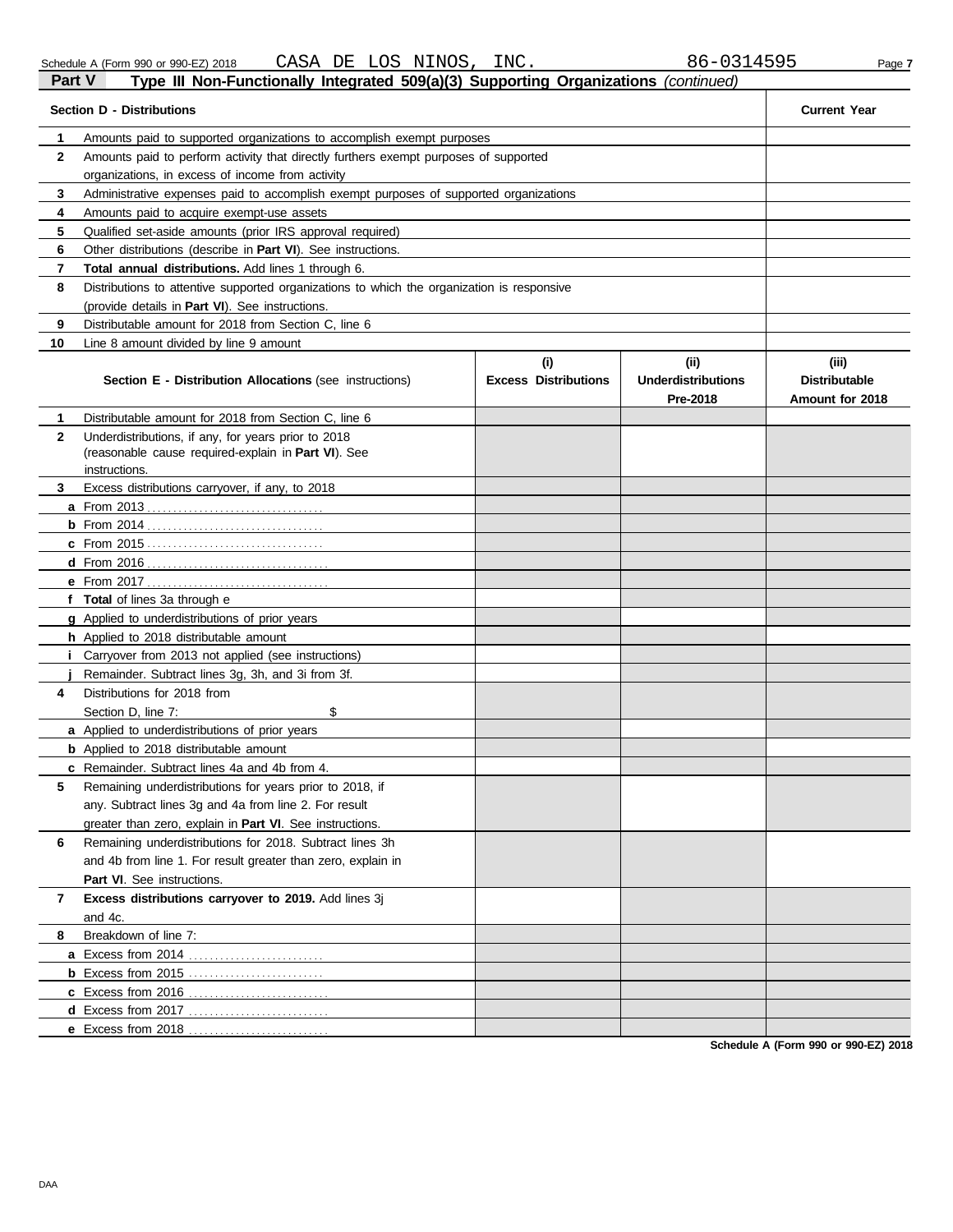| Schedule A (Form 990 or 990-EZ) 2018 |                      |                              |                                        |                     | CASA DE LOS NINOS, INC.                                                                        | 86-0314595                                                                                                                                                                                                                                                                                                                                                                                                                                                                                | Page 8 |
|--------------------------------------|----------------------|------------------------------|----------------------------------------|---------------------|------------------------------------------------------------------------------------------------|-------------------------------------------------------------------------------------------------------------------------------------------------------------------------------------------------------------------------------------------------------------------------------------------------------------------------------------------------------------------------------------------------------------------------------------------------------------------------------------------|--------|
| Part VI                              |                      |                              |                                        |                     |                                                                                                | Supplemental Information. Provide the explanations required by Part II, line 10; Part II, line 17a or 17b; Part<br>III, line 12; Part IV, Section A, lines 1, 2, 3b, 3c, 4b, 4c, 5a, 6, 9a, 9b, 9c, 11a, 11b, and 11c; Part IV, Section<br>B, lines 1 and 2; Part IV, Section C, line 1; Part IV, Section D, lines 2 and 3; Part IV, Section E, lines 1c, 2a, 2b,<br>3a, and 3b; Part V, line 1; Part V, Section B, line 1e; Part V, Section D, lines 5, 6, and 8; and Part V, Section E, |        |
|                                      |                      |                              |                                        |                     | lines 2, 5, and 6. Also complete this part for any additional information. (See instructions.) |                                                                                                                                                                                                                                                                                                                                                                                                                                                                                           |        |
|                                      |                      |                              | PART II, LINE 10 - OTHER INCOME DETAIL |                     |                                                                                                |                                                                                                                                                                                                                                                                                                                                                                                                                                                                                           |        |
|                                      | MISCELLANEOUS INCOME |                              |                                        | $\ddot{\mathbf{S}}$ | 10,545                                                                                         |                                                                                                                                                                                                                                                                                                                                                                                                                                                                                           |        |
|                                      |                      | SPECIAL EVENT GROSS RECEIPTS |                                        | $\uparrow$ 4,241    |                                                                                                |                                                                                                                                                                                                                                                                                                                                                                                                                                                                                           |        |
|                                      |                      |                              |                                        |                     |                                                                                                |                                                                                                                                                                                                                                                                                                                                                                                                                                                                                           |        |
|                                      |                      |                              |                                        |                     |                                                                                                |                                                                                                                                                                                                                                                                                                                                                                                                                                                                                           |        |
|                                      |                      |                              |                                        |                     |                                                                                                |                                                                                                                                                                                                                                                                                                                                                                                                                                                                                           |        |
|                                      |                      |                              |                                        |                     |                                                                                                |                                                                                                                                                                                                                                                                                                                                                                                                                                                                                           |        |
|                                      |                      |                              |                                        |                     |                                                                                                |                                                                                                                                                                                                                                                                                                                                                                                                                                                                                           |        |
|                                      |                      |                              |                                        |                     |                                                                                                |                                                                                                                                                                                                                                                                                                                                                                                                                                                                                           |        |
|                                      |                      |                              |                                        |                     |                                                                                                |                                                                                                                                                                                                                                                                                                                                                                                                                                                                                           |        |
|                                      |                      |                              |                                        |                     |                                                                                                |                                                                                                                                                                                                                                                                                                                                                                                                                                                                                           |        |
|                                      |                      |                              |                                        |                     |                                                                                                |                                                                                                                                                                                                                                                                                                                                                                                                                                                                                           |        |
|                                      |                      |                              |                                        |                     |                                                                                                |                                                                                                                                                                                                                                                                                                                                                                                                                                                                                           |        |
|                                      |                      |                              |                                        |                     |                                                                                                |                                                                                                                                                                                                                                                                                                                                                                                                                                                                                           |        |
|                                      |                      |                              |                                        |                     |                                                                                                |                                                                                                                                                                                                                                                                                                                                                                                                                                                                                           |        |
|                                      |                      |                              |                                        |                     |                                                                                                |                                                                                                                                                                                                                                                                                                                                                                                                                                                                                           |        |
|                                      |                      |                              |                                        |                     |                                                                                                |                                                                                                                                                                                                                                                                                                                                                                                                                                                                                           |        |
|                                      |                      |                              |                                        |                     |                                                                                                |                                                                                                                                                                                                                                                                                                                                                                                                                                                                                           |        |
|                                      |                      |                              |                                        |                     |                                                                                                |                                                                                                                                                                                                                                                                                                                                                                                                                                                                                           |        |
|                                      |                      |                              |                                        |                     |                                                                                                |                                                                                                                                                                                                                                                                                                                                                                                                                                                                                           |        |
|                                      |                      |                              |                                        |                     |                                                                                                |                                                                                                                                                                                                                                                                                                                                                                                                                                                                                           |        |
|                                      |                      |                              |                                        |                     |                                                                                                |                                                                                                                                                                                                                                                                                                                                                                                                                                                                                           |        |
|                                      |                      |                              |                                        |                     |                                                                                                |                                                                                                                                                                                                                                                                                                                                                                                                                                                                                           |        |
|                                      |                      |                              |                                        |                     |                                                                                                |                                                                                                                                                                                                                                                                                                                                                                                                                                                                                           |        |
|                                      |                      |                              |                                        |                     |                                                                                                |                                                                                                                                                                                                                                                                                                                                                                                                                                                                                           |        |
|                                      |                      |                              |                                        |                     |                                                                                                |                                                                                                                                                                                                                                                                                                                                                                                                                                                                                           |        |
|                                      |                      |                              |                                        |                     |                                                                                                |                                                                                                                                                                                                                                                                                                                                                                                                                                                                                           |        |
|                                      |                      |                              |                                        |                     |                                                                                                |                                                                                                                                                                                                                                                                                                                                                                                                                                                                                           |        |
|                                      |                      |                              |                                        |                     |                                                                                                |                                                                                                                                                                                                                                                                                                                                                                                                                                                                                           |        |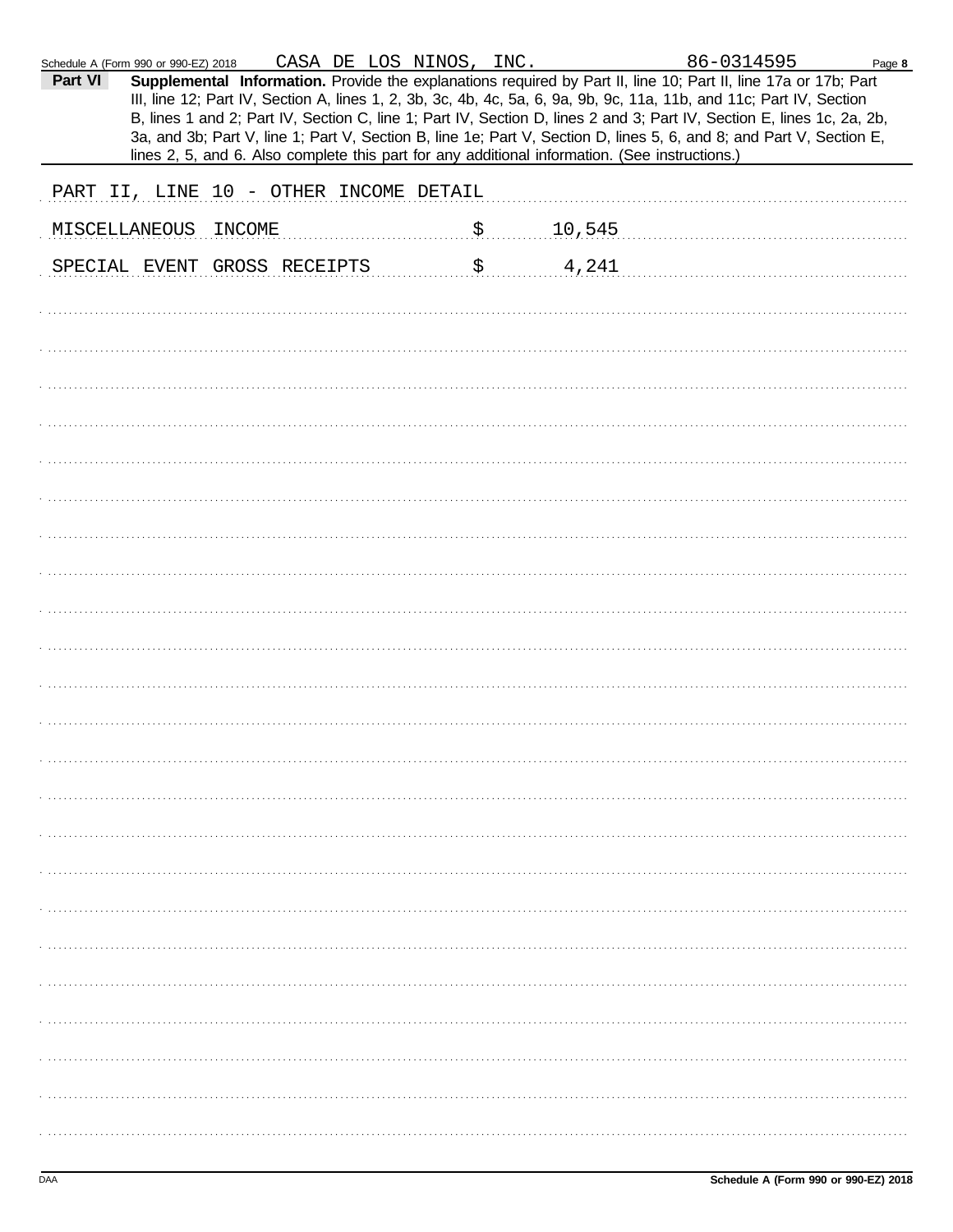## **Schedule of Contributors Schedule B**

**or 990-PF)** u **Attach to Form 990, Form 990-EZ, or Form 990-PF.** u **Go to** *www.irs.gov/Form990* **for the latest information.** OMB No. 1545-0047

**2018**

**Employer identification number**

| <b>Schedule B</b> |                    |  |
|-------------------|--------------------|--|
|                   | (Form 990, 990-EZ, |  |

Department of the Treasury Internal Revenue Service

CASA DE LOS NINOS, INC.  $86-0314595$ 

|  | Organization type (check one): |  |  |  |
|--|--------------------------------|--|--|--|
|--|--------------------------------|--|--|--|

| Filers of:         | Section:                                                                  |
|--------------------|---------------------------------------------------------------------------|
| Form 990 or 990-EZ | $ X $ 501(c)( $3$ ) (enter number) organization                           |
|                    | 4947(a)(1) nonexempt charitable trust not treated as a private foundation |
|                    | 527 political organization                                                |
| Form 990-PF        | 501(c)(3) exempt private foundation                                       |
|                    | 4947(a)(1) nonexempt charitable trust treated as a private foundation     |
|                    | 501(c)(3) taxable private foundation                                      |

Check if your organization is covered by the **General Rule** or a **Special Rule. Note:** Only a section 501(c)(7), (8), or (10) organization can check boxes for both the General Rule and a Special Rule. See instructions.

## **General Rule**

For an organization filing Form 990, 990-EZ, or 990-PF that received, during the year, contributions totaling \$5,000 or more (in money or property) from any one contributor. Complete Parts I and II. See instructions for determining a contributor's total contributions.

## **Special Rules**

| $\overline{X}$ For an organization described in section 501(c)(3) filing Form 990 or 990-EZ that met the 33 <sup>1</sup> /3% support test of the |
|--------------------------------------------------------------------------------------------------------------------------------------------------|
| regulations under sections 509(a)(1) and 170(b)(1)(A)(vi), that checked Schedule A (Form 990 or 990-EZ), Part II, line                           |
| 13, 16a, or 16b, and that received from any one contributor, during the year, total contributions of the greater of (1)                          |
| \$5,000; or (2) 2% of the amount on (i) Form 990, Part VIII, line 1h; or (ii) Form 990-EZ, line 1. Complete Parts I and II.                      |

literary, or educational purposes, or for the prevention of cruelty to children or animals. Complete Parts I (entering) For an organization described in section 501(c)(7), (8), or (10) filing Form 990 or 990-EZ that received from any one contributor, during the year, total contributions of more than \$1,000 *exclusively* for religious, charitable, scientific, "N/A" in column (b) instead of the contributor name and address), II, and III.

For an organization described in section 501(c)(7), (8), or (10) filing Form 990 or 990-EZ that received from any one contributor, during the year, contributions *exclusively* for religious, charitable, etc., purposes, but no such contributions totaled more than \$1,000. If this box is checked, enter here the total contributions that were received during the year for an *exclusively* religious, charitable, etc., purpose. Don't complete any of the parts unless the **General Rule** applies to this organization because it received *nonexclusively* religious, charitable, etc., contributions totaling \$5,000 or more during the year . . . . . . . . . . . . . . . . . . . . . . . . . . . . . . . . . . . . . . . . . . . . . . . . . . . . . . . . . . . . . . . . . . . . . . . . . . . . . . . .

990-EZ, or 990-PF), but it **must** answer "No" on Part IV, line 2, of its Form 990; or check the box on line H of its Form 990-EZ or on its Form 990-PF, Part I, line 2, to certify that it doesn't meet the filing requirements of Schedule B (Form 990, 990-EZ, or 990-PF). **Caution:** An organization that isn't covered by the General Rule and/or the Special Rules doesn't file Schedule B (Form 990,

**For Paperwork Reduction Act Notice, see the instructions for Form 990, 990-EZ, or 990-PF.**

 $\triangleright$  \$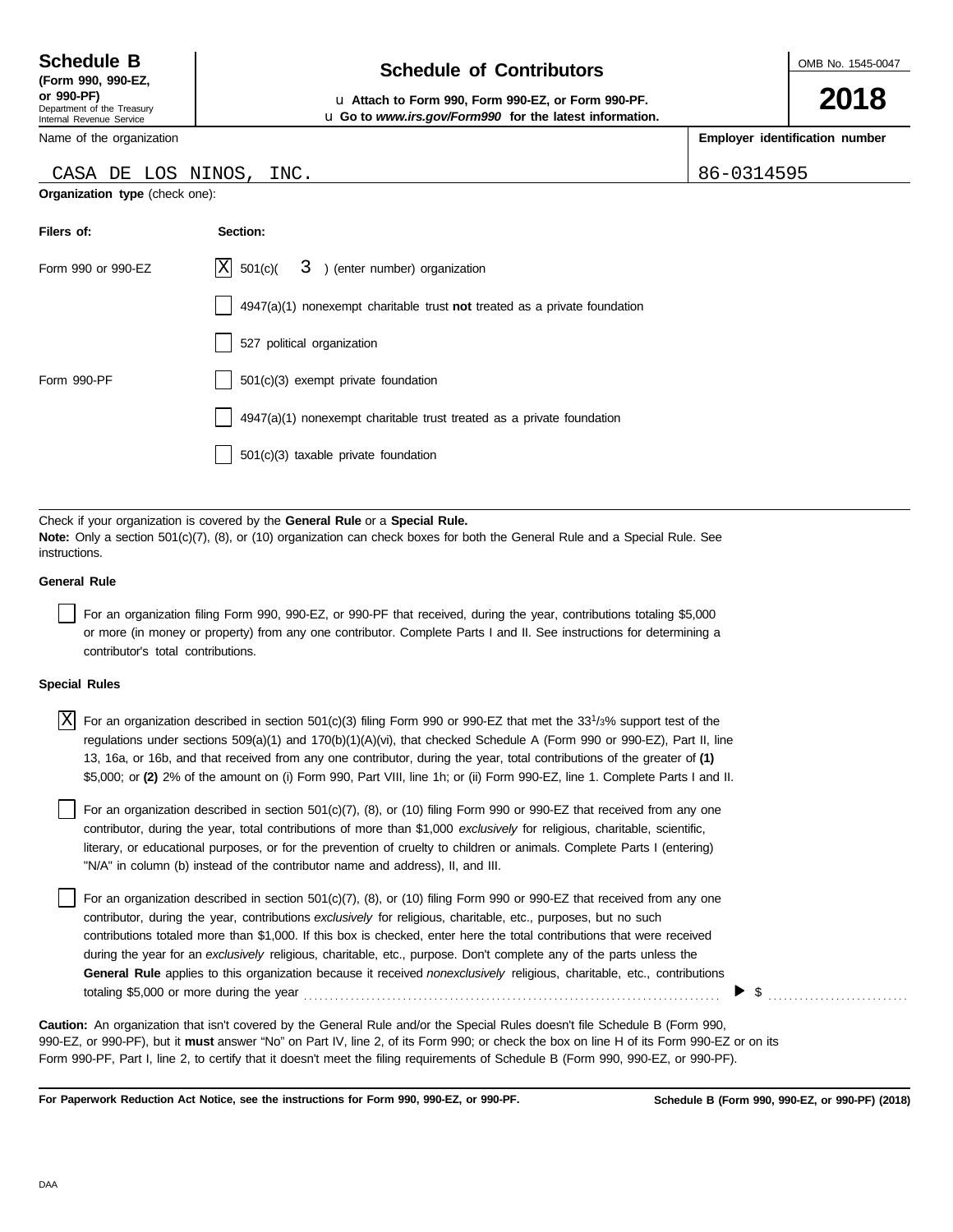| Schedule B (Form 990, 990-EZ, or 990-PF) (2018) | <b>PAGE</b><br>Page                   |
|-------------------------------------------------|---------------------------------------|
| Name of organization                            | <b>Emplover identification number</b> |

CASA DE LOS NINOS, INC.

86-0314595

| Part I     | Contributors (see instructions). Use duplicate copies of Part I if additional space is needed. |                                             |                                                                                                                 |  |  |
|------------|------------------------------------------------------------------------------------------------|---------------------------------------------|-----------------------------------------------------------------------------------------------------------------|--|--|
| (a)<br>No. | (b)<br>Name, address, and ZIP + 4                                                              | (c)<br><b>Total contributions</b>           | (d)<br>Type of contribution                                                                                     |  |  |
| 1          | AZ EARLY CHILDHOOD DEV & HEALTH BD<br>4000 N. CENTRAL AVENUE, SUITE 800<br>AZ 85012<br>PHOENIX | \$1,357,349                                 | Person<br>Payroll<br><b>Noncash</b><br>(Complete Part II for<br>noncash contributions.)                         |  |  |
| (a)<br>No. | (b)<br>Name, address, and ZIP + 4                                                              | (c)<br><b>Total contributions</b>           | (d)<br>Type of contribution                                                                                     |  |  |
| $2$        | ARIZONA DEPT OF ECONOMIC SECURITY<br>1789 W. JEFFERSON, SE SUITE 940A<br>AZ 85007<br>PHOENIX   | \$1,746,697                                 | Person<br>Payroll<br>Noncash<br>(Complete Part II for<br>noncash contributions.)                                |  |  |
| (a)        | (b)                                                                                            | (c)                                         | (d)                                                                                                             |  |  |
| No.        | Name, address, and ZIP + 4                                                                     | <b>Total contributions</b>                  | Type of contribution                                                                                            |  |  |
|            |                                                                                                | $\mathsf{\$}$                               | Person<br>Payroll<br><b>Noncash</b><br>(Complete Part II for<br>noncash contributions.)                         |  |  |
| (a)        | (b)                                                                                            | (c)                                         | (d)                                                                                                             |  |  |
| No.        | Name, address, and ZIP + 4                                                                     | <b>Total contributions</b><br>$\mathsf{\$}$ | Type of contribution<br>Person<br>Payroll<br>Noncash<br>(Complete Part II for<br>noncash contributions.)        |  |  |
| (a)        | (b)                                                                                            | (c)                                         | (d)                                                                                                             |  |  |
| No.        | Name, address, and ZIP + 4                                                                     | <b>Total contributions</b><br>\$            | Type of contribution<br>Person<br>Payroll<br><b>Noncash</b><br>(Complete Part II for<br>noncash contributions.) |  |  |
| (a)<br>No. | (b)<br>Name, address, and ZIP + 4                                                              | (c)<br><b>Total contributions</b>           | (d)<br>Type of contribution                                                                                     |  |  |
|            |                                                                                                | \$                                          | Person<br>Payroll<br><b>Noncash</b><br>(Complete Part II for<br>noncash contributions.)                         |  |  |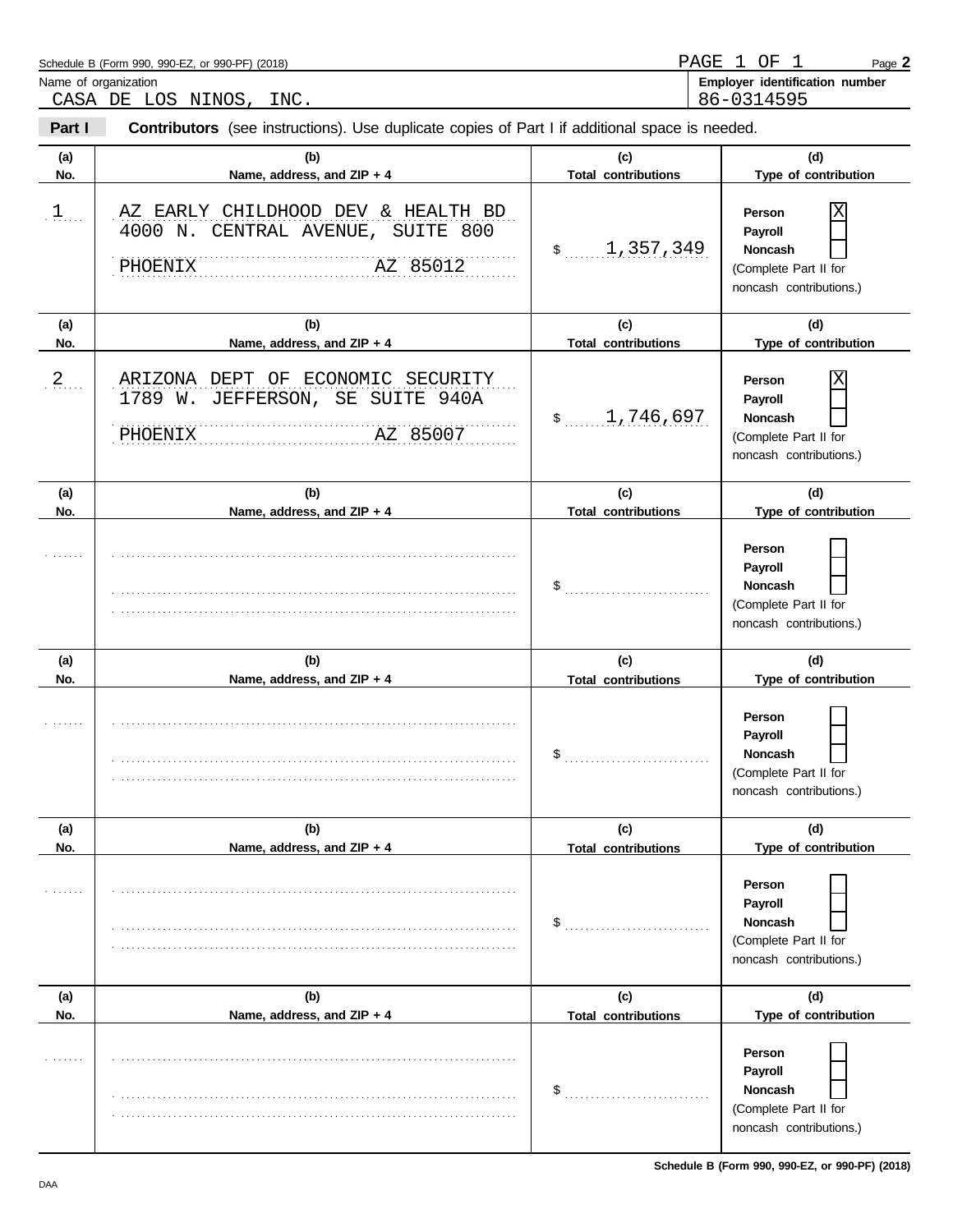Department of the Treasury Internal Revenue Service **Name of the organization**

## **SCHEDULE D Supplemental Financial Statements**

**Part IV, line 6, 7, 8, 9, 10, 11a, 11b, 11c, 11d, 11e, 11f, 12a, or 12b.** u **Complete if the organization answered "Yes" on Form 990,**

u **Attach to Form 990.** 

**2018 Open to Public** OMB No. 1545-0047 **Inspection**

**Employer identification number**

u **Go to** *www.irs.gov/Form990* **for instructions and the latest information.**

|        | DE LOS NINOS,<br>CASA<br>INC                                                                                                                                               |                                                                                                                                                                              |    | 86-0314595                      |
|--------|----------------------------------------------------------------------------------------------------------------------------------------------------------------------------|------------------------------------------------------------------------------------------------------------------------------------------------------------------------------|----|---------------------------------|
|        | Organizations Maintaining Donor Advised Funds or Other Similar Funds or Accounts.<br>Part I                                                                                |                                                                                                                                                                              |    |                                 |
|        | Complete if the organization answered "Yes" on Form 990, Part IV, line 6.                                                                                                  | (a) Donor advised funds                                                                                                                                                      |    | (b) Funds and other accounts    |
|        | Total number at end of year                                                                                                                                                |                                                                                                                                                                              |    |                                 |
| 1<br>2 | Aggregate value of contributions to (during year)                                                                                                                          | $\mathcal{L}^{\mathcal{L}}(\mathcal{L}^{\mathcal{L}})$ and $\mathcal{L}^{\mathcal{L}}(\mathcal{L}^{\mathcal{L}})$ and $\mathcal{L}^{\mathcal{L}}(\mathcal{L}^{\mathcal{L}})$ |    |                                 |
| 3      | Aggregate value of grants from (during year)                                                                                                                               | the control of the control of the control of the control of the control of                                                                                                   |    |                                 |
| 4      |                                                                                                                                                                            |                                                                                                                                                                              |    |                                 |
| 5      | Did the organization inform all donors and donor advisors in writing that the assets held in donor advised                                                                 |                                                                                                                                                                              |    |                                 |
|        |                                                                                                                                                                            |                                                                                                                                                                              |    | Yes<br>No                       |
| 6      | Did the organization inform all grantees, donors, and donor advisors in writing that grant funds can be used                                                               |                                                                                                                                                                              |    |                                 |
|        | only for charitable purposes and not for the benefit of the donor or donor advisor, or for any other purpose                                                               |                                                                                                                                                                              |    |                                 |
|        |                                                                                                                                                                            |                                                                                                                                                                              |    | Yes<br>No                       |
|        | Part II<br><b>Conservation Easements.</b>                                                                                                                                  |                                                                                                                                                                              |    |                                 |
|        | Complete if the organization answered "Yes" on Form 990, Part IV, line 7.                                                                                                  |                                                                                                                                                                              |    |                                 |
| 1      | Purpose(s) of conservation easements held by the organization (check all that apply).                                                                                      |                                                                                                                                                                              |    |                                 |
|        | Preservation of land for public use (e.g., recreation or education)                                                                                                        | Preservation of a historically important land area                                                                                                                           |    |                                 |
|        | Protection of natural habitat                                                                                                                                              | Preservation of a certified historic structure                                                                                                                               |    |                                 |
|        | Preservation of open space                                                                                                                                                 |                                                                                                                                                                              |    |                                 |
| 2      | Complete lines 2a through 2d if the organization held a qualified conservation contribution in the form of a conservation                                                  |                                                                                                                                                                              |    |                                 |
|        | easement on the last day of the tax year.                                                                                                                                  |                                                                                                                                                                              |    | Held at the End of the Tax Year |
|        | a Total number of conservation easements                                                                                                                                   |                                                                                                                                                                              | 2a |                                 |
|        |                                                                                                                                                                            |                                                                                                                                                                              | 2b |                                 |
| С      | Number of conservation easements on a certified historic structure included in (a) [11] Number of conservation easements on a certified historic structure included in (a) |                                                                                                                                                                              | 2c |                                 |
|        | d Number of conservation easements included in (c) acquired after 7/25/06, and not on a                                                                                    |                                                                                                                                                                              |    |                                 |
|        | historic structure listed in the National Register                                                                                                                         |                                                                                                                                                                              | 2d |                                 |
| 3      | Number of conservation easements modified, transferred, released, extinguished, or terminated by the organization during the                                               |                                                                                                                                                                              |    |                                 |
|        | tax year <b>u</b>                                                                                                                                                          |                                                                                                                                                                              |    |                                 |
| 4      | Number of states where property subject to conservation easement is located u                                                                                              |                                                                                                                                                                              |    |                                 |
| 5      | Does the organization have a written policy regarding the periodic monitoring, inspection, handling of                                                                     |                                                                                                                                                                              |    |                                 |
|        |                                                                                                                                                                            |                                                                                                                                                                              |    | <b>Yes</b><br>No                |
| 6      | Staff and volunteer hours devoted to monitoring, inspecting, handling of violations, and enforcing conservation easements during the year                                  |                                                                                                                                                                              |    |                                 |
|        | u                                                                                                                                                                          |                                                                                                                                                                              |    |                                 |
| 7      | Amount of expenses incurred in monitoring, inspecting, handling of violations, and enforcing conservation easements during the year                                        |                                                                                                                                                                              |    |                                 |
|        | ս \$                                                                                                                                                                       |                                                                                                                                                                              |    |                                 |
| 8      | Does each conservation easement reported on line 2(d) above satisfy the requirements of section 170(h)(4)(B)(i)                                                            |                                                                                                                                                                              |    |                                 |
|        |                                                                                                                                                                            |                                                                                                                                                                              |    | $\Box$ Yes $\Box$ No            |
| 9      | In Part XIII, describe how the organization reports conservation easements in its revenue and expense statement, and                                                       |                                                                                                                                                                              |    |                                 |
|        | balance sheet, and include, if applicable, the text of the footnote to the organization's financial statements that describes the                                          |                                                                                                                                                                              |    |                                 |
|        | organization's accounting for conservation easements.                                                                                                                      |                                                                                                                                                                              |    |                                 |
|        | Organizations Maintaining Collections of Art, Historical Treasures, or Other Similar Assets.<br>Part III                                                                   |                                                                                                                                                                              |    |                                 |
|        | Complete if the organization answered "Yes" on Form 990, Part IV, line 8.                                                                                                  |                                                                                                                                                                              |    |                                 |
|        | 1a If the organization elected, as permitted under SFAS 116 (ASC 958), not to report in its revenue statement and balance sheet                                            |                                                                                                                                                                              |    |                                 |
|        | works of art, historical treasures, or other similar assets held for public exhibition, education, or research in furtherance of                                           |                                                                                                                                                                              |    |                                 |
|        | public service, provide, in Part XIII, the text of the footnote to its financial statements that describes these items.                                                    |                                                                                                                                                                              |    |                                 |
|        | b If the organization elected, as permitted under SFAS 116 (ASC 958), to report in its revenue statement and balance sheet                                                 |                                                                                                                                                                              |    |                                 |
|        | works of art, historical treasures, or other similar assets held for public exhibition, education, or research in furtherance of                                           |                                                                                                                                                                              |    |                                 |
|        | public service, provide the following amounts relating to these items:                                                                                                     |                                                                                                                                                                              |    |                                 |
|        |                                                                                                                                                                            |                                                                                                                                                                              |    | $u \,$ \$                       |
|        |                                                                                                                                                                            |                                                                                                                                                                              |    |                                 |
|        |                                                                                                                                                                            |                                                                                                                                                                              |    |                                 |

If the organization received or held works of art, historical treasures, or other similar assets for financial gain, provide the **2** Revenue included on Form 990, Part VIII, line 1 . . . . . . . . . . . . . . . . . . . . . . . . . . . . . . . . . . . . . . . . . . . . . . . . . . . . . . . . . . . . . . . . . . . . . . . . . **a** following amounts required to be reported under SFAS 116 (ASC 958) relating to these items: \$ . . . . . . . . . . . . . . . . . . . . . . . . . . . u <u>u \$</u>

|     | For Paperwork Reduction Act Notice, see the Instructions for Form 990. |
|-----|------------------------------------------------------------------------|
| DAA |                                                                        |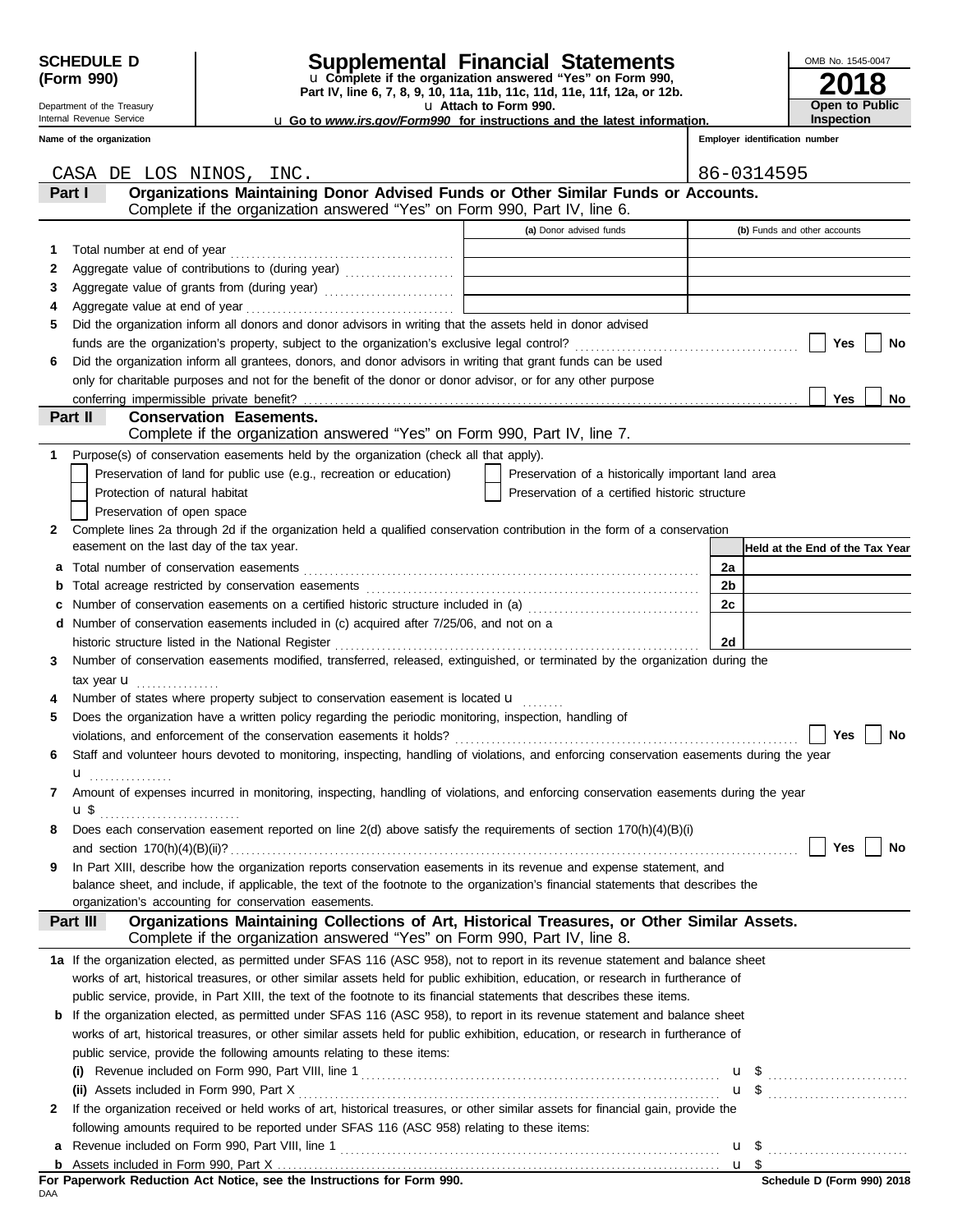|    | Schedule D (Form 990) 2018 CASA DE LOS NINOS, INC.                                                                                                                                                                                   |                         |                           |                    | 86-0314595           |             |                     |     | Page 2  |  |
|----|--------------------------------------------------------------------------------------------------------------------------------------------------------------------------------------------------------------------------------------|-------------------------|---------------------------|--------------------|----------------------|-------------|---------------------|-----|---------|--|
|    | Organizations Maintaining Collections of Art, Historical Treasures, or Other Similar Assets (continued)<br>Part III                                                                                                                  |                         |                           |                    |                      |             |                     |     |         |  |
| 3  | Using the organization's acquisition, accession, and other records, check any of the following that are a significant use of its<br>collection items (check all that apply):                                                         |                         |                           |                    |                      |             |                     |     |         |  |
| a  | Public exhibition                                                                                                                                                                                                                    | d                       | Loan or exchange programs |                    |                      |             |                     |     |         |  |
| b  | Scholarly research                                                                                                                                                                                                                   | е                       |                           |                    |                      |             |                     |     |         |  |
|    | Preservation for future generations                                                                                                                                                                                                  |                         |                           |                    |                      |             |                     |     |         |  |
|    | с<br>Provide a description of the organization's collections and explain how they further the organization's exempt purpose in Part                                                                                                  |                         |                           |                    |                      |             |                     |     |         |  |
|    |                                                                                                                                                                                                                                      |                         |                           |                    |                      |             |                     |     |         |  |
|    | XIII.<br>During the year, did the organization solicit or receive donations of art, historical treasures, or other similar                                                                                                           |                         |                           |                    |                      |             |                     |     |         |  |
| 5. |                                                                                                                                                                                                                                      |                         |                           |                    |                      |             |                     |     |         |  |
|    |                                                                                                                                                                                                                                      |                         |                           |                    |                      |             | <b>Yes</b>          |     | No      |  |
|    | <b>Part IV</b><br><b>Escrow and Custodial Arrangements.</b>                                                                                                                                                                          |                         |                           |                    |                      |             |                     |     |         |  |
|    | Complete if the organization answered "Yes" on Form 990, Part IV, line 9, or reported an amount on Form<br>990, Part X, line 21.                                                                                                     |                         |                           |                    |                      |             |                     |     |         |  |
|    | 1a Is the organization an agent, trustee, custodian or other intermediary for contributions or other assets not                                                                                                                      |                         |                           |                    |                      |             |                     |     |         |  |
|    |                                                                                                                                                                                                                                      |                         |                           |                    |                      |             | Yes                 |     | No      |  |
|    | <b>b</b> If "Yes," explain the arrangement in Part XIII and complete the following table:                                                                                                                                            |                         |                           |                    |                      |             |                     |     |         |  |
|    |                                                                                                                                                                                                                                      |                         |                           |                    |                      |             | Amount              |     |         |  |
|    | c Beginning balance <b>contract to the contract of the set of the contract of the contract of the contract of the contract of the contract of the contract of the contract of the contract of the contract of the contract of th</b> |                         |                           |                    | 1c                   |             |                     |     |         |  |
|    |                                                                                                                                                                                                                                      |                         |                           |                    | 1 <sub>d</sub>       |             |                     |     |         |  |
|    |                                                                                                                                                                                                                                      |                         |                           |                    | 1e                   |             |                     |     |         |  |
|    |                                                                                                                                                                                                                                      |                         |                           |                    | 1f                   |             |                     |     |         |  |
|    |                                                                                                                                                                                                                                      |                         |                           |                    |                      |             | <b>Yes</b>          |     | No      |  |
|    |                                                                                                                                                                                                                                      |                         |                           |                    |                      |             |                     |     |         |  |
|    | <b>Endowment Funds.</b><br><b>Part V</b>                                                                                                                                                                                             |                         |                           |                    |                      |             |                     |     |         |  |
|    | Complete if the organization answered "Yes" on Form 990, Part IV, line 10.                                                                                                                                                           |                         |                           |                    |                      |             |                     |     |         |  |
|    |                                                                                                                                                                                                                                      | (a) Current year        | (b) Prior year            | (c) Two years back | (d) Three years back |             | (e) Four years back |     |         |  |
|    | 1a Beginning of year balance                                                                                                                                                                                                         | 95,000                  | 95,000                    | 95,000             |                      | 95,000      |                     |     | 95,000  |  |
|    | <b>b</b> Contributions <b>contributions</b>                                                                                                                                                                                          |                         |                           |                    |                      |             |                     |     |         |  |
|    | c Net investment earnings, gains, and                                                                                                                                                                                                |                         |                           |                    |                      |             |                     |     |         |  |
|    |                                                                                                                                                                                                                                      |                         |                           |                    |                      |             |                     |     |         |  |
|    | d Grants or scholarships                                                                                                                                                                                                             |                         |                           |                    |                      |             |                     |     |         |  |
|    | e Other expenditures for facilities and                                                                                                                                                                                              |                         |                           |                    |                      |             |                     |     |         |  |
|    |                                                                                                                                                                                                                                      |                         |                           |                    |                      |             |                     |     |         |  |
|    |                                                                                                                                                                                                                                      |                         |                           |                    |                      |             |                     |     |         |  |
|    | f Administrative expenses                                                                                                                                                                                                            | 95,000                  |                           |                    |                      |             |                     |     |         |  |
|    | g End of year balance                                                                                                                                                                                                                |                         | 95,000                    | 95,000             |                      | 95,000      |                     |     | 95,000  |  |
| 2  | Provide the estimated percentage of the current year end balance (line 1g, column (a)) held as:                                                                                                                                      |                         |                           |                    |                      |             |                     |     |         |  |
|    | a Board designated or quasi-endowment u                                                                                                                                                                                              |                         |                           |                    |                      |             |                     |     |         |  |
|    | <b>b</b> Permanent endowment $\mathbf{u}$ 100.00 %                                                                                                                                                                                   |                         |                           |                    |                      |             |                     |     |         |  |
|    | c Temporarily restricted endowment u                                                                                                                                                                                                 | %<br>.                  |                           |                    |                      |             |                     |     |         |  |
|    | The percentages on lines 2a, 2b, and 2c should equal 100%.                                                                                                                                                                           |                         |                           |                    |                      |             |                     |     |         |  |
|    | 3a Are there endowment funds not in the possession of the organization that are held and administered for the                                                                                                                        |                         |                           |                    |                      |             |                     |     |         |  |
|    | organization by:                                                                                                                                                                                                                     |                         |                           |                    |                      |             |                     | Yes | No      |  |
|    |                                                                                                                                                                                                                                      |                         |                           |                    |                      |             | 3a(i)               |     | Χ       |  |
|    |                                                                                                                                                                                                                                      |                         |                           |                    |                      |             | 3a(ii)              |     | Χ       |  |
|    |                                                                                                                                                                                                                                      |                         |                           |                    |                      |             | 3b                  |     |         |  |
|    | Describe in Part XIII the intended uses of the organization's endowment funds.                                                                                                                                                       |                         |                           |                    |                      |             |                     |     |         |  |
|    | Land, Buildings, and Equipment.<br>Part VI                                                                                                                                                                                           |                         |                           |                    |                      |             |                     |     |         |  |
|    | Complete if the organization answered "Yes" on Form 990, Part IV, line 11a. See Form 990, Part X, line 10.                                                                                                                           |                         |                           |                    |                      |             |                     |     |         |  |
|    | Description of property                                                                                                                                                                                                              | (a) Cost or other basis | (b) Cost or other basis   |                    | (c) Accumulated      |             | (d) Book value      |     |         |  |
|    |                                                                                                                                                                                                                                      | (investment)            | (other)                   |                    | depreciation         |             |                     |     |         |  |
|    |                                                                                                                                                                                                                                      |                         |                           | 809,687            |                      |             |                     |     | 809,687 |  |
|    |                                                                                                                                                                                                                                      |                         |                           | 13, 164, 366       | 2,074,342            |             | 11,090,024          |     |         |  |
|    | c Leasehold improvements                                                                                                                                                                                                             |                         |                           | 3,152,073          | 558,201              |             | 2,593,872           |     |         |  |
|    |                                                                                                                                                                                                                                      |                         |                           | 2,106,949          | 1,036,212            |             | 1,070,737           |     |         |  |
|    | e Other                                                                                                                                                                                                                              |                         |                           | 32,850             |                      |             |                     |     | 32,850  |  |
|    | Total. Add lines 1a through 1e. (Column (d) must equal Form 990, Part X, column (B), line 10c.)                                                                                                                                      |                         |                           |                    |                      | $\mathbf u$ | 15,597,170          |     |         |  |
|    |                                                                                                                                                                                                                                      |                         |                           |                    |                      |             |                     |     |         |  |

**Schedule D (Form 990) 2018**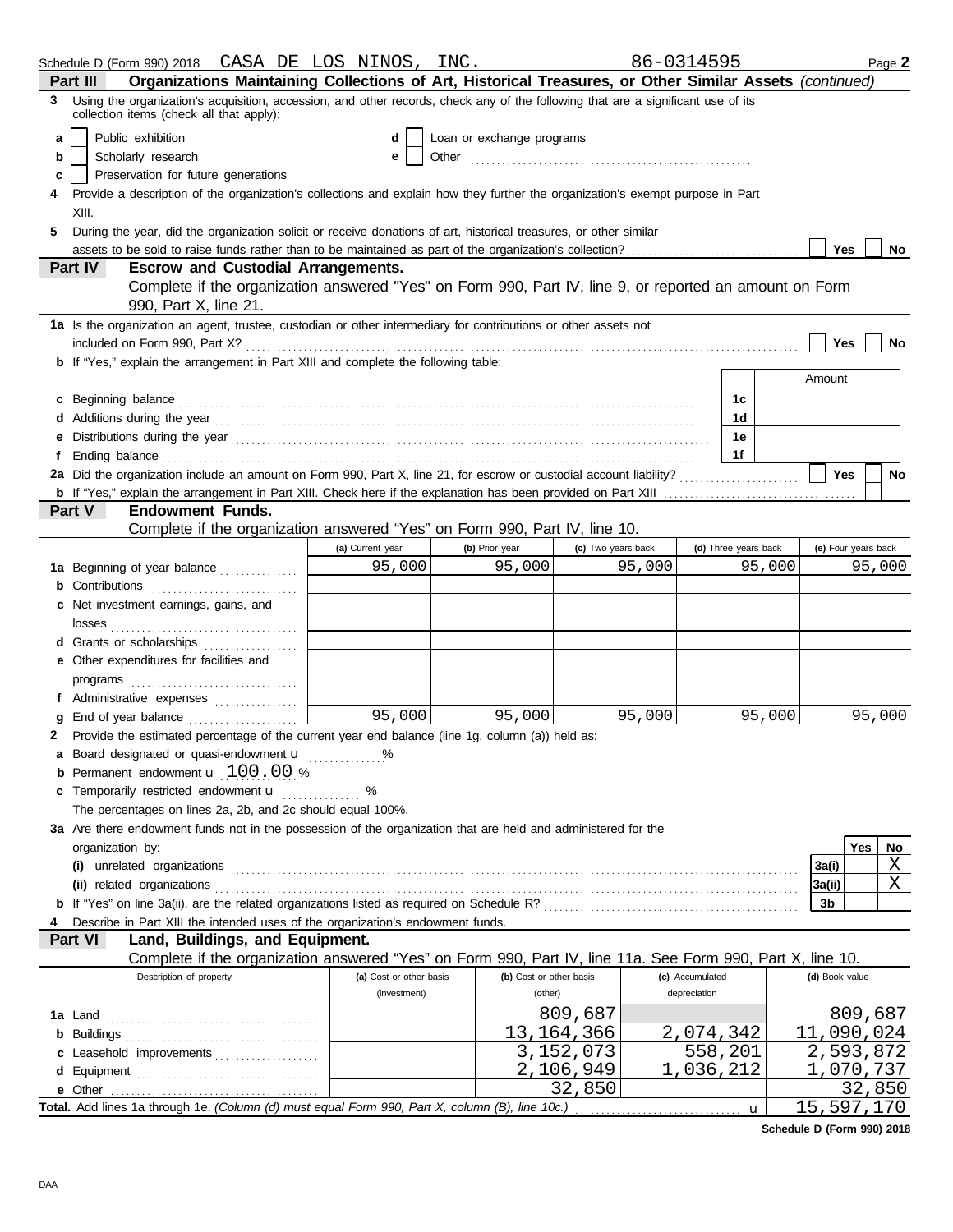| Part VII   | <b>Investments-Other Securities.</b><br>Complete if the organization answered "Yes" on Form 990, Part IV, line 11b. See Form 990, Part X, line 12. |                |                                  |                |
|------------|----------------------------------------------------------------------------------------------------------------------------------------------------|----------------|----------------------------------|----------------|
|            | (a) Description of security or category                                                                                                            | (b) Book value | (c) Method of valuation:         |                |
|            | (including name of security)                                                                                                                       |                | Cost or end-of-year market value |                |
|            |                                                                                                                                                    |                |                                  |                |
|            |                                                                                                                                                    |                |                                  |                |
|            | (3) Other $\ldots$ $\ldots$ $\ldots$ $\ldots$ $\ldots$ $\ldots$ $\ldots$ $\ldots$ $\ldots$ $\ldots$ $\ldots$                                       |                |                                  |                |
|            |                                                                                                                                                    |                |                                  |                |
|            |                                                                                                                                                    |                |                                  |                |
|            |                                                                                                                                                    |                |                                  |                |
|            |                                                                                                                                                    |                |                                  |                |
|            |                                                                                                                                                    |                |                                  |                |
|            |                                                                                                                                                    |                |                                  |                |
|            |                                                                                                                                                    |                |                                  |                |
| (H)        |                                                                                                                                                    |                |                                  |                |
|            | Total. (Column (b) must equal Form 990, Part X, col. (B) line 12.) $\mathbf u$                                                                     |                |                                  |                |
| Part VIII  | Investments-Program Related.                                                                                                                       |                |                                  |                |
|            | Complete if the organization answered "Yes" on Form 990, Part IV, line 11c. See Form 990, Part X, line 13.                                         |                |                                  |                |
|            | (a) Description of investment                                                                                                                      | (b) Book value | (c) Method of valuation:         |                |
|            |                                                                                                                                                    |                | Cost or end-of-year market value |                |
| (1)        |                                                                                                                                                    |                |                                  |                |
| (2)        |                                                                                                                                                    |                |                                  |                |
| (3)        |                                                                                                                                                    |                |                                  |                |
| (4)        |                                                                                                                                                    |                |                                  |                |
| (5)        |                                                                                                                                                    |                |                                  |                |
| (6)        |                                                                                                                                                    |                |                                  |                |
| (7)        |                                                                                                                                                    |                |                                  |                |
| (8)        |                                                                                                                                                    |                |                                  |                |
| (9)        | Total. (Column (b) must equal Form 990, Part X, col. (B) line 13.) $\mathbf u$                                                                     |                |                                  |                |
| Part IX    | Other Assets.                                                                                                                                      |                |                                  |                |
|            | Complete if the organization answered "Yes" on Form 990, Part IV, line 11d. See Form 990, Part X, line 15.                                         |                |                                  |                |
|            | (a) Description                                                                                                                                    |                |                                  | (b) Book value |
| (1)        |                                                                                                                                                    |                |                                  |                |
| (2)        |                                                                                                                                                    |                |                                  |                |
| (3)        |                                                                                                                                                    |                |                                  |                |
| (4)        |                                                                                                                                                    |                |                                  |                |
| (5)        |                                                                                                                                                    |                |                                  |                |
| (6)        |                                                                                                                                                    |                |                                  |                |
| (7)        |                                                                                                                                                    |                |                                  |                |
| (8)        |                                                                                                                                                    |                |                                  |                |
| (9)        |                                                                                                                                                    |                |                                  |                |
|            |                                                                                                                                                    |                | u                                |                |
| Part X     | Other Liabilities.                                                                                                                                 |                |                                  |                |
|            | Complete if the organization answered "Yes" on Form 990, Part IV, line 11e or 11f. See Form 990, Part X,                                           |                |                                  |                |
|            | line $25$ .                                                                                                                                        |                |                                  |                |
| 1.         | (a) Description of liability                                                                                                                       | (b) Book value |                                  |                |
| (1)        | Federal income taxes                                                                                                                               |                |                                  |                |
| DUE<br>(2) | TO AFFILIATE                                                                                                                                       | 49,090         |                                  |                |
| (3)        | CAPITAL LEASE PAYABLE                                                                                                                              | 39,044         |                                  |                |
| (4)        |                                                                                                                                                    |                |                                  |                |
| (5)        |                                                                                                                                                    |                |                                  |                |
| (6)        |                                                                                                                                                    |                |                                  |                |
| (7)        |                                                                                                                                                    |                |                                  |                |
| (8)        |                                                                                                                                                    |                |                                  |                |
| (9)        |                                                                                                                                                    |                |                                  |                |
|            | Total. (Column (b) must equal Form 990, Part X, col. (B) line 25.) $\mathbf u$                                                                     | 88,134         |                                  |                |

Liability for uncertain tax positions. In Part XIII, provide the text of the footnote to the organization's financial statements that reports the **2.** organization's liability for uncertain tax positions under FIN 48 (ASC 740). Check here if the text of the footnote has been provided in Part XIII .

 $\mathbf{X}$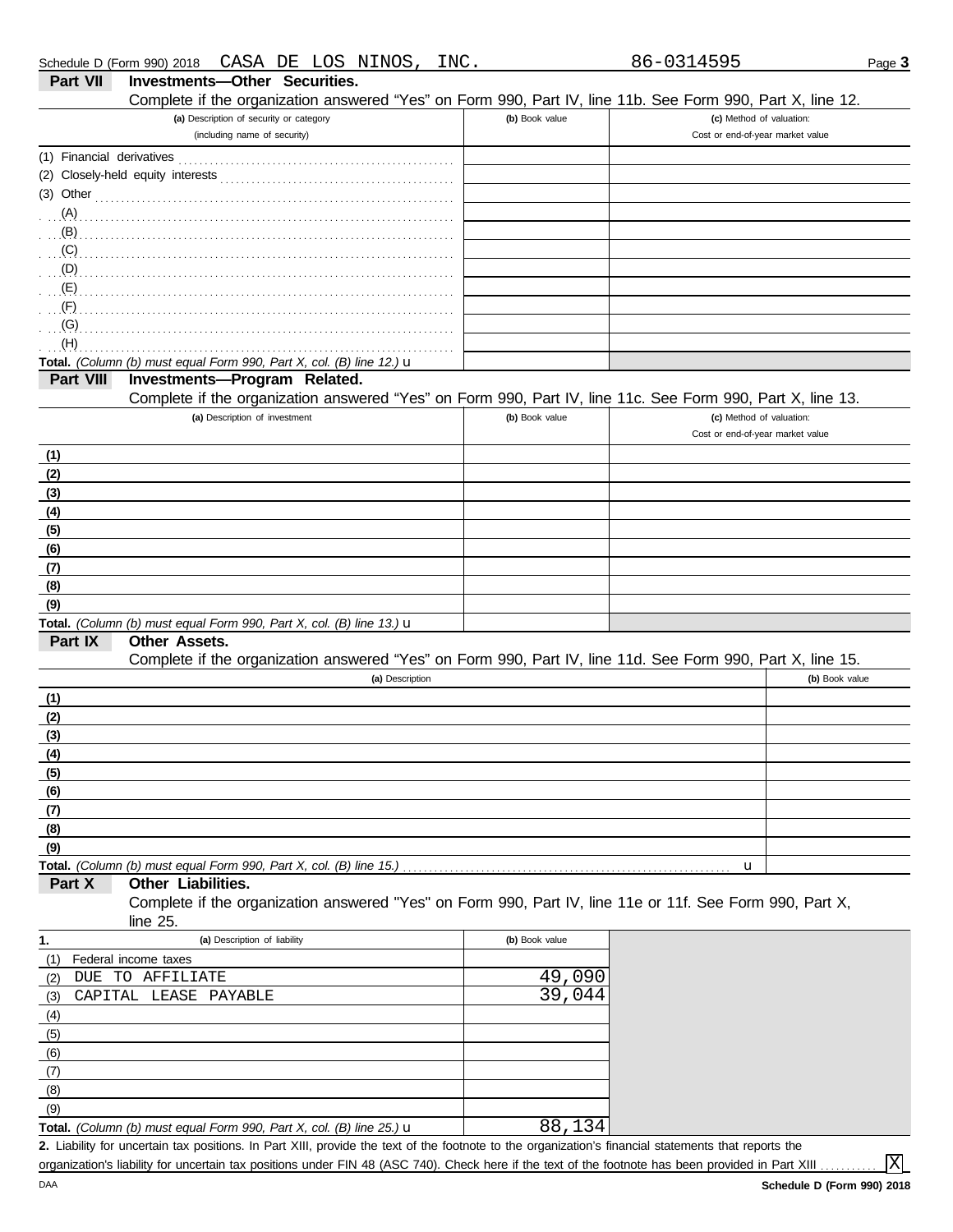| Schedule D (Form 990) 2018 CASA DE LOS NINOS, INC.                                                                                                                                                                                                                                    |                      | 86-0314595   | Page 4 |  |  |  |  |
|---------------------------------------------------------------------------------------------------------------------------------------------------------------------------------------------------------------------------------------------------------------------------------------|----------------------|--------------|--------|--|--|--|--|
| Reconciliation of Revenue per Audited Financial Statements With Revenue per Return.<br>Part XI                                                                                                                                                                                        |                      |              |        |  |  |  |  |
| Complete if the organization answered "Yes" on Form 990, Part IV, line 12a.                                                                                                                                                                                                           |                      |              |        |  |  |  |  |
| 1                                                                                                                                                                                                                                                                                     |                      | $\mathbf{1}$ |        |  |  |  |  |
| Amounts included on line 1 but not on Form 990, Part VIII, line 12:<br>2                                                                                                                                                                                                              |                      |              |        |  |  |  |  |
| a                                                                                                                                                                                                                                                                                     | 2a<br>2 <sub>b</sub> |              |        |  |  |  |  |
| b<br>c                                                                                                                                                                                                                                                                                | 2c                   |              |        |  |  |  |  |
| d                                                                                                                                                                                                                                                                                     | 2d                   |              |        |  |  |  |  |
| Add lines 2a through 2d [11] Add [12] Add [12] Add lines 2a through 2d [12] Add lines 2a through 2d [12] Add [12] Add [12] Add [12] Add [12] Add [12] Add [12] Add [12] Add [12] Add [12] Add [12] Add [12] Add [12] Add [12]<br>е                                                    |                      | 2e           |        |  |  |  |  |
| 3                                                                                                                                                                                                                                                                                     |                      | 3            |        |  |  |  |  |
| Amounts included on Form 990, Part VIII, line 12, but not on line 1:<br>4                                                                                                                                                                                                             |                      |              |        |  |  |  |  |
|                                                                                                                                                                                                                                                                                       | 4a                   |              |        |  |  |  |  |
|                                                                                                                                                                                                                                                                                       | 4 <sub>b</sub>       |              |        |  |  |  |  |
| Add lines 4a and 4b                                                                                                                                                                                                                                                                   |                      | 4c           |        |  |  |  |  |
|                                                                                                                                                                                                                                                                                       |                      | 5            |        |  |  |  |  |
| Reconciliation of Expenses per Audited Financial Statements With Expenses per Return.<br>Part XII<br>Complete if the organization answered "Yes" on Form 990, Part IV, line 12a.                                                                                                      |                      |              |        |  |  |  |  |
| 1                                                                                                                                                                                                                                                                                     |                      | $\mathbf{1}$ |        |  |  |  |  |
| Amounts included on line 1 but not on Form 990, Part IX, line 25:<br>2                                                                                                                                                                                                                |                      |              |        |  |  |  |  |
| a                                                                                                                                                                                                                                                                                     | 2a                   |              |        |  |  |  |  |
|                                                                                                                                                                                                                                                                                       | 2 <sub>b</sub>       |              |        |  |  |  |  |
| Other losses <b>contracts on the contract of the contract of the contract of the contract of the contract of the contract of the contract of the contract of the contract of the contract of the contract of the contract of t</b>                                                    | 2c                   |              |        |  |  |  |  |
| d                                                                                                                                                                                                                                                                                     | 2d                   |              |        |  |  |  |  |
| е                                                                                                                                                                                                                                                                                     |                      | 2e           |        |  |  |  |  |
| 3                                                                                                                                                                                                                                                                                     |                      | 3            |        |  |  |  |  |
| Amounts included on Form 990, Part IX, line 25, but not on line 1:<br>4                                                                                                                                                                                                               |                      |              |        |  |  |  |  |
|                                                                                                                                                                                                                                                                                       | 4a<br>4 <sub>b</sub> |              |        |  |  |  |  |
| c Add lines 4a and 4b (a) and $\frac{4}{3}$ and $\frac{4}{3}$ and $\frac{4}{3}$ and $\frac{4}{3}$ and $\frac{4}{3}$ and $\frac{4}{3}$ and $\frac{4}{3}$ and $\frac{4}{3}$ and $\frac{4}{3}$ and $\frac{4}{3}$ and $\frac{4}{3}$ and $\frac{4}{3}$ and $\frac{4}{3}$ and $\frac{4}{3}$ |                      | 4c           |        |  |  |  |  |
|                                                                                                                                                                                                                                                                                       |                      | 5            |        |  |  |  |  |
| Part XIII Supplemental Information.                                                                                                                                                                                                                                                   |                      |              |        |  |  |  |  |
| Provide the descriptions required for Part II, lines 3, 5, and 9; Part III, lines 1a and 4; Part IV, lines 1b and 2b; Part V, line 4; Part X, line                                                                                                                                    |                      |              |        |  |  |  |  |
| 2; Part XI, lines 2d and 4b; and Part XII, lines 2d and 4b. Also complete this part to provide any additional information.                                                                                                                                                            |                      |              |        |  |  |  |  |
| PART V, LINE 4 - INTENDED USES FOR ENDOWMENT FUNDS                                                                                                                                                                                                                                    |                      |              |        |  |  |  |  |
|                                                                                                                                                                                                                                                                                       |                      |              |        |  |  |  |  |
| ORGANIZATION INTENDS TO USE INVESTMENT EARNINGS FROM THE ENDOWMENT<br>THE                                                                                                                                                                                                             |                      |              |        |  |  |  |  |
| FUNDS TO CARRY ON THE PRINCIPAL ACTIVITIES OF THE ORGANIZATION. THE                                                                                                                                                                                                                   |                      |              |        |  |  |  |  |
|                                                                                                                                                                                                                                                                                       |                      |              |        |  |  |  |  |
| PRINCIPAL BALANCE WILL REMAIN AS PERMANENTLY RESTRICTED FUNDS UNLESS SUCH                                                                                                                                                                                                             |                      |              |        |  |  |  |  |
|                                                                                                                                                                                                                                                                                       |                      |              |        |  |  |  |  |
| TIME ARISES THAT THE ORGANIZATION CEASES BUSINESS. AT THAT POINT THE FUNDS                                                                                                                                                                                                            |                      |              |        |  |  |  |  |
|                                                                                                                                                                                                                                                                                       |                      |              |        |  |  |  |  |
| WOULD BE USED TO SETTLE ANY FINAL COSTS.                                                                                                                                                                                                                                              |                      |              |        |  |  |  |  |
|                                                                                                                                                                                                                                                                                       |                      |              |        |  |  |  |  |
|                                                                                                                                                                                                                                                                                       |                      |              |        |  |  |  |  |
| PART X - FIN 48 FOOTNOTE                                                                                                                                                                                                                                                              |                      |              |        |  |  |  |  |
|                                                                                                                                                                                                                                                                                       |                      |              |        |  |  |  |  |
| THE ORGANIZATION'S POLICY IS TO DISCLOSE OR RECOGNIZE INCOME TAX POSITIONS                                                                                                                                                                                                            |                      |              |        |  |  |  |  |
|                                                                                                                                                                                                                                                                                       |                      |              |        |  |  |  |  |
| BASED ON MANAGEMENT'S ESTIMATE OF WHETHER IT IS REASONABLY POSSIBLE OR                                                                                                                                                                                                                |                      |              |        |  |  |  |  |
|                                                                                                                                                                                                                                                                                       |                      |              |        |  |  |  |  |
| PROBABLE, RESPECTIVELY, THAT A LIABILITY HAS BEEN INCURRED FOR UNRECOGNIZED                                                                                                                                                                                                           |                      |              |        |  |  |  |  |
|                                                                                                                                                                                                                                                                                       |                      |              |        |  |  |  |  |
| INCOME TAX POSITIONS. AS OF JUNE 30, 2019, THERE WERE NO UNCERTAIN TAX                                                                                                                                                                                                                |                      |              |        |  |  |  |  |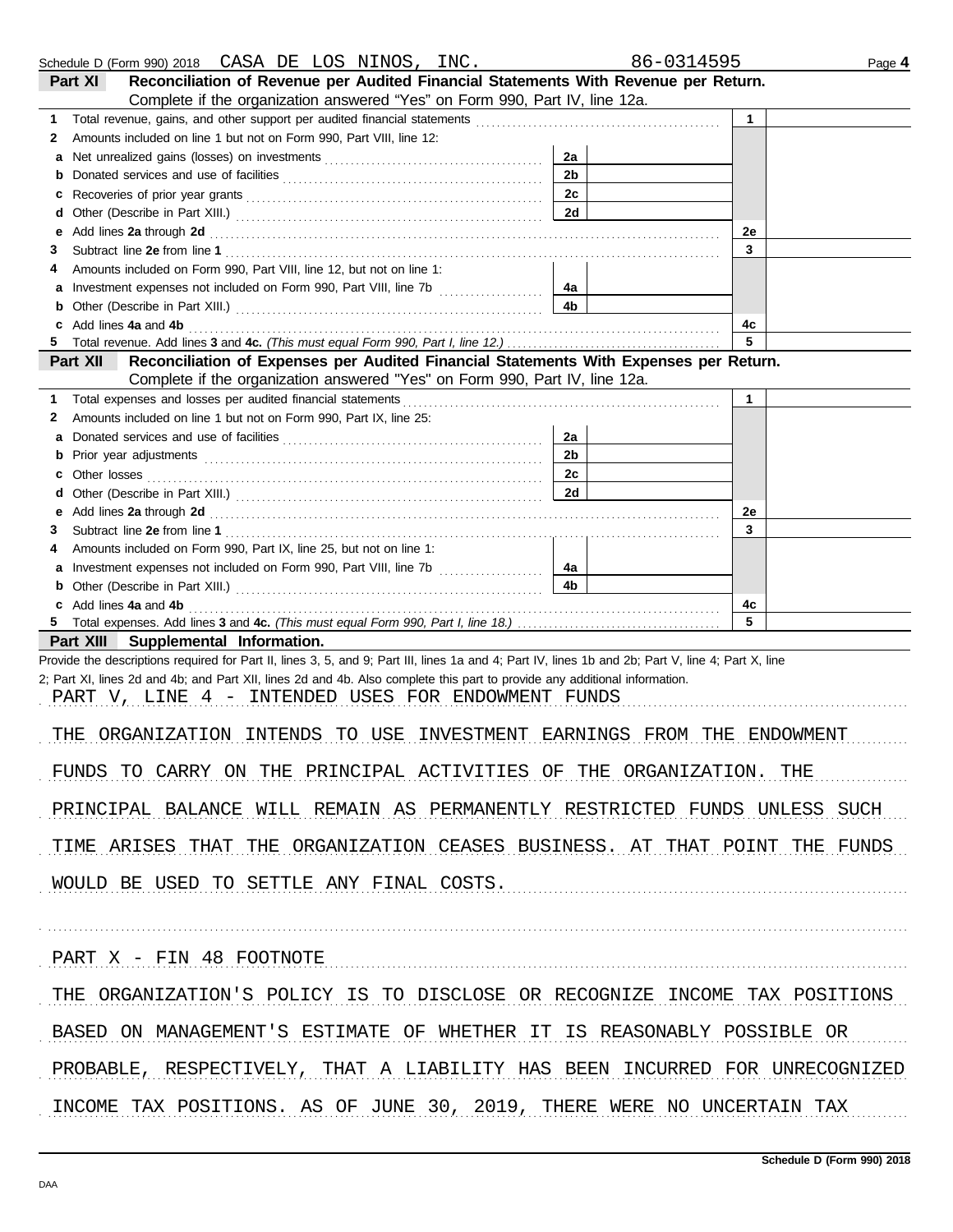Page 5

| POSITIONS THAT ARE POTENTIALLY MATERIAL. |
|------------------------------------------|
|                                          |
|                                          |
|                                          |
|                                          |
|                                          |
|                                          |
|                                          |
|                                          |
|                                          |
|                                          |
|                                          |
|                                          |
|                                          |
|                                          |
|                                          |
|                                          |
|                                          |
|                                          |
|                                          |
|                                          |
|                                          |
|                                          |
|                                          |
|                                          |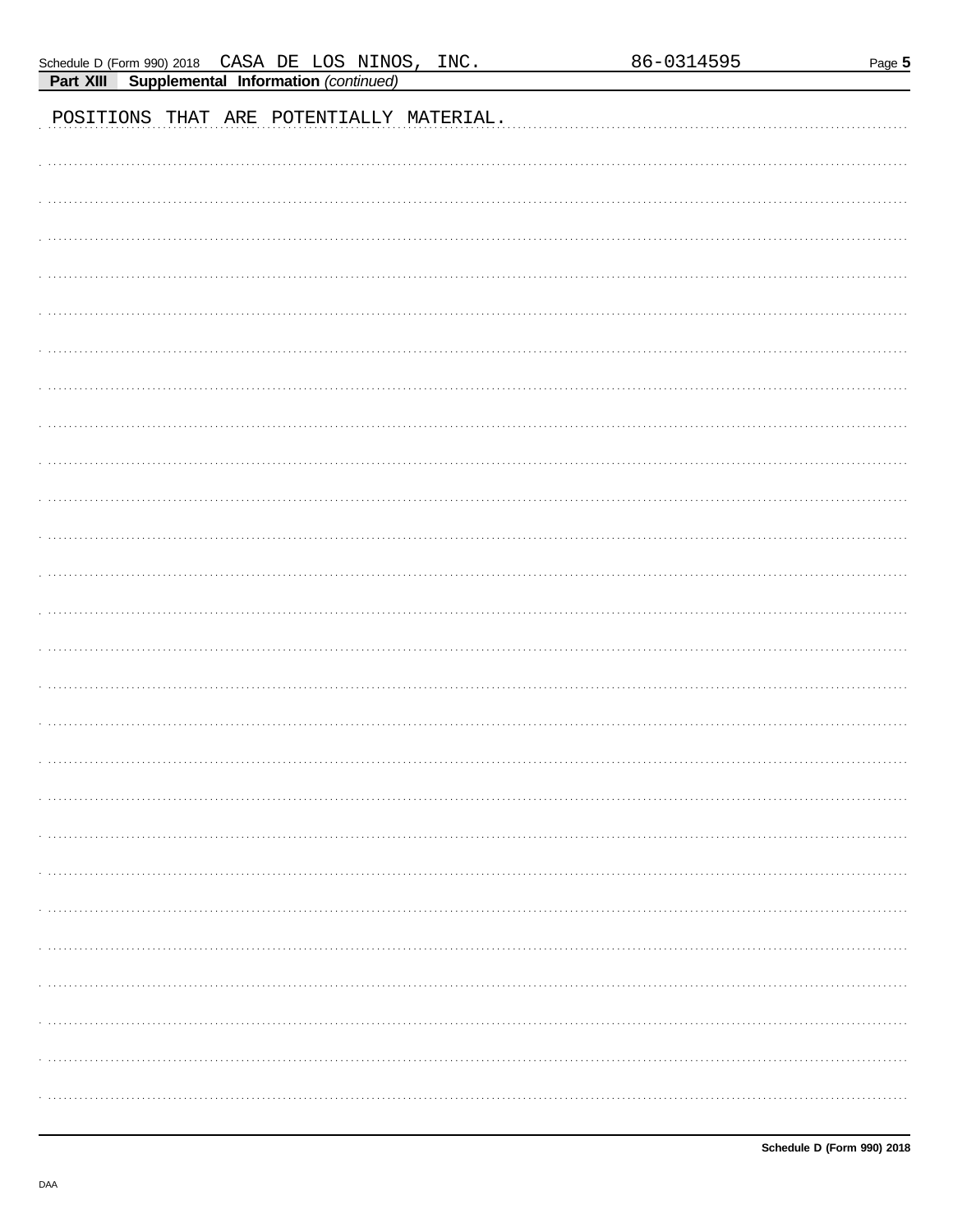| <b>SCHEDULE J</b>                                |                                                                                                     | <b>Compensation Information</b>                                                                                                                                                                                       | OMB No. 1545-0047                            |                            |            |        |  |
|--------------------------------------------------|-----------------------------------------------------------------------------------------------------|-----------------------------------------------------------------------------------------------------------------------------------------------------------------------------------------------------------------------|----------------------------------------------|----------------------------|------------|--------|--|
| (Form 990)                                       |                                                                                                     | For certain Officers, Directors, Trustees, Key Employees, and Highest<br><b>Compensated Employees</b>                                                                                                                 |                                              | 2018                       |            |        |  |
| Department of the Treasury                       |                                                                                                     | u Complete if the organization answered "Yes" on Form 990, Part IV, line 23.<br>u Attach to Form 990.                                                                                                                 |                                              | Open to Public             |            |        |  |
| Internal Revenue Service                         |                                                                                                     | uGo to www.irs.gov/Form990 for instructions and the latest information.                                                                                                                                               |                                              |                            | Inspection |        |  |
| Name of the organization                         |                                                                                                     |                                                                                                                                                                                                                       | Employer identification number<br>86-0314595 |                            |            |        |  |
| Part I                                           | Questions Regarding Compensation                                                                    | CASA DE LOS NINOS, INC.                                                                                                                                                                                               |                                              |                            |            |        |  |
|                                                  |                                                                                                     |                                                                                                                                                                                                                       |                                              |                            | Yes        | No     |  |
|                                                  |                                                                                                     | 1a Check the appropriate box(es) if the organization provided any of the following to or for a person listed on Form                                                                                                  |                                              |                            |            |        |  |
|                                                  |                                                                                                     | 990, Part VII, Section A, line 1a. Complete Part III to provide any relevant information regarding these items.                                                                                                       |                                              |                            |            |        |  |
| First-class or charter travel                    |                                                                                                     | Housing allowance or residence for personal use                                                                                                                                                                       |                                              |                            |            |        |  |
| Travel for companions                            |                                                                                                     | Payments for business use of personal residence                                                                                                                                                                       |                                              |                            |            |        |  |
|                                                  | Tax indemnification and gross-up payments                                                           | Health or social club dues or initiation fees                                                                                                                                                                         |                                              |                            |            |        |  |
| Discretionary spending account                   |                                                                                                     | Personal services (such as maid, chauffeur, chef)                                                                                                                                                                     |                                              |                            |            |        |  |
|                                                  |                                                                                                     | <b>b</b> If any of the boxes on line 1a are checked, did the organization follow a written policy regarding payment                                                                                                   |                                              |                            |            |        |  |
|                                                  |                                                                                                     | or reimbursement or provision of all of the expenses described above? If "No," complete Part III to                                                                                                                   |                                              |                            |            |        |  |
| explain                                          |                                                                                                     |                                                                                                                                                                                                                       |                                              | 1b                         |            |        |  |
|                                                  |                                                                                                     |                                                                                                                                                                                                                       |                                              |                            |            |        |  |
| 2                                                |                                                                                                     | Did the organization require substantiation prior to reimbursing or allowing expenses incurred by all<br>directors, trustees, and officers, including the CEO/Executive Director, regarding the items checked on line |                                              |                            |            |        |  |
| 1a?                                              |                                                                                                     |                                                                                                                                                                                                                       |                                              | 2                          |            |        |  |
|                                                  |                                                                                                     |                                                                                                                                                                                                                       |                                              |                            |            |        |  |
| 3                                                |                                                                                                     | Indicate which, if any, of the following the filing organization used to establish the compensation of the                                                                                                            |                                              |                            |            |        |  |
|                                                  |                                                                                                     | organization's CEO/Executive Director. Check all that apply. Do not check any boxes for methods used by a                                                                                                             |                                              |                            |            |        |  |
|                                                  |                                                                                                     | related organization to establish compensation of the CEO/Executive Director, but explain in Part III.                                                                                                                |                                              |                            |            |        |  |
| X<br>Compensation committee                      |                                                                                                     | Written employment contract                                                                                                                                                                                           |                                              |                            |            |        |  |
|                                                  | Independent compensation consultant                                                                 | $\overline{\text{X}}$<br>Compensation survey or study<br>$\overline{\text{X}}$                                                                                                                                        |                                              |                            |            |        |  |
| Form 990 of other organizations                  |                                                                                                     | Approval by the board or compensation committee                                                                                                                                                                       |                                              |                            |            |        |  |
| 4                                                |                                                                                                     | During the year, did any person listed on Form 990, Part VII, Section A, line 1a, with respect to the filing                                                                                                          |                                              |                            |            |        |  |
| organization or a related organization:          |                                                                                                     |                                                                                                                                                                                                                       |                                              |                            |            |        |  |
|                                                  | a Receive a severance payment or change-of-control payment?                                         |                                                                                                                                                                                                                       |                                              | 4a                         |            | Χ      |  |
| b                                                |                                                                                                     |                                                                                                                                                                                                                       |                                              | 4b                         |            | Χ      |  |
|                                                  |                                                                                                     | If "Yes" to any of lines 4a-c, list the persons and provide the applicable amounts for each item in Part III.                                                                                                         |                                              | 4c                         |            | Χ      |  |
|                                                  |                                                                                                     |                                                                                                                                                                                                                       |                                              |                            |            |        |  |
|                                                  | Only section $501(c)(3)$ , $501(c)(4)$ , and $501(c)(29)$ organizations must complete lines $5-9$ . |                                                                                                                                                                                                                       |                                              |                            |            |        |  |
| 5                                                |                                                                                                     | For persons listed on Form 990, Part VII, Section A, line 1a, did the organization pay or accrue any                                                                                                                  |                                              |                            |            |        |  |
|                                                  | compensation contingent on the revenues of:                                                         |                                                                                                                                                                                                                       |                                              |                            |            |        |  |
| a The organization?                              |                                                                                                     |                                                                                                                                                                                                                       |                                              | 5a<br><b>5b</b>            |            | Χ<br>Χ |  |
| If "Yes" on line 5a or 5b, describe in Part III. |                                                                                                     |                                                                                                                                                                                                                       |                                              |                            |            |        |  |
|                                                  |                                                                                                     |                                                                                                                                                                                                                       |                                              |                            |            |        |  |
| 6                                                |                                                                                                     | For persons listed on Form 990, Part VII, Section A, line 1a, did the organization pay or accrue any                                                                                                                  |                                              |                            |            |        |  |
|                                                  | compensation contingent on the net earnings of:                                                     |                                                                                                                                                                                                                       |                                              |                            |            |        |  |
| a The organization?                              |                                                                                                     |                                                                                                                                                                                                                       |                                              | 6а                         |            | X      |  |
| If "Yes" on line 6a or 6b, describe in Part III. |                                                                                                     |                                                                                                                                                                                                                       |                                              | 6b                         |            | Χ      |  |
|                                                  |                                                                                                     |                                                                                                                                                                                                                       |                                              |                            |            |        |  |
| 7                                                |                                                                                                     | For persons listed on Form 990, Part VII, Section A, line 1a, did the organization provide any nonfixed                                                                                                               |                                              |                            |            |        |  |
|                                                  |                                                                                                     |                                                                                                                                                                                                                       |                                              | 7                          |            | Χ      |  |
| 8                                                |                                                                                                     | Were any amounts reported on Form 990, Part VII, paid or accrued pursuant to a contract that was subject                                                                                                              |                                              |                            |            |        |  |
|                                                  |                                                                                                     | to the initial contract exception described in Regulations section 53.4958-4(a)(3)? If "Yes," describe                                                                                                                |                                              |                            |            |        |  |
|                                                  |                                                                                                     |                                                                                                                                                                                                                       |                                              | 8                          |            | Χ      |  |
| 9                                                |                                                                                                     | If "Yes" on line 8, did the organization also follow the rebuttable presumption procedure described in                                                                                                                |                                              |                            |            |        |  |
| Regulations section 53.4958-6(c)?                |                                                                                                     |                                                                                                                                                                                                                       |                                              | 9                          |            |        |  |
|                                                  | For Paperwork Reduction Act Notice, see the Instructions for Form 990.                              |                                                                                                                                                                                                                       |                                              | Schedule J (Form 990) 2018 |            |        |  |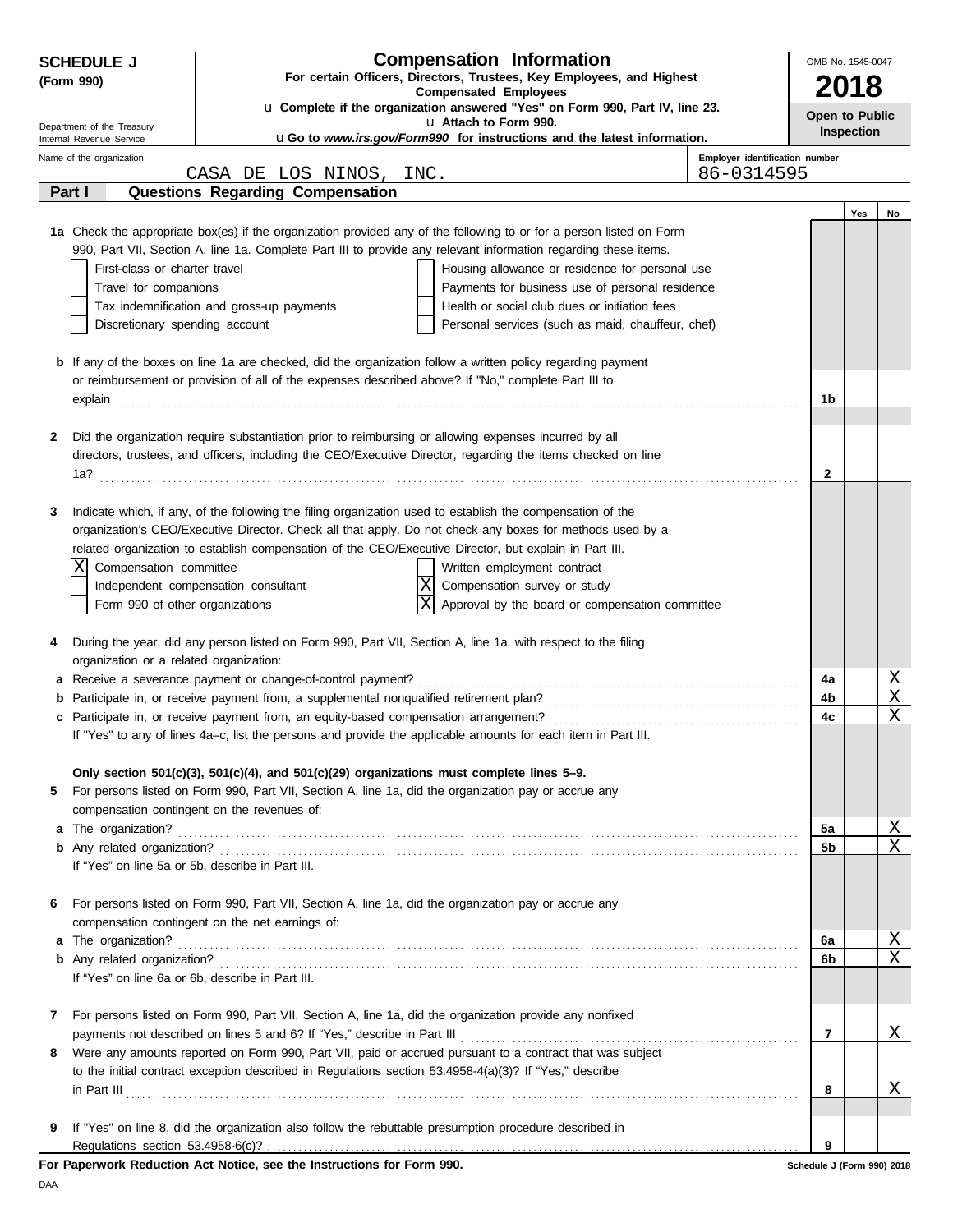| J (Form 990) 2018<br>Schedule J | NINOS<br>$T \cap C$<br>DE<br>CASA<br>تان سا | INC . | 4EQE<br>$\sim$ $\sim$ $\sim$<br>86<br>UJ-<br>. | Page. |
|---------------------------------|---------------------------------------------|-------|------------------------------------------------|-------|
|                                 |                                             |       |                                                |       |

Part II **Officers, Directors, Trustees, Key Employees, and Highest Compensated Employees.** Use duplicate copies if additional space is needed.

For each individual whose compensation must be reported on Schedule J, report compensation from the organization on row (i) and from related organizations, described in the instructions, on row (ii). Do not list any individuals that aren't listed on Form 990, Part VII.

Note: The sum of columns (B)(i)–(iii) for each listed individual must equal the total amount of Form 990, Part VII, Section A, line 1a, applicable column (D) and (E) amounts for that individual.

| $\cdots$               |                        |                        |                                                                   | $\sim$ $\sim$ | $\sqrt{2}$<br>$\sqrt{2}$   |                                          |                                            |
|------------------------|------------------------|------------------------|-------------------------------------------------------------------|---------------|----------------------------|------------------------------------------|--------------------------------------------|
| (A) Name and Title     | (i) Base               | (ii) Bonus & incentive | (B) Breakdown of W-2 and/or 1099-MISC compensation<br>(iii) Other |               | (D) Nontaxable<br>benefits | (E) Total of columns<br>$(B)(i)$ – $(D)$ | (F) Compensation<br>in column (B) reported |
|                        | compensation           | compensation           | reportable<br>compensation                                        | compensation  |                            |                                          | as deferred on prior<br>Form 990           |
| SUSIE HUHN<br>(i)      | 208,068                |                        |                                                                   | 8,379         | 5,370                      | 221,817                                  |                                            |
| 1 CEO                  | (ii)                   |                        |                                                                   |               |                            |                                          | 0                                          |
| LISA WEBSTER<br>(i)    | 158,106                |                        |                                                                   | 3,612         | 5,370                      | 167,088                                  |                                            |
| 2 CHIEF DEVELOPMENT    |                        |                        |                                                                   |               |                            |                                          | 0                                          |
| AURA LEE A. MOTUS      | (i)<br>271,437         | $\Omega$               |                                                                   |               | 5,370                      | 276,807                                  | 0                                          |
| 3 MEDICAL PROFESSIONAL | (ii)                   |                        |                                                                   |               |                            |                                          | 0                                          |
| HOWARD LIN             | $\vert$ (i)<br>263,975 | $\Omega$               |                                                                   | 10,982        | [5, 370]                   | 280, 327                                 | $\Omega$                                   |
| 4 MEDICAL PROFESSIONAL |                        |                        |                                                                   |               |                            |                                          | $\Omega$                                   |
|                        | (i)                    |                        |                                                                   |               |                            |                                          |                                            |
| 5                      |                        |                        |                                                                   |               |                            |                                          |                                            |
|                        |                        |                        |                                                                   |               |                            |                                          |                                            |
| 6                      |                        |                        |                                                                   |               |                            |                                          |                                            |
|                        |                        |                        |                                                                   |               |                            |                                          |                                            |
|                        |                        |                        |                                                                   |               |                            |                                          |                                            |
|                        |                        |                        |                                                                   |               |                            |                                          |                                            |
|                        |                        |                        |                                                                   |               |                            |                                          |                                            |
|                        |                        |                        |                                                                   |               |                            |                                          |                                            |
|                        |                        |                        |                                                                   |               |                            |                                          |                                            |
|                        |                        |                        |                                                                   |               |                            |                                          |                                            |
| 10                     |                        |                        |                                                                   |               |                            |                                          |                                            |
|                        |                        |                        |                                                                   |               |                            |                                          |                                            |
| 11                     |                        |                        |                                                                   |               |                            |                                          |                                            |
|                        |                        |                        |                                                                   |               |                            |                                          |                                            |
| 12                     |                        |                        |                                                                   |               |                            |                                          |                                            |
|                        | (i)                    |                        |                                                                   |               |                            |                                          |                                            |
| 13                     |                        |                        |                                                                   |               |                            |                                          |                                            |
|                        | (i)                    |                        |                                                                   |               |                            |                                          |                                            |
| 14                     |                        |                        |                                                                   |               |                            |                                          |                                            |
|                        |                        |                        |                                                                   |               |                            |                                          |                                            |
| 15                     |                        |                        |                                                                   |               |                            |                                          |                                            |
|                        |                        |                        |                                                                   |               |                            |                                          |                                            |
| 16                     |                        |                        |                                                                   |               |                            |                                          |                                            |

**Schedule J (Form 990) 2018**

86-0314595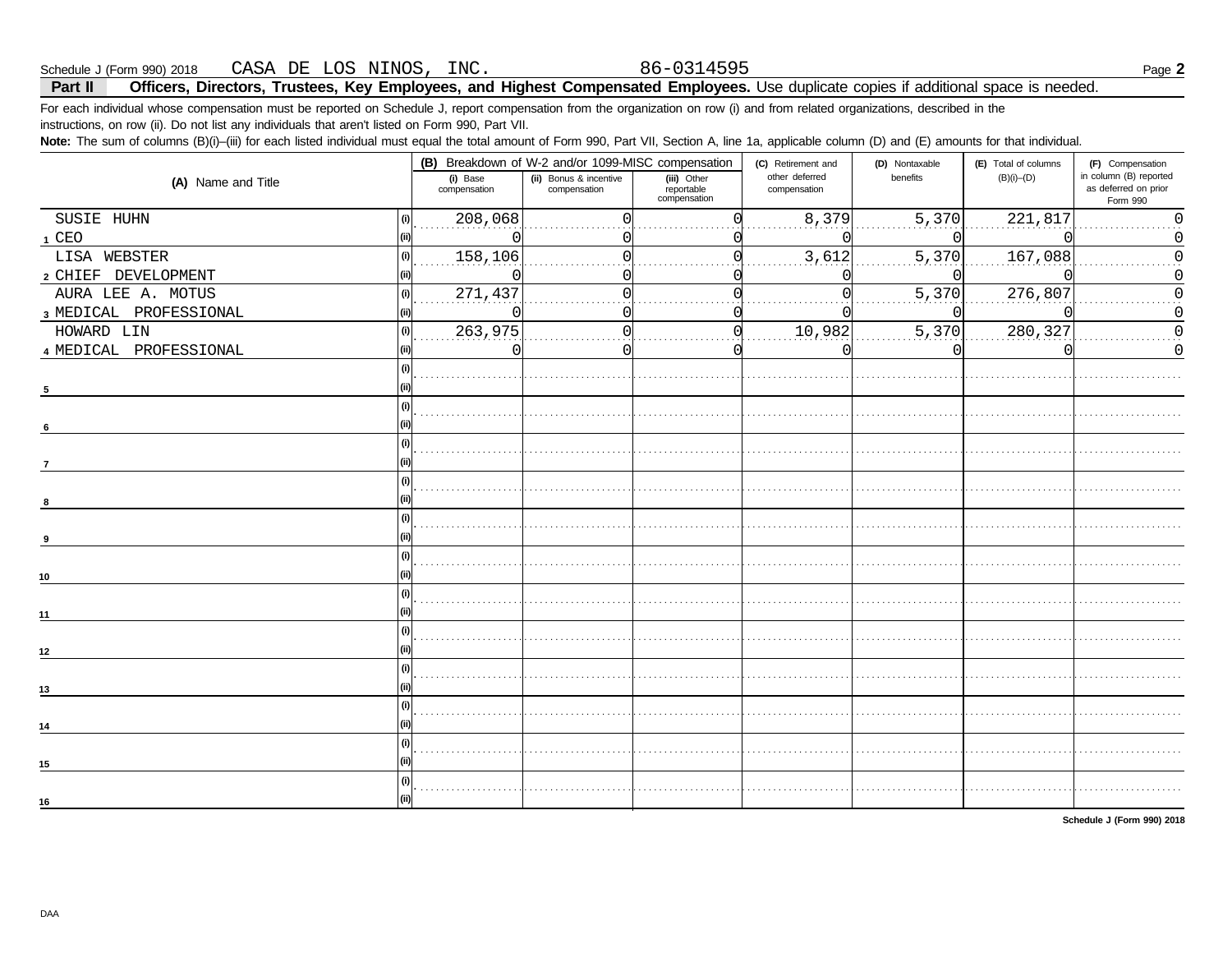|                                 | Schedule J (Form 990) 2018 CASA DE LOS NINOS, INC.<br>Part III Supplemental Information |  | 86-0314595 |  |                                                                                                                                                                            | Page 3 |
|---------------------------------|-----------------------------------------------------------------------------------------|--|------------|--|----------------------------------------------------------------------------------------------------------------------------------------------------------------------------|--------|
| for any additional information. |                                                                                         |  |            |  | Provide the information, explanation, or descriptions required for Part I, lines 1a, 1b, 3, 4a, 4b, 4c, 5a, 5b, 6a, 6b, 7, and 8, and for Part II. Also complete this part |        |
|                                 |                                                                                         |  |            |  |                                                                                                                                                                            |        |
|                                 |                                                                                         |  |            |  |                                                                                                                                                                            |        |
|                                 |                                                                                         |  |            |  |                                                                                                                                                                            |        |
|                                 |                                                                                         |  |            |  |                                                                                                                                                                            |        |
|                                 |                                                                                         |  |            |  |                                                                                                                                                                            |        |
|                                 |                                                                                         |  |            |  |                                                                                                                                                                            |        |
|                                 |                                                                                         |  |            |  |                                                                                                                                                                            |        |
|                                 |                                                                                         |  |            |  |                                                                                                                                                                            |        |
|                                 |                                                                                         |  |            |  |                                                                                                                                                                            |        |
|                                 |                                                                                         |  |            |  |                                                                                                                                                                            |        |
|                                 |                                                                                         |  |            |  |                                                                                                                                                                            |        |
|                                 |                                                                                         |  |            |  |                                                                                                                                                                            |        |
|                                 |                                                                                         |  |            |  |                                                                                                                                                                            |        |
|                                 |                                                                                         |  |            |  |                                                                                                                                                                            |        |
|                                 |                                                                                         |  |            |  |                                                                                                                                                                            |        |
|                                 |                                                                                         |  |            |  |                                                                                                                                                                            |        |
|                                 |                                                                                         |  |            |  |                                                                                                                                                                            |        |
|                                 |                                                                                         |  |            |  |                                                                                                                                                                            |        |
|                                 |                                                                                         |  |            |  |                                                                                                                                                                            |        |
|                                 |                                                                                         |  |            |  |                                                                                                                                                                            |        |
|                                 |                                                                                         |  |            |  |                                                                                                                                                                            |        |
|                                 |                                                                                         |  |            |  |                                                                                                                                                                            |        |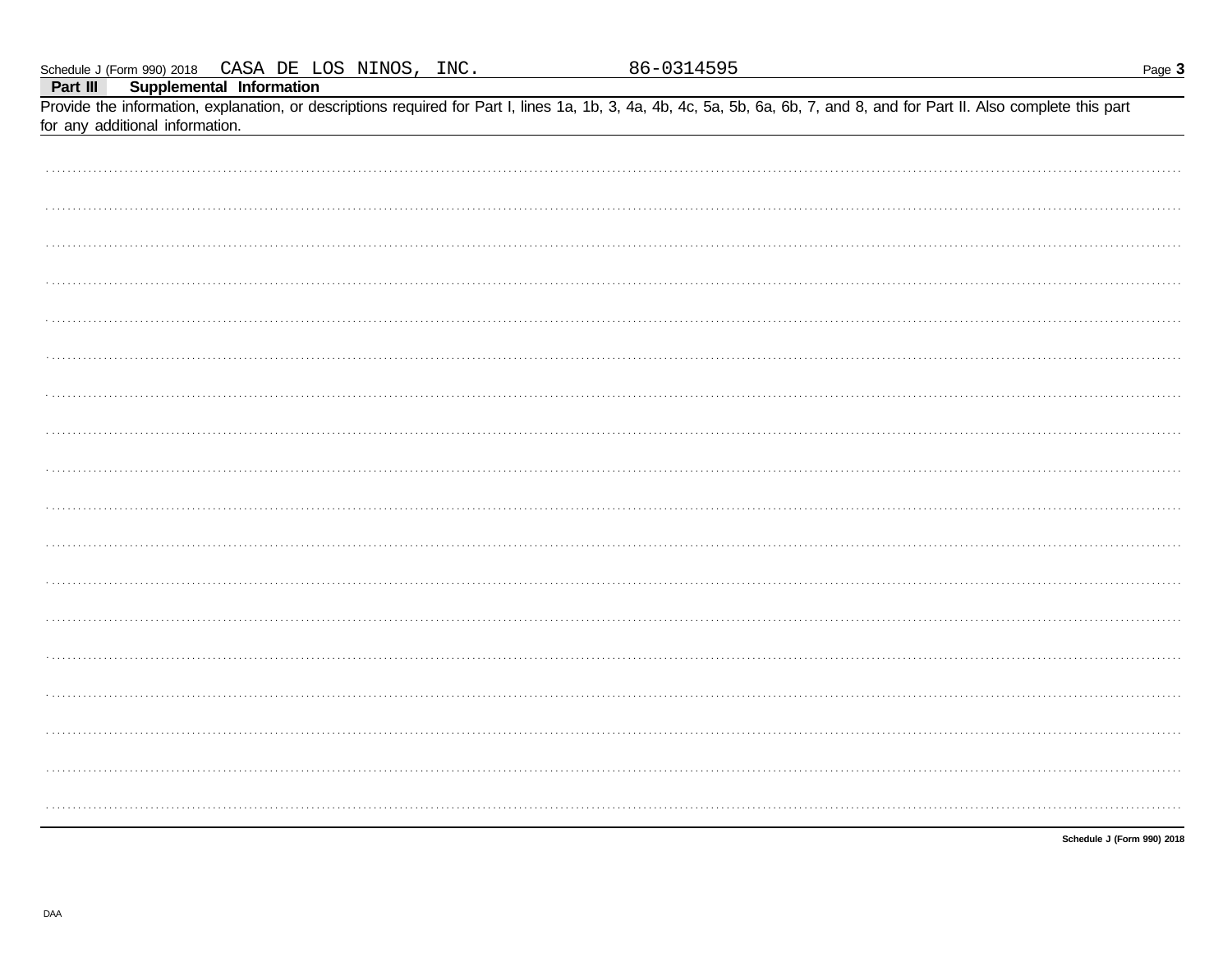DAA

Department of the Treasury<br>Internal Revenue Service

# **SCHEDULE M Noncash Contributions**

u **Complete if the organizations answered "Yes" on Form 990, Part IV, lines 29 or 30.** u **Go to** *www.irs.gov/Form990* **for instructions and the latest information.** u **Attach to Form 990.**

**Open To Public**

| oectiol<br>ารเ |  |
|----------------|--|
|                |  |

|  |  |  | CASA DE LOS NINOS, INC. |  | $ 86 - 0314595$ |
|--|--|--|-------------------------|--|-----------------|
|--|--|--|-------------------------|--|-----------------|

|          | Part I               | <b>Types of Property</b>                                                                                           |            |                            |                                             |    |             |                              |     |     |    |
|----------|----------------------|--------------------------------------------------------------------------------------------------------------------|------------|----------------------------|---------------------------------------------|----|-------------|------------------------------|-----|-----|----|
|          |                      |                                                                                                                    | (a)        | (b)                        | (c)                                         |    |             | (d)                          |     |     |    |
|          |                      |                                                                                                                    | Check if   | Number of contributions or | Noncash contribution<br>amounts reported on |    |             | Method of determining        |     |     |    |
|          |                      |                                                                                                                    | applicable | items contributed          | Form 990, Part VIII, line 1g                |    |             | noncash contribution amounts |     |     |    |
| 1        |                      | Art - Works of art                                                                                                 |            |                            |                                             |    |             |                              |     |     |    |
| 2        |                      | Art - Historical treasures                                                                                         |            |                            |                                             |    |             |                              |     |     |    |
| 3        |                      | Art - Fractional interests                                                                                         |            |                            |                                             |    |             |                              |     |     |    |
| 4        |                      | Books and publications                                                                                             |            |                            |                                             |    |             |                              |     |     |    |
| 5        |                      | Clothing and household                                                                                             |            |                            |                                             |    |             |                              |     |     |    |
|          |                      | goods $\ldots \ldots \ldots \ldots \ldots \ldots \ldots \ldots$                                                    |            |                            |                                             |    |             |                              |     |     |    |
| 6        |                      | Cars and other vehicles                                                                                            |            |                            |                                             |    |             |                              |     |     |    |
| 7        |                      | Boats and planes                                                                                                   |            |                            |                                             |    |             |                              |     |     |    |
| 8        |                      | Intellectual property                                                                                              |            |                            |                                             |    |             |                              |     |     |    |
| 9        |                      | Securities - Publicly traded                                                                                       |            |                            |                                             |    |             |                              |     |     |    |
| 10       |                      | Securities - Closely held stock                                                                                    |            |                            |                                             |    |             |                              |     |     |    |
| 11       |                      | Securities - Partnership, LLC,                                                                                     |            |                            |                                             |    |             |                              |     |     |    |
|          |                      | or trust interests                                                                                                 |            |                            |                                             |    |             |                              |     |     |    |
| 12       |                      | Securities - Miscellaneous                                                                                         |            |                            |                                             |    |             |                              |     |     |    |
| 13       |                      | Qualified conservation                                                                                             |            |                            |                                             |    |             |                              |     |     |    |
|          |                      | contribution - Historic                                                                                            |            |                            |                                             |    |             |                              |     |     |    |
|          |                      |                                                                                                                    |            |                            |                                             |    |             |                              |     |     |    |
| 14       |                      | Qualified conservation                                                                                             |            |                            |                                             |    |             |                              |     |     |    |
|          |                      | contribution - Other                                                                                               |            |                            |                                             |    |             |                              |     |     |    |
| 15       |                      | .<br>Real estate - Residential                                                                                     |            |                            |                                             |    |             |                              |     |     |    |
|          |                      |                                                                                                                    |            |                            |                                             |    |             |                              |     |     |    |
| 16       |                      | Real estate - Commercial                                                                                           |            |                            |                                             |    |             |                              |     |     |    |
| 17       |                      | Real estate - Other                                                                                                |            |                            |                                             |    |             |                              |     |     |    |
| 18       | Collectibles         |                                                                                                                    |            |                            |                                             |    |             |                              |     |     |    |
| 19       |                      | Food inventory                                                                                                     |            |                            |                                             |    |             |                              |     |     |    |
| 20       |                      | Drugs and medical supplies                                                                                         |            |                            |                                             |    |             |                              |     |     |    |
| 21       | Taxidermy            |                                                                                                                    |            |                            |                                             |    |             |                              |     |     |    |
| 22       |                      | Historical artifacts                                                                                               |            |                            |                                             |    |             |                              |     |     |    |
| 23       |                      | Scientific specimens                                                                                               |            |                            |                                             |    |             |                              |     |     |    |
| 24       |                      | Archeological artifacts                                                                                            | Χ          | 1                          | 44,212                                      |    |             |                              |     |     |    |
| 25       |                      | Other <b>u</b> (EQUIPMENT                                                                                          |            |                            |                                             |    | FAIR MARKET | VALUE                        |     |     |    |
| 26       |                      | Other $\mathbf{u}$ (                                                                                               |            |                            |                                             |    |             |                              |     |     |    |
| 27       |                      |                                                                                                                    |            |                            |                                             |    |             |                              |     |     |    |
| 28<br>29 | Other $\mathbf{u}$ ( | Number of Forms 8283 received by the organization during the tax year for contributions for                        |            |                            |                                             |    |             |                              |     |     |    |
|          |                      | which the organization completed Form 8283, Part IV, Donee Acknowledgement                                         |            |                            |                                             | 29 |             |                              |     |     |    |
|          |                      |                                                                                                                    |            |                            |                                             |    |             |                              |     | Yes | No |
| 30a      |                      | During the year, did the organization receive by contribution any property reported in Part I, lines 1 through     |            |                            |                                             |    |             |                              |     |     |    |
|          |                      |                                                                                                                    |            |                            |                                             |    |             |                              |     |     |    |
|          |                      | 28, that it must hold for at least three years from the date of the initial contribution, and which isn't required |            |                            |                                             |    |             |                              |     |     |    |
|          |                      | to be used for exempt purposes for the entire holding period?                                                      |            |                            |                                             |    |             |                              | 30a |     | Χ  |
| b        |                      | If "Yes," describe the arrangement in Part II.                                                                     |            |                            |                                             |    |             |                              |     |     |    |
| 31       |                      | Does the organization have a gift acceptance policy that requires the review of any nonstandard                    |            |                            |                                             |    |             |                              |     |     |    |
|          | contributions?       |                                                                                                                    |            |                            |                                             |    |             |                              | 31  | Χ   |    |
| 32a      |                      | Does the organization hire or use third parties or related organizations to solicit, process, or sell noncash      |            |                            |                                             |    |             |                              |     |     |    |
|          | contributions?       |                                                                                                                    |            |                            |                                             |    |             |                              | 32a | Χ   |    |
| b        |                      | If "Yes," describe in Part II.                                                                                     |            |                            |                                             |    |             |                              |     |     |    |
| 33       |                      | If the organization didn't report an amount in column (c) for a type of property for which column (a) is checked,  |            |                            |                                             |    |             |                              |     |     |    |
|          |                      | describe in Part II.                                                                                               |            |                            |                                             |    |             |                              |     |     |    |

**For Paperwork Reduction Act Notice, see the Instructions for Form 990. Schedule M (Form 990) 2018**

Name of the organization **Employer identification number Employer identification number** 

| .      |  |
|--------|--|
| n 990) |  |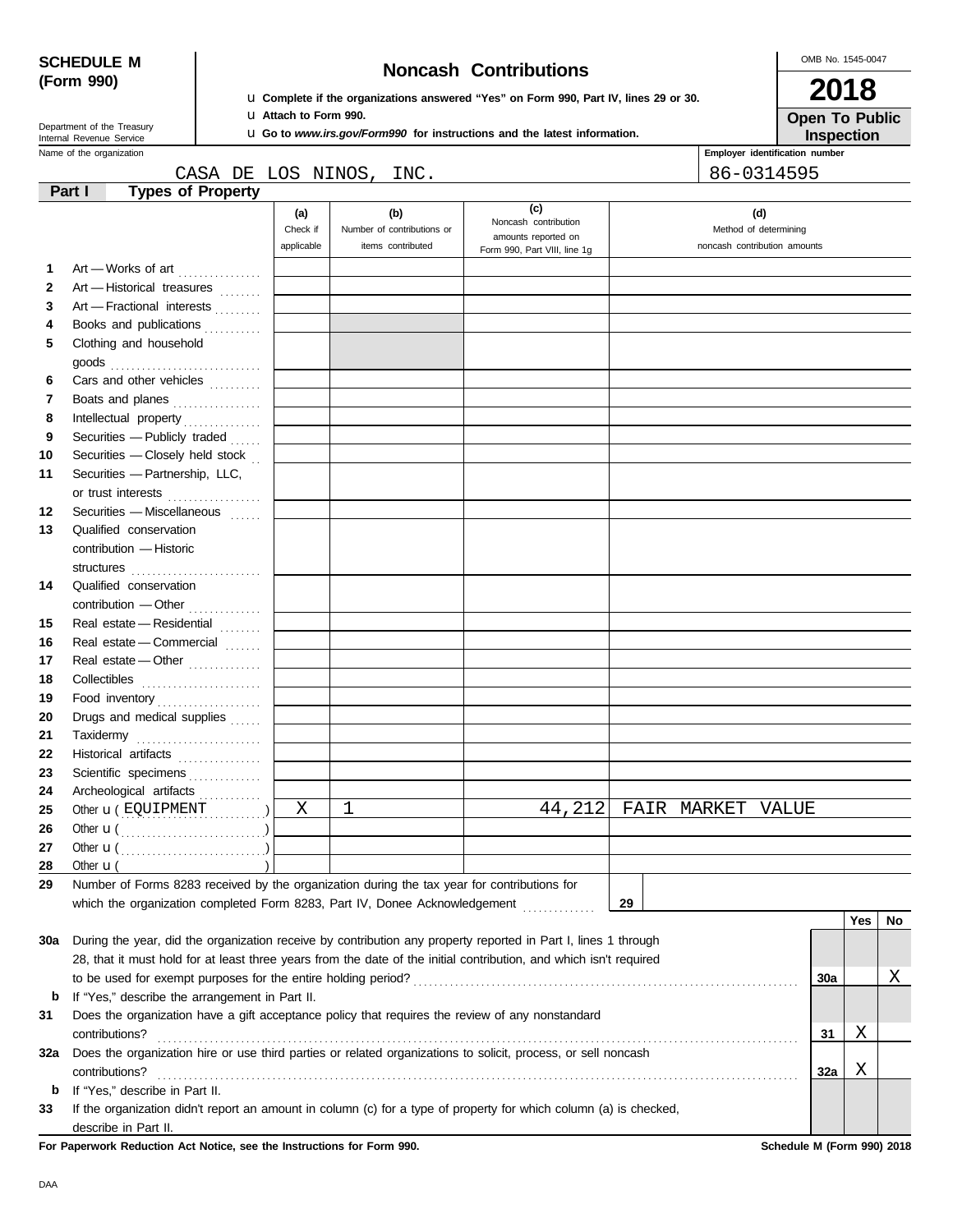| Part II    | Schedule M (Form 990) 2018 CASA DE LOS NINOS, INC. | or a combination of both. Also complete this part for any additional information. | 86-0314595<br>Supplemental Information. Provide the information required by Part I, lines 30b, 32b, and 33, and whether<br>the organization is reporting in Part I, column (b), the number of contributions, the number of items received, | Page 2     |
|------------|----------------------------------------------------|-----------------------------------------------------------------------------------|--------------------------------------------------------------------------------------------------------------------------------------------------------------------------------------------------------------------------------------------|------------|
|            |                                                    |                                                                                   | PART I, LINE 32B - THIRD PARTY USED TO PROCESS NONCASH CONTRIBUTIONS                                                                                                                                                                       |            |
|            |                                                    |                                                                                   | CASA DE LOS NIÑOS USES SIERRA AUCTIONS, 1702 S. EUCLID AVENUE, TUCSON, AZ                                                                                                                                                                  |            |
|            |                                                    | 85713 TO SELL DONATED CARS. ALL SALES OF NONCASH CONTRIBUTIONS                    |                                                                                                                                                                                                                                            |            |
|            | ARE RECORDED IN THRIFT STORE SALES.                |                                                                                   |                                                                                                                                                                                                                                            |            |
|            | SCHEDULE M - SUPPLEMENTAL                          | INFORMATION                                                                       |                                                                                                                                                                                                                                            |            |
|            |                                                    | THE ORGANIZATION RECEIVES VARIOUS CONTRIBUTIONS                                   | IN THE FORM OF CLOTHING AND                                                                                                                                                                                                                |            |
|            |                                                    | SUPPLIES. IT IS NOT REASONABLE TO ESTIMATE THE AMOUNT OF THESE                    |                                                                                                                                                                                                                                            | INDIVIDUAL |
| DONATIONS. |                                                    |                                                                                   |                                                                                                                                                                                                                                            |            |
|            |                                                    |                                                                                   |                                                                                                                                                                                                                                            |            |
|            |                                                    |                                                                                   |                                                                                                                                                                                                                                            |            |
|            |                                                    |                                                                                   |                                                                                                                                                                                                                                            |            |
|            |                                                    |                                                                                   |                                                                                                                                                                                                                                            |            |
|            |                                                    |                                                                                   |                                                                                                                                                                                                                                            |            |
|            |                                                    |                                                                                   |                                                                                                                                                                                                                                            |            |
|            |                                                    |                                                                                   |                                                                                                                                                                                                                                            |            |
|            |                                                    |                                                                                   |                                                                                                                                                                                                                                            |            |
|            |                                                    |                                                                                   |                                                                                                                                                                                                                                            |            |
|            |                                                    |                                                                                   |                                                                                                                                                                                                                                            |            |
|            |                                                    |                                                                                   |                                                                                                                                                                                                                                            |            |
|            |                                                    |                                                                                   |                                                                                                                                                                                                                                            |            |
|            |                                                    |                                                                                   |                                                                                                                                                                                                                                            |            |
|            |                                                    |                                                                                   |                                                                                                                                                                                                                                            |            |
|            |                                                    |                                                                                   |                                                                                                                                                                                                                                            |            |
|            |                                                    |                                                                                   |                                                                                                                                                                                                                                            |            |
|            |                                                    |                                                                                   |                                                                                                                                                                                                                                            |            |
|            |                                                    |                                                                                   |                                                                                                                                                                                                                                            |            |
|            |                                                    |                                                                                   |                                                                                                                                                                                                                                            |            |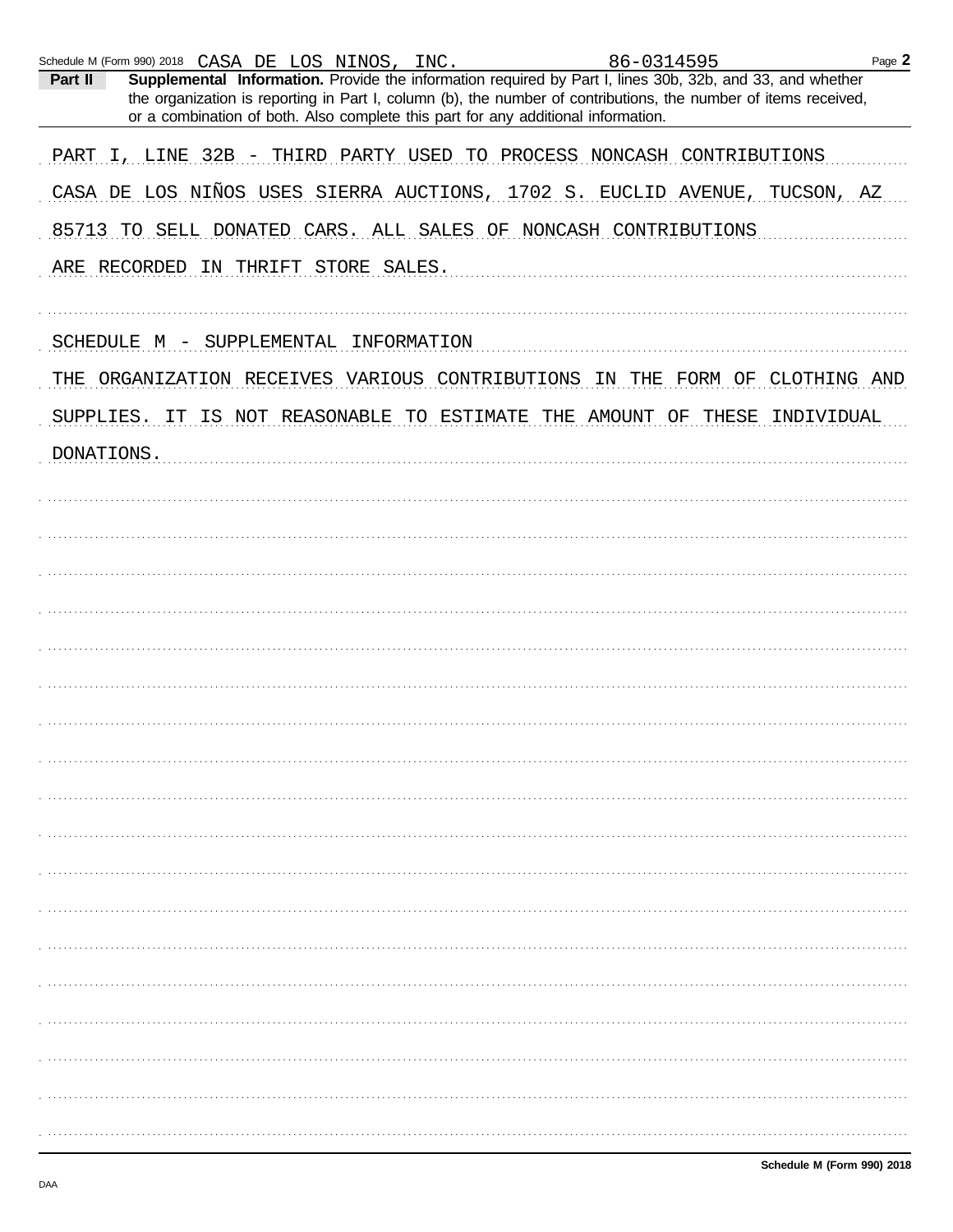| <b>SCHEDULE O</b>                                    | Supplemental Information to Form 990 or 990-EZ                                                                                         |                                | OMB No. 1545-0047     |
|------------------------------------------------------|----------------------------------------------------------------------------------------------------------------------------------------|--------------------------------|-----------------------|
| (Form 990 or 990-EZ)                                 | Complete to provide information for responses to specific questions on<br>Form 990 or 990-EZ or to provide any additional information. |                                | 2018                  |
| Department of the Treasury                           | u Attach to Form 990 or 990-EZ.                                                                                                        |                                | <b>Open to Public</b> |
| Internal Revenue Service<br>Name of the organization | u Go to www.irs.gov/Form990 for the latest information.                                                                                | Employer identification number | <b>Inspection</b>     |
|                                                      | LOS NINOS,<br>INC.<br>CASA DE                                                                                                          | 86-0314595                     |                       |
| FORM 990,                                            | PART<br>6<br>LINE<br>I                                                                                                                 |                                |                       |
| VOLUNTEERS                                           | ARE<br>UTILIZED<br>ΙN<br>BEHAVIORAL<br>AND<br>MENTAL<br>HEALTH                                                                         | SERVICES,                      | KELLY                 |
| EDUCATION<br>EARLY                                   | CENTER<br>PARENTS<br>TEACHERS<br>NURSE<br>AS<br>FAMILY                                                                                 |                                | PARTNERSHIP AND       |
| THRIFT<br>THE                                        | STORE.                                                                                                                                 |                                |                       |
| ADMINISTRATIVE:                                      |                                                                                                                                        |                                |                       |
| <b>VOLUNTEERS</b>                                    | ASSIST<br>THE<br>RECEPTION<br>AREAS<br>ΟF<br>SEVERAL<br>ΙN                                                                             | PROGRAMS                       | MAIN                  |
| RECEPTION,                                           | <b>SHELTER</b><br>NURSE-FAMILY<br>PARTNERSHIP<br>PROGRAM.<br>AND                                                                       | THEY                           | ANSWER AND            |
| <b>DIRECT</b><br>PHONE                               | CALLS<br><b>GREET</b><br>AND<br>SIGN-IN VISITORS,<br>ASSIST<br>AND                                                                     | WITH                           | CLERICAL              |
| DUTIES.                                              |                                                                                                                                        |                                |                       |
| INTERNS:                                             |                                                                                                                                        |                                |                       |
| <b>STUDENTS</b>                                      | MASTER<br>PURSUING<br><b>BACHELORS</b><br>AND<br>DEGREES<br>ARE<br>ASSIGNED                                                            | TО                             | BEHAVIORAL            |
| HEALTH                                               | SUPPORT<br>COUNSELING<br>AND<br>COORDINATION<br>SERVICES<br>TО                                                                         | CARE<br>ΟF                     | DIRECT                |
|                                                      | SERVICE, ALWAYS UNDER THE DIRECT SUPERVISION OF CASA DE LOS NIÑOS STAFF                                                                |                                |                       |
|                                                      | MEMBERS AND PROGRAM SUPERVISORS. ADDITIONAL INTERNS ARE UTILIZED IN                                                                    |                                |                       |
|                                                      | COMMUNITY OUTREACH AND EDUCATION - SPECIFICALLY TO ASSIST WITH THE CREATION                                                            |                                |                       |
|                                                      | OF A COMPREHENSIVE POWERPOINT PRESENTATION TO CONSOLIDATE MULTIPLE PARENT                                                              |                                |                       |
|                                                      | EDUCATION RESOURCES AND EDUCATIONAL TOOLS.                                                                                             |                                |                       |
|                                                      |                                                                                                                                        |                                |                       |
| THERAPY DOGS:                                        |                                                                                                                                        |                                |                       |
|                                                      | THERAPY TEAMS VOLUNTEERED TIME WITH DINA SCHOOL TWICE A MONTH WITH ONE                                                                 |                                |                       |
|                                                      | THERAPY GROUP HELD ON THURSDAY AFTERNOONS. THEY PROVIDE DIRECT INTERACTION                                                             |                                |                       |
|                                                      | WITH THERAPY ANIMALS FOR THE CHILDREN.                                                                                                 |                                |                       |
|                                                      |                                                                                                                                        |                                |                       |
|                                                      |                                                                                                                                        |                                |                       |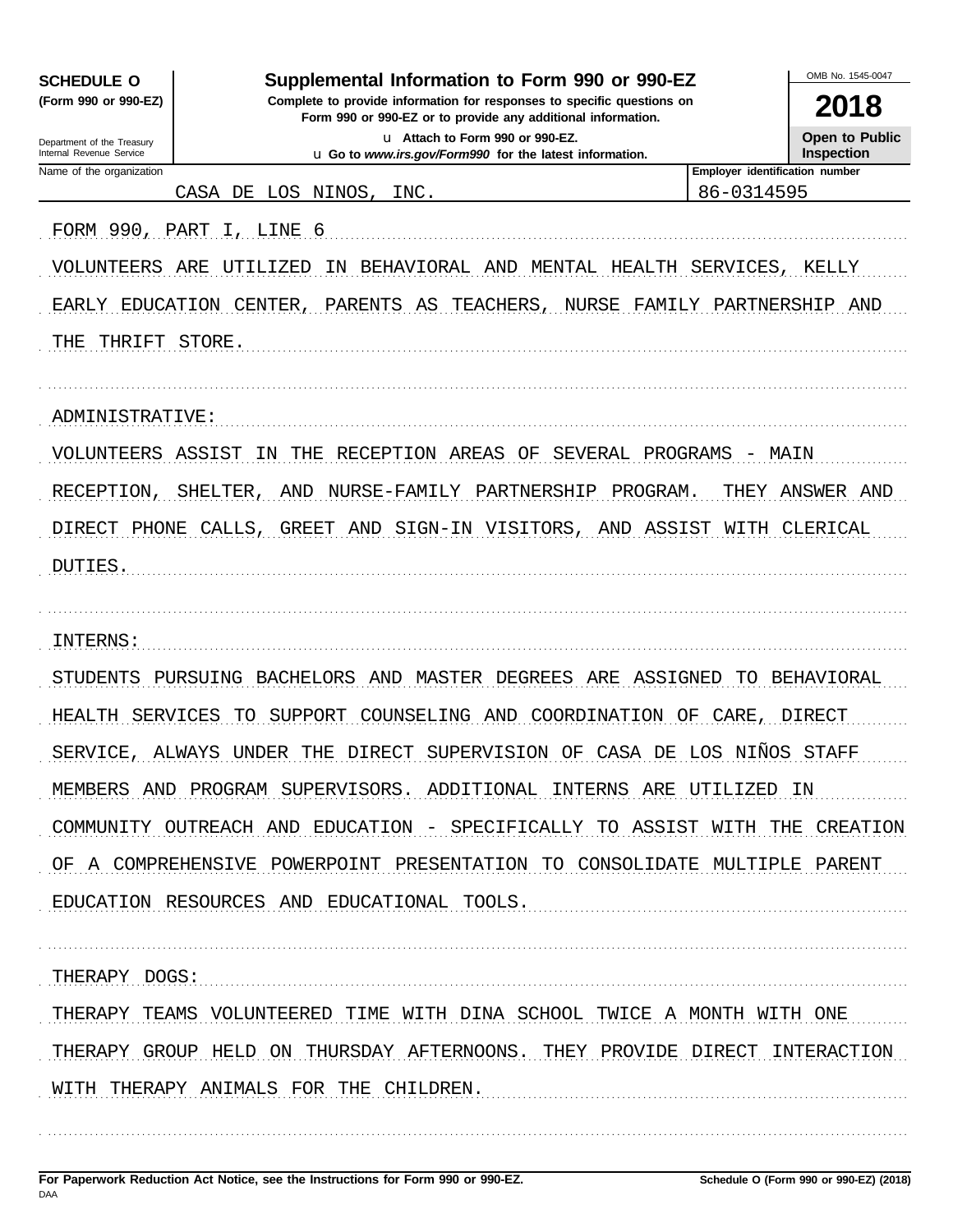| Schedule O (Form 990 or 990-EZ) (2018)<br>Name of the organization              | Page 2<br>Employer identification number |
|---------------------------------------------------------------------------------|------------------------------------------|
| CASA DE LOS NINOS,<br>INC.                                                      | 86-0314595                               |
| THRIFT STORE:                                                                   |                                          |
| VOLUNTEERS ASSIST AS CASHIERS,<br>WITH CUSTOMER SERVICE,                        | AND HELP SORT AND                        |
| VOLUNTEER GROUPS ARE ALSO UTILIZED FOR LARGER PROJECTS<br>DISPLAY MERCHANDISE.  |                                          |
| THRIFT STORE.<br>INDIVIDUALS ALSO CAN SATISFY COMMUNITY SERVICE BY<br>THE<br>AТ |                                          |
| VOLUNTEERING AT THE<br>THRIFT STORE.                                            |                                          |
| SPECIAL GUEST VOLUNTEERS:                                                       |                                          |
| COMMUNITY MEMBERS, GROUPS FROM LOCAL BUSINESSES, SCHOOL-BASED GROUPS            |                                          |
| VOLUNTEER FOR SPECIAL EVENTS OR SPECIAL ACTIVITIES.                             | INCLUDES HOLIDAY<br>THIS                 |
| CAMPUS<br>"FRESHEN-UP" PROJECTS, COMMUNITY EVENTS, OR ONE-TIME<br>TOY DRIVES,   |                                          |
| ENTERTAINMENT<br>ACTIVITIES.                                                    |                                          |
| TEACHERS:<br>PARENTS AS                                                         |                                          |
| EDUCATORS WITH ASSEMBLING ON-BOARDING PACKETS AND<br>VOLUNTEERS ASSIST PARENT   |                                          |
| HELPING ORGANIZE PARENT GROUPS ONCE A MONTH.                                    |                                          |
|                                                                                 |                                          |
| NURSE<br>FAMILY PARTNERSHIP:                                                    |                                          |
| VOLUNTEERS ASSIST ALL PROGRAM STAFF WITH ASSEMBLING ON-BOARDING PACKETS,        |                                          |
| ADMINISTRATIVE DUTIES AND PREPARE/ORGANIZE GRADUATION TWICE A YEAR.             |                                          |
| FORM 990, PART III, LINE 4D - ALL OTHER ACCOMPLISHMENTS                         |                                          |
| FOSTER CARE:                                                                    |                                          |
| CASA DE LOS NIÑOS RECRUITS AND TRAINS INDIVIDUALS WHO WISH TO PROVIDE           |                                          |
| FOSTER CARE FOR ABUSED AND NEGLECTED CHILDREN. THE ORGANIZATION MONITORS        |                                          |
| AND SUPPORTS THESE FAMILIES AFTER THEY HAVE CHILDREN PLACED WITH THEM. THE      |                                          |
| ORGANIZATION SUPPORTED 145 FAMILIES WHO PROVIDED HOMES FOR 234 CHILDREN         |                                          |
| THIS FISCAL YEAR.                                                               |                                          |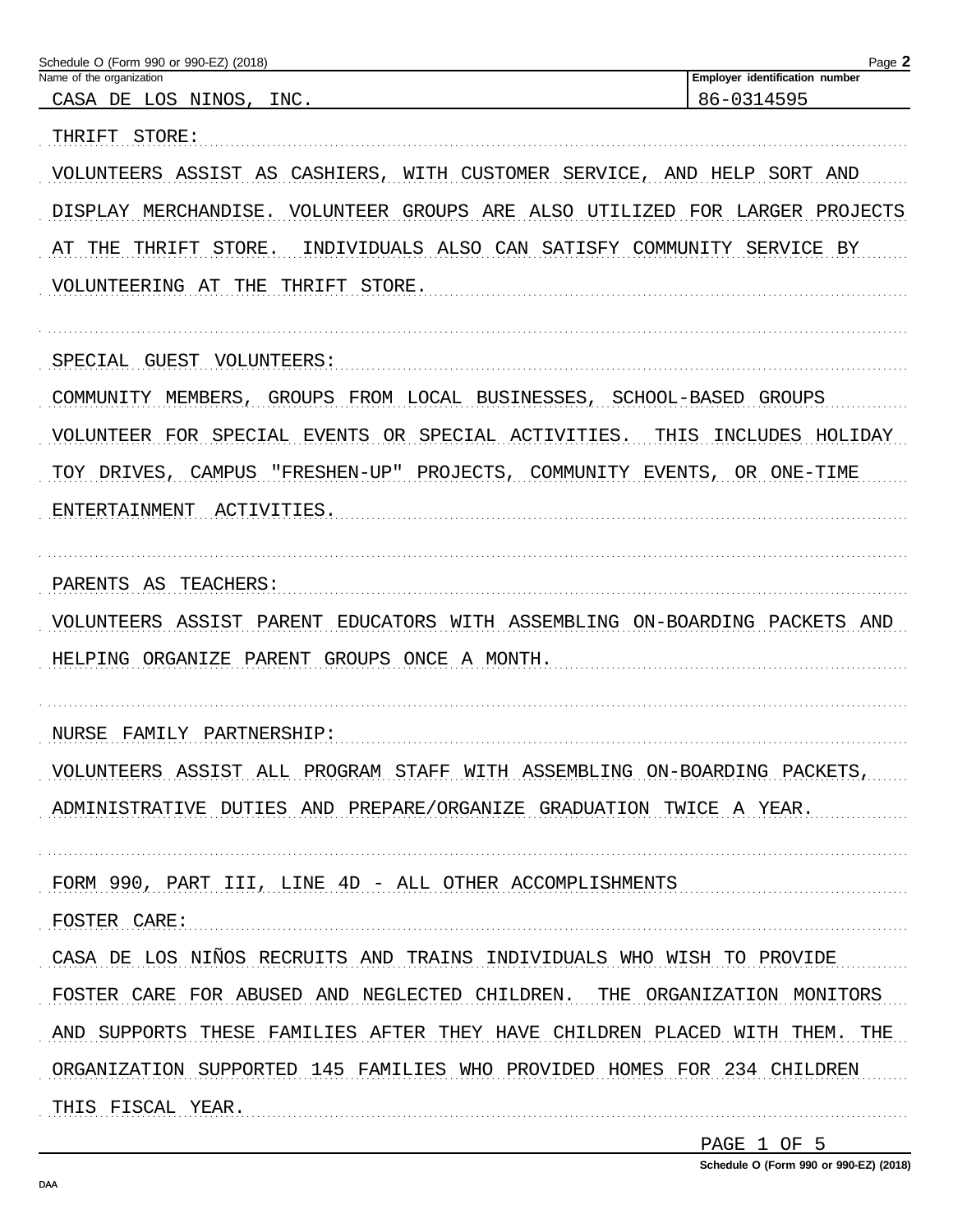| Schedule O (Form 990 or 990-EZ) (2018) | Page $\blacktriangle$                 |
|----------------------------------------|---------------------------------------|
| Name of the organization               | <b>Employer identification number</b> |
| INC.<br>NINOS<br>CASA<br>DE<br>LOS     | 14595<br>$86 - 6$                     |

COMMUNITY OUTREACH & EDUCATION: THE ORGANIZATION'S PARENT EDUCATION PROGRAM OFFERS CLASSES TO PARENTS, CAREGIVERS, AND PROFESSIONALS FREE OF CHARGE TO PROVIDE GUIDANCE, TOOLS,

AND SKILLS TO RAISE A SAFE AND HEALTHY CHILD AND AVOID POTENTIAL ABUSIVE OR NEGLECTFUL SITUATIONS. THESE CLASSES ARE OFFERED AT VARIOUS TIMES AND LOCATIONS TO ACCOMMODATE ATTENDEES' SCHEDULES. CASA DE LOS NINOS PROVIDED CLASSES TO 1,160 FAMILIES FOR THIS FISCAL YEAR.

SUPERVISED VISITATION:

CASA DE LOS NINOS OFFERS VISITATION SERVICES UPON REFERRAL FROM THE DEPARTMENT OF CHILD SAFETY FOR CHILDREN WHO ARE IN AND OUT OF HOME CARE. THIS PROGRAM PROVIDES SUPERVISED VISITATION, TRANSPORTATION, AND ONE-ON-ONE PARENTING SKILL SESSIONS TO WORK TOWARDS REUNIFICATION AT NO COST TO THE PARENTS, CAREGIVERS, OR EXTENDED FAMILIES. FAMILY VISITATION IS PROVIDED IN VARIOUS LOCATIONS AROUND TUCSON, SERVING 110 FAMILIES AND 282 CHILDREN IN THIS FISCAL YEAR.

 $IN-HOME$   $SERVICE:$ 

OUR IN-HOME SERVICES PROGRAM FOCUSES ON IMPROVING THE SAFETY AND WELL-BEING OF CHILDREN AND FAMILIES WITH THE GOAL OF PRESERVING AND REUNIFYING THE FAMILY UNIT THROUGH PARENT EDUCATION, INDIVIDUAL, COUPLE AND/OR FAMILY COUNSELING, DOMESTIC VIOLENCE INTERVENTION/EDUCATION AND BEHAVIORAL MANAGEMENT/MODIFICATION. SERVICES AIM TO BE FAMILY-CENTERED, COMPREHENSIVE, COORDINATED, ACCESSIBLE AND CULTURALLY RESPONSIVE. FROM THE 2018-2019 FISCAL YEAR, CASA DE LOS NINOS SERVED 282 FAMILIES AND 700 CHILDREN.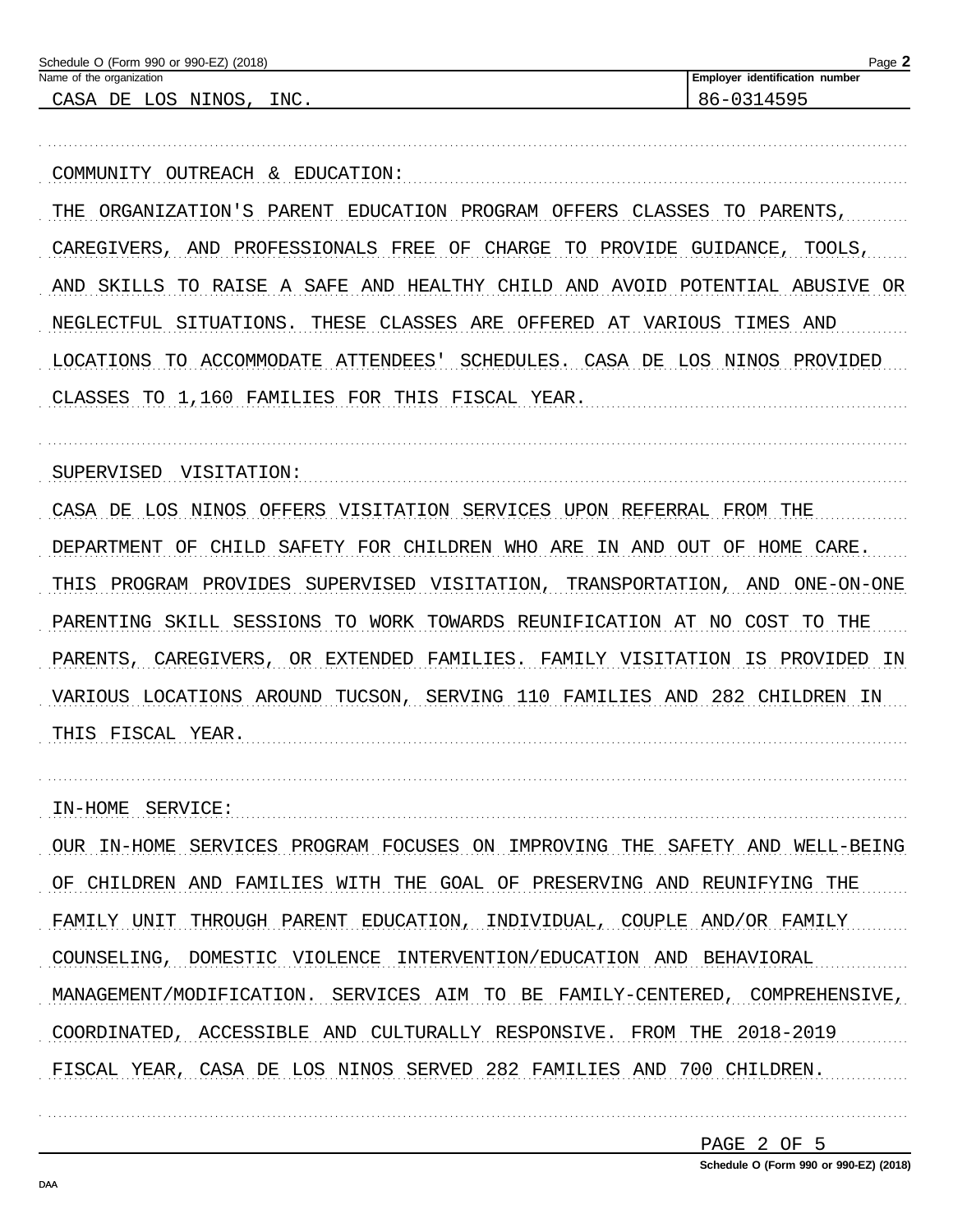| Schedule O (Form 990 or 990-EZ) (2018) | $P$ aqe $\blacktriangle$              |
|----------------------------------------|---------------------------------------|
| Name of the organization               | <b>Employer identification number</b> |
| INC.<br>NINOS<br>CASA<br>LOS.<br>DE    | 14595<br>86–1                         |

PARENTS AS TEACHERS: Marian March 1999 (1999) ARENTS AS TEACHERS:

THE ORGANIZATION'S PARENTS AS TEACHERS IS AN EVIDENCE-BASED PROGRAM THAT PROVIDES HOME VISITATION SERVICES AT THE REQUEST OF TUCSON FAMILIES WITH CHILDREN UNDER THE AGE OF 5. CERTIFIED PARENT EDUCATORS ASSIST FAMILIES WITH SCHOOL PREPAREDNESS FOR YOUNG CHILDREN WITH AN EMPHASIS OF DEVELOPMENT IN LANGUAGE, GROSS MOTOR SKILLS, FINE MOTOR SKILLS, AND LITERACY. THEY ALSO PERFORM DEVELOPMENTAL, HEARING, VISION AND HEALTH SCREENINGS TO ENSURE THAT THE CHILD IS ON TRACK WITH MILESTONES REFLECTIVE OF AGE. PARENTS AS TEACHERS PROVIDED HOME VISITATION SERVICES TO 181 FAMILIES AND 214 CHILDREN FROM JULY 2018 -JUNE 2019.

KELLY EARLY EDUCATION CENTER: MARIE AND ARRIVE AND ARRIVE AND ARRIVE AND ARRIVE AND ARRIVE AND ARRIVE AND ARRIVE AND ARRIVE AND ARRIVE AND ARRIVE AND ARRIVE AND ARRIVE AND ARRIVE AND ARRIVE AND ARRIVE AND ARRIVE AND ARRIVE

THE KELLY EARLY EDUCATION CENTER PROVIDES HIGH-QUALITY CARE AND EDUCATION FOR CHILDREN AGES 6 WEEKS TO 5 YEARS OLD. THE CENTER HAS MADE A COMMITMENT TO ACCEPT AND WORK WITH ALL CHILDREN TO PROVIDE A STRONG START TO THEIR FUTURE ACADEMICALLY AND SOCIALLY. THE CENTER ACCEPTS DES SUBSIDY TO GIVE LOW-INCOME FAMILIES THE OPPORTUNITY TO ENROLL IN HIGH-QUALITY EDUCATION. THE CENTER OPENED ITS DOORS IN MAY 2019.

FORM 990, PART VI, LINE 11B - ORGANIZATION'S PROCESS TO REVIEW FORM 990 THE AUDIT COMMITTEE OR THE EXECUTIVE COMMITTEE OF THE BOARD REVIEWS THE PRELIMINARY FORM 990 PRIOR TO FILING WITH TAXING AUTHORITIES.

FORM 990, PART VI, LINE 12C - ENFORCEMENT OF CONFLICTS POLICY BOARD MEMBERS ARE ANNUALLY ASKED TO UPDATE THEIR STATEMENT OF BUSINESS RELATIONSHIPS AND INDICATE ANY THAT COULD POSE A POTENTIAL CONFLICT OF INTEREST WITH THEIR ROLE AS A BOARD MEMBER OF CASA DE LOS NIÑOS.

PAGE 3 OF 5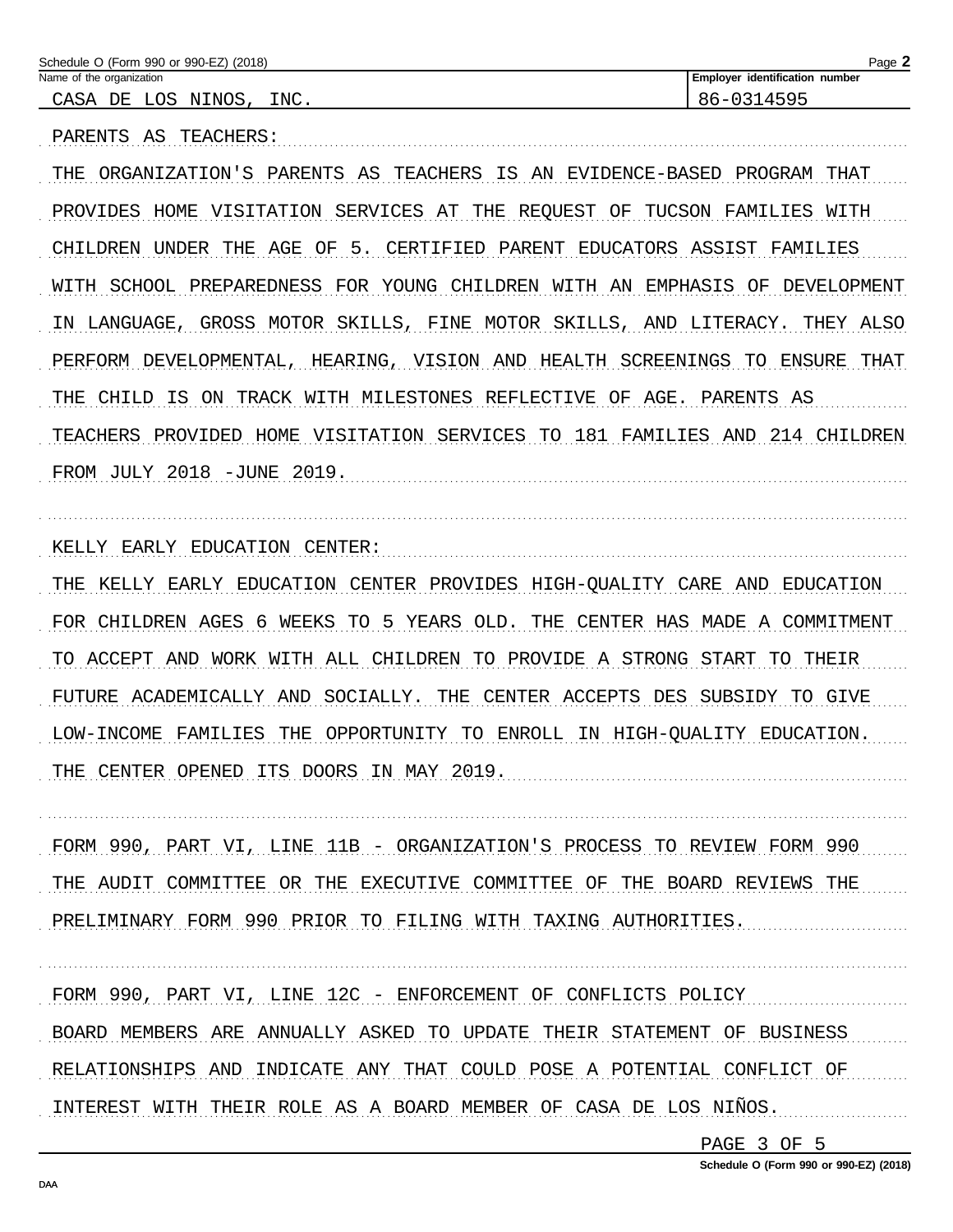| Schedule O (Form 990 or 990-EZ) (2018)<br>Name of the organization                   | Page 2<br>Employer identification number |
|--------------------------------------------------------------------------------------|------------------------------------------|
| INC.<br>CASA DE LOS NINOS,                                                           | 86-0314595                               |
|                                                                                      |                                          |
| FORM 990, PART VI, LINE 15A - COMPENSATION PROCESS FOR TOP OFFICIAL                  |                                          |
| EXECUTIVE<br>COMMITTEE<br>ΟF<br>THE<br>BOARD<br><b>BIANNUALLY</b><br>THE<br>OF       | DIRECTORS REVIEWS                        |
| RELEVANT LOCAL,<br>STATE AND NATIONAL<br>SALARY                                      | INFORMATION FROM THE<br>DEPT. OF         |
| LABOR.<br>SALARY RANGES ARE<br>DESIGNED<br>FOR ALL                                   | SALARIED EMPLOYEES<br>INCLUDING THE      |
| <b>EXECUTIVE</b><br>STAFF.<br>RANGES<br>INCLUDE LOW, MID AND MAXIMUM LEVELS BASED ON |                                          |
| EXPERIENCE AND EDUCATION.<br>EXPERTISE.                                              |                                          |
|                                                                                      |                                          |
| FORM 990, PART VI, LINE<br>15B - COMPENSATION PROCESS FOR OFFICERS                   |                                          |
| BIANNUALLY<br>THE<br>EXECUTIVE<br>COMMITTEE<br>ΟF<br>THE<br>BOARD<br>OF              | DIRECTORS REVIEWS                        |
| RELEVANT LOCAL,<br>STATE AND<br>NATIONAL<br>SALARY<br>INFORMATION                    | DEPT. OF<br>FROM<br>THE                  |
| LABOR.<br>SALARY RANGES<br>ARE<br>DESIGNED<br>FOR ALL<br>SALARIED                    | EMPLOYEES<br>INCLUDING THE               |
| EXECUTIVE<br>STAFF.<br>RANGES<br>INCLUDE LOW, MID AND MAXIMUM LEVELS BASED ON        |                                          |
| EXPERTISE, EXPERIENCE AND EDUCATION.                                                 |                                          |
|                                                                                      |                                          |
| FORM 990, PART VI, LINE 19 - GOVERNING DOCUMENTS DISCLOSURE EXPLANATION              |                                          |
| GOVERNING DOCUMENTS ARE MADE AVAILABLE TO THE PUBLIC THROUGH ANOTHER                 |                                          |
| WEBSITE, WWW.GUIDESTAR.ORG, OUR WEBSITE WWW.CASADELOSNINOS.ORG, AND UPON             |                                          |
| REQUEST.                                                                             |                                          |
|                                                                                      |                                          |
| FORM 990, PART IX, LINE 11G - OTHER FEES FOR SERVICES                                |                                          |
| DESCRIPTION                                                                          |                                          |
| TOT/PROG SERVICE MGT & GENERAL                                                       | FUNDRAISING                              |
| BEHAVIORAL HEALTH                                                                    |                                          |
|                                                                                      |                                          |

NURSE FAMILY PARTNERSHIP  $\frac{1}{5}$  752,936 5 0 5 0

> PAGE 4 OF 5 Schedule O (Form 990 or 990-EZ) (2018)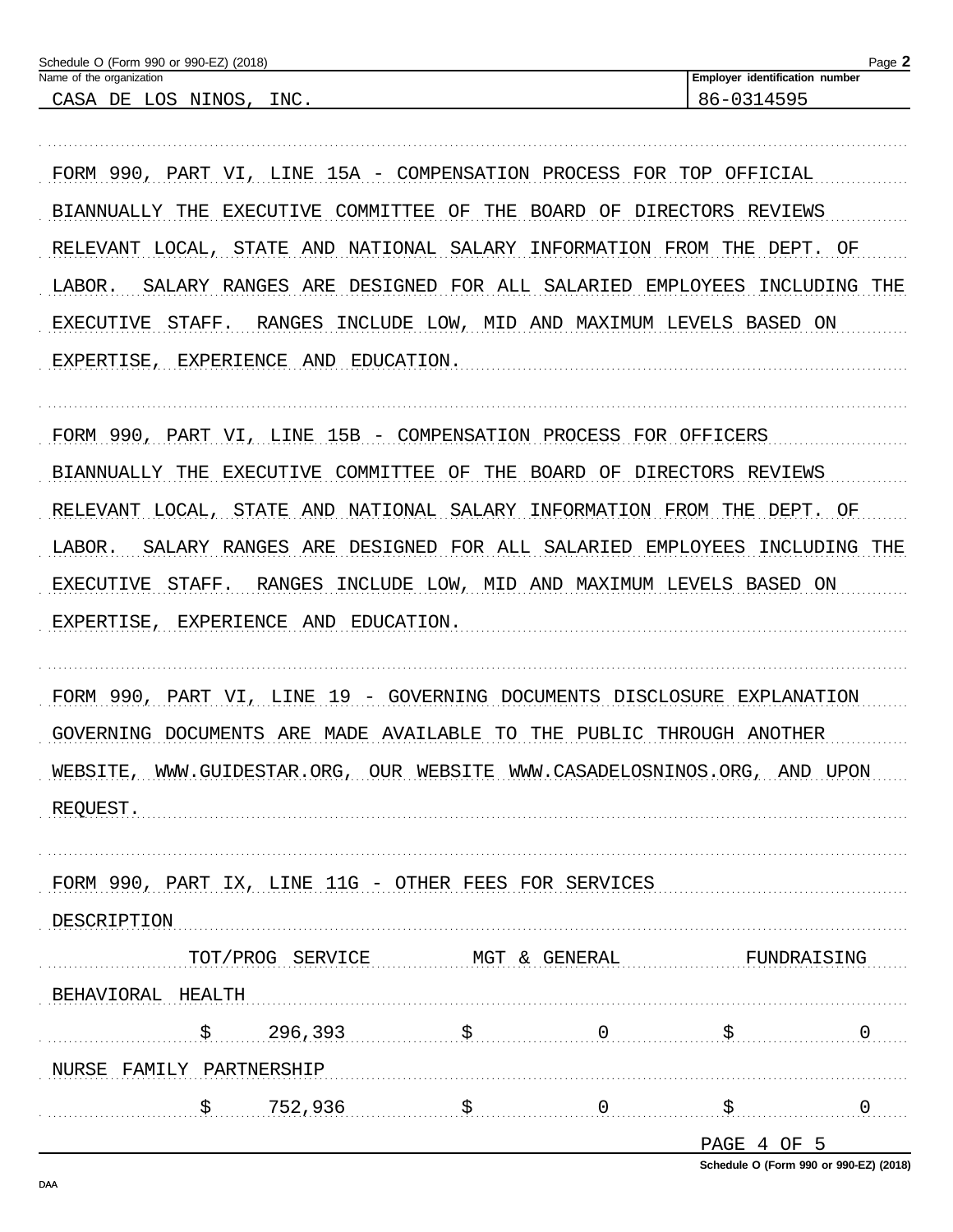| Schedule O (Form 990 or 990-EZ) (2018) |             |                  |                | Page 2                         |
|----------------------------------------|-------------|------------------|----------------|--------------------------------|
| Name of the organization               |             |                  |                | Employer identification number |
| CASA DE LOS NINOS, INC.                |             |                  |                | 86-0314595                     |
| PAYROLL, COBRA, AND FSA ADMIN          |             |                  |                |                                |
| \$                                     | $\mathsf 0$ | \$               | 106,558        | \$<br>$\overline{0}$           |
| DDD FOSTER HOME AND RESPITE            |             |                  |                |                                |
| \$                                     | 520,712     | \$               | $\mathsf 0$    | \$<br>$\overline{0}$           |
| DUES AND ACCREDITATION                 |             |                  |                |                                |
| \$                                     | 0           | \$               | 13,969         | \$<br>$\overline{0}$           |
| IT.                                    |             |                  |                |                                |
| \$                                     | $\mathsf 0$ | \$               | 12,504         | \$<br>$\mathbf 0$              |
| CLASS<br>FACILITATORS                  |             |                  |                |                                |
| \$                                     | 17,958      | \$               | $\mathbf 0$    | \$<br>$\overline{0}$           |
| SECURITY                               |             |                  |                |                                |
| \$                                     | 3,813       | \$               | $\mathsf 0$    | \$<br>$\overline{0}$           |
| TRANSPORTATION                         | SERVICES    |                  |                |                                |
| \$                                     | 91          | \$               | $\mathbf 0$    | \$<br>3,007                    |
| EARLY CHILDHOOD EDUCATION              |             |                  |                |                                |
| \$                                     | 157         | \$               | $\overline{0}$ | $\overline{0}$                 |
| OTHER EXPENSES                         |             |                  |                |                                |
| \$                                     | 349         | \$               | $\mathbf 0$    | \$<br>0                        |
| TOTAL                                  |             |                  |                |                                |
| $\boldsymbol{\mathsf{S}}$              | 1,592,409   | $\mathfrak{S}_1$ | 133,031        | \$<br>3,007                    |
|                                        |             |                  |                |                                |
|                                        |             |                  |                |                                |
|                                        |             |                  |                |                                |
|                                        |             |                  |                |                                |
|                                        |             |                  |                |                                |
|                                        |             |                  |                |                                |
|                                        |             |                  |                |                                |
|                                        |             |                  |                |                                |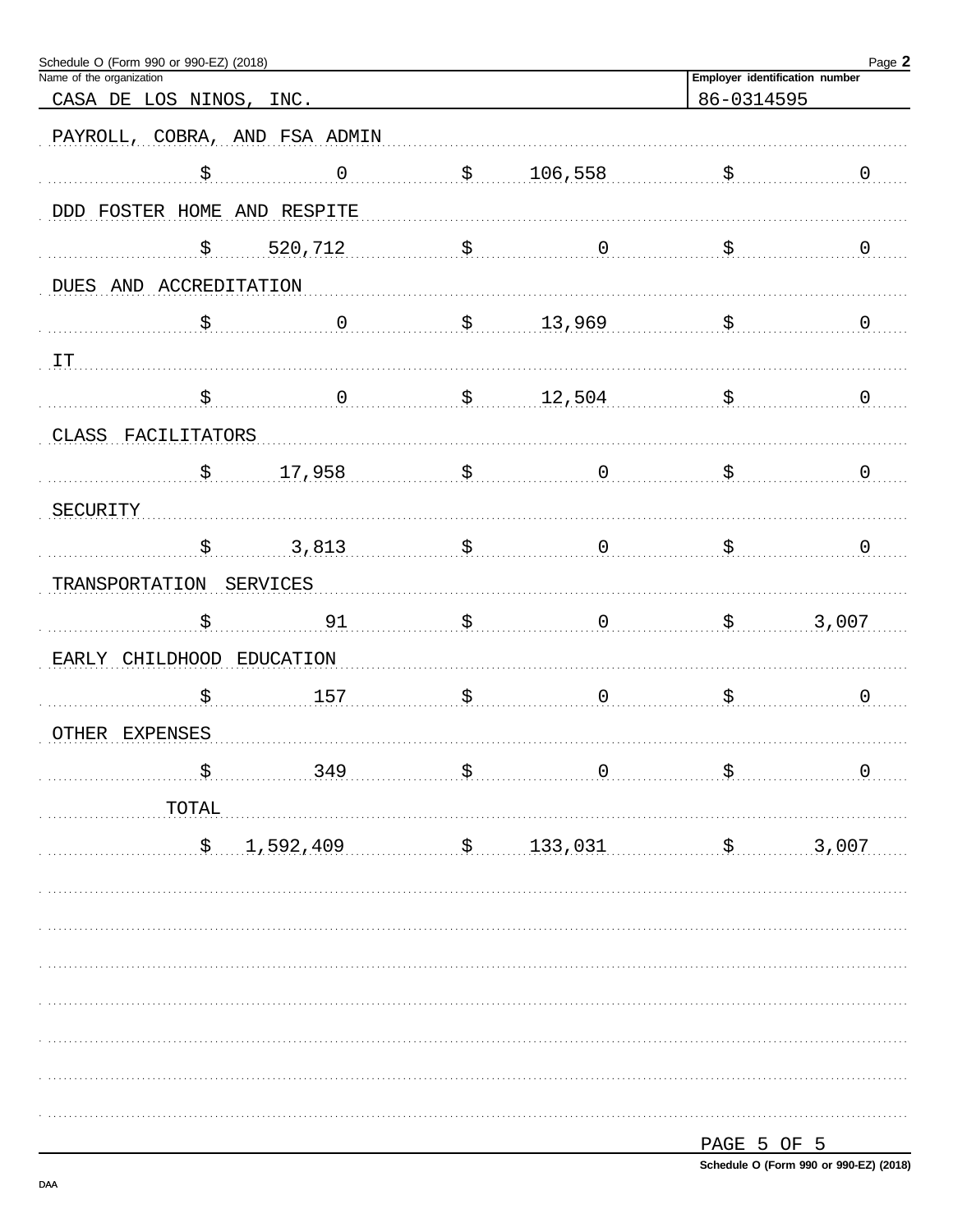# **SCHEDULE R**

# **(Form 990) Related Organizations and Unrelated Partnerships**

u **Complete if the organization answered "Yes" on Form 990, Part IV, line 33, 34, 35b, 36, or 37.**

u **Attach to Form 990.**

u **Go to** *www.irs.gov/Form990* **for instructions and the latest information.**

Department of the Treasury Internal Revenue Service Name of the organization

CASA DE LOS NINOS, INC. 86-0314595

## **Part I Identification of Disregarded Entities.** Complete if the organization answered "Yes" on Form 990, Part IV, line 33.

| (a)<br>Name, address, and EIN (if applicable) of disregarded entity                                                                                                                                                           | (b)<br>Primary activity | (c)<br>Legal domicile (state<br>or foreign country) |                            | (d)<br>Total income                                       | (e)<br>End-of-year assets           | (f)<br>Direct controlling<br>entity |                                                 |
|-------------------------------------------------------------------------------------------------------------------------------------------------------------------------------------------------------------------------------|-------------------------|-----------------------------------------------------|----------------------------|-----------------------------------------------------------|-------------------------------------|-------------------------------------|-------------------------------------------------|
| (1) 301 E. SPEEDWAY BLVD., LLC                                                                                                                                                                                                |                         |                                                     |                            |                                                           |                                     |                                     |                                                 |
| 1101 N. 4TH AVENUE<br>TUCSON<br>AZ 85705                                                                                                                                                                                      | REAL EST                |                                                     |                            |                                                           |                                     | N/A                                 |                                                 |
| (2) 307 E. SPEEDWAY BLVD., LLC                                                                                                                                                                                                |                         | ΑZ                                                  |                            |                                                           | 168,014                             |                                     |                                                 |
| 1101 N. 4TH AVENUE                                                                                                                                                                                                            |                         |                                                     |                            |                                                           |                                     |                                     |                                                 |
| TUCSON<br>AZ 85705                                                                                                                                                                                                            | REAL EST                | ΑZ                                                  |                            |                                                           | 313,901                             | N/A                                 |                                                 |
| (3) 315 E. SPEEDWAY BLVD., LLC<br>1101 N. 4TH AVENUE                                                                                                                                                                          |                         |                                                     |                            |                                                           |                                     |                                     |                                                 |
| TUCSON<br>AZ 85705                                                                                                                                                                                                            | REAL EST                | AZ                                                  |                            |                                                           | 73,184                              | N/A                                 |                                                 |
| (4)                                                                                                                                                                                                                           |                         |                                                     |                            |                                                           |                                     |                                     |                                                 |
| (5)                                                                                                                                                                                                                           |                         |                                                     |                            |                                                           |                                     |                                     |                                                 |
| Identification of Related Tax-Exempt Organizations. Complete if the organization answered "Yes" on Form 990, Part IV, line 34, because it had<br>Part II<br>one or more related tax-exempt organizations during the tax year. |                         |                                                     |                            |                                                           |                                     |                                     |                                                 |
| (a)<br>Name, address, and EIN of related organization                                                                                                                                                                         | (b)<br>Primary activity | (c)<br>Legal domicile (state<br>or foreign country) | (d)<br>Exempt Code section | (e)<br>Public charity status<br>(if section $501(c)(3)$ ) | (f)<br>Direct controlling<br>entity |                                     | (g)<br>Section 512(b)(13)<br>controlled entity? |
| (1) CASA DE LOS NINOS FOUNDATION                                                                                                                                                                                              |                         |                                                     |                            |                                                           |                                     | Yes                                 | <b>No</b>                                       |
| 1101 N. 4TH AVENUE<br>$\frac{86-0609655}{}$<br>AZ 85705<br>TUCSON                                                                                                                                                             | SUPPORT                 |                                                     |                            |                                                           |                                     |                                     |                                                 |
|                                                                                                                                                                                                                               |                         | ΑZ                                                  | 501C3                      | 12B                                                       | N/A                                 |                                     | X                                               |
| (2)                                                                                                                                                                                                                           |                         |                                                     |                            |                                                           |                                     |                                     |                                                 |
|                                                                                                                                                                                                                               |                         |                                                     |                            |                                                           |                                     |                                     |                                                 |
| (3)                                                                                                                                                                                                                           |                         |                                                     |                            |                                                           |                                     |                                     |                                                 |
|                                                                                                                                                                                                                               |                         |                                                     |                            |                                                           |                                     |                                     |                                                 |
| (4)                                                                                                                                                                                                                           |                         |                                                     |                            |                                                           |                                     |                                     |                                                 |
|                                                                                                                                                                                                                               |                         |                                                     |                            |                                                           |                                     |                                     |                                                 |
| (5)                                                                                                                                                                                                                           |                         |                                                     |                            |                                                           |                                     |                                     |                                                 |

OMB No. 1545-0047

**Open to Public 2018**

**Employer identification number Inspection**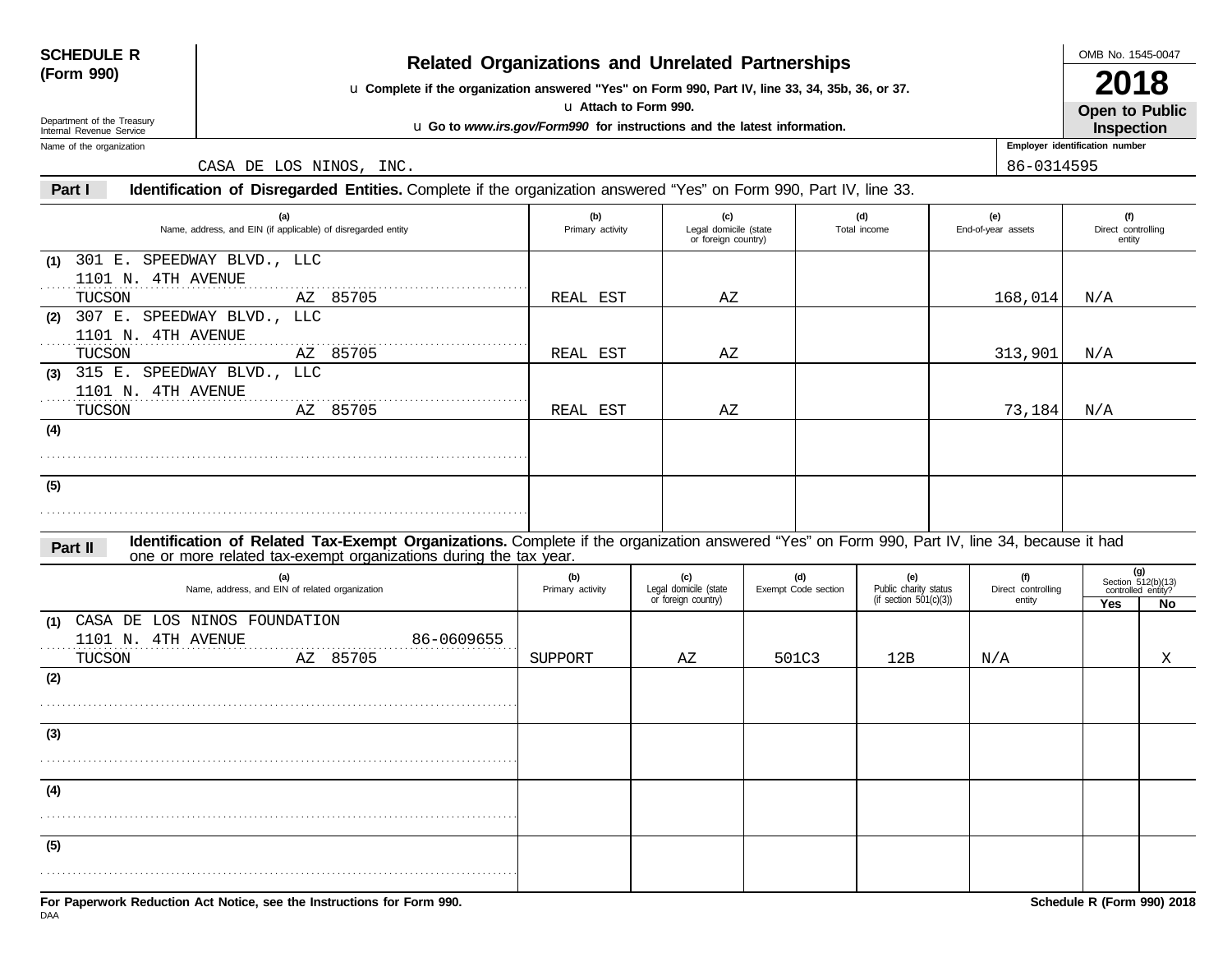| Part III | Identification of Related Organizations Taxable as a Partnership. Complete if the organization answered "Yes" on Form 990, Part IV, line 34,<br>because it had one or more related organizations treated as a partnership during the tax year.                   |                         |                                                             |                                                        |                                                                                                         |                                                        |                                        |                                                   |  |                                                                         |          |                                                |                                |
|----------|------------------------------------------------------------------------------------------------------------------------------------------------------------------------------------------------------------------------------------------------------------------|-------------------------|-------------------------------------------------------------|--------------------------------------------------------|---------------------------------------------------------------------------------------------------------|--------------------------------------------------------|----------------------------------------|---------------------------------------------------|--|-------------------------------------------------------------------------|----------|------------------------------------------------|--------------------------------|
|          | (a)<br>Name, address, and EIN of<br>related organization                                                                                                                                                                                                         | (b)<br>Primary activity | (c)<br>Legal<br>domicile<br>state or<br>foreign<br>country) | (d)<br>Direct controlling<br>entity                    | (e)<br>Predominant<br>income (related,<br>unrelated,<br>excluded from<br>tax under<br>sections 512-514) | (f)<br>Share of total<br>income                        | (g)<br>Share of end-of-<br>year assets | (h)<br>Dispro-<br>portionate<br>alloc.?<br>Yes No |  | (i)<br>Code V-UBI<br>amount in box 20<br>of Schedule K-1<br>(Form 1065) |          | General or<br>managing<br>partner?             | (k)<br>Percentage<br>ownership |
| (1)      |                                                                                                                                                                                                                                                                  |                         |                                                             |                                                        |                                                                                                         |                                                        |                                        |                                                   |  |                                                                         | Yes   No |                                                |                                |
|          |                                                                                                                                                                                                                                                                  |                         |                                                             |                                                        |                                                                                                         |                                                        |                                        |                                                   |  |                                                                         |          |                                                |                                |
| (2)      |                                                                                                                                                                                                                                                                  |                         |                                                             |                                                        |                                                                                                         |                                                        |                                        |                                                   |  |                                                                         |          |                                                |                                |
|          |                                                                                                                                                                                                                                                                  |                         |                                                             |                                                        |                                                                                                         |                                                        |                                        |                                                   |  |                                                                         |          |                                                |                                |
| (3)      |                                                                                                                                                                                                                                                                  |                         |                                                             |                                                        |                                                                                                         |                                                        |                                        |                                                   |  |                                                                         |          |                                                |                                |
|          |                                                                                                                                                                                                                                                                  |                         |                                                             |                                                        |                                                                                                         |                                                        |                                        |                                                   |  |                                                                         |          |                                                |                                |
| (4)      |                                                                                                                                                                                                                                                                  |                         |                                                             |                                                        |                                                                                                         |                                                        |                                        |                                                   |  |                                                                         |          |                                                |                                |
|          |                                                                                                                                                                                                                                                                  |                         |                                                             |                                                        |                                                                                                         |                                                        |                                        |                                                   |  |                                                                         |          |                                                |                                |
| Part IV  | Identification of Related Organizations Taxable as a Corporation or Trust. Complete if the organization answered "Yes" on Form 990, Part IV,<br>line 34, because it had one or more related organizations treated as a corporation or trust during the tax year. |                         |                                                             |                                                        |                                                                                                         |                                                        |                                        |                                                   |  |                                                                         |          |                                                |                                |
|          | (a)<br>Name, address, and EIN of related organization                                                                                                                                                                                                            | (b)<br>Primary activity |                                                             | (c)<br>Legal domicile<br>(state or<br>foreign country) | (d)<br>Direct controlling<br>entity                                                                     | (e)<br>Type of entity<br>(C corp, S corp,<br>or trust) | (f)<br>Share of total<br>income        | (g)<br>Share of<br>end-of-year assets             |  | (h)<br>Percentage<br>ownership                                          |          | Section<br>512(b)(13)<br>controlled<br>entity? | (i)                            |
| (1)      |                                                                                                                                                                                                                                                                  |                         |                                                             |                                                        |                                                                                                         |                                                        |                                        |                                                   |  |                                                                         |          | Yes   No                                       |                                |
|          |                                                                                                                                                                                                                                                                  |                         |                                                             |                                                        |                                                                                                         |                                                        |                                        |                                                   |  |                                                                         |          |                                                |                                |
|          |                                                                                                                                                                                                                                                                  |                         |                                                             |                                                        |                                                                                                         |                                                        |                                        |                                                   |  |                                                                         |          |                                                |                                |
| (2)      |                                                                                                                                                                                                                                                                  |                         |                                                             |                                                        |                                                                                                         |                                                        |                                        |                                                   |  |                                                                         |          |                                                |                                |
|          |                                                                                                                                                                                                                                                                  |                         |                                                             |                                                        |                                                                                                         |                                                        |                                        |                                                   |  |                                                                         |          |                                                |                                |
| (3)      |                                                                                                                                                                                                                                                                  |                         |                                                             |                                                        |                                                                                                         |                                                        |                                        |                                                   |  |                                                                         |          |                                                |                                |
|          |                                                                                                                                                                                                                                                                  |                         |                                                             |                                                        |                                                                                                         |                                                        |                                        |                                                   |  |                                                                         |          |                                                |                                |
| (4)      |                                                                                                                                                                                                                                                                  |                         |                                                             |                                                        |                                                                                                         |                                                        |                                        |                                                   |  |                                                                         |          |                                                |                                |
|          |                                                                                                                                                                                                                                                                  |                         |                                                             |                                                        |                                                                                                         |                                                        |                                        |                                                   |  |                                                                         |          |                                                |                                |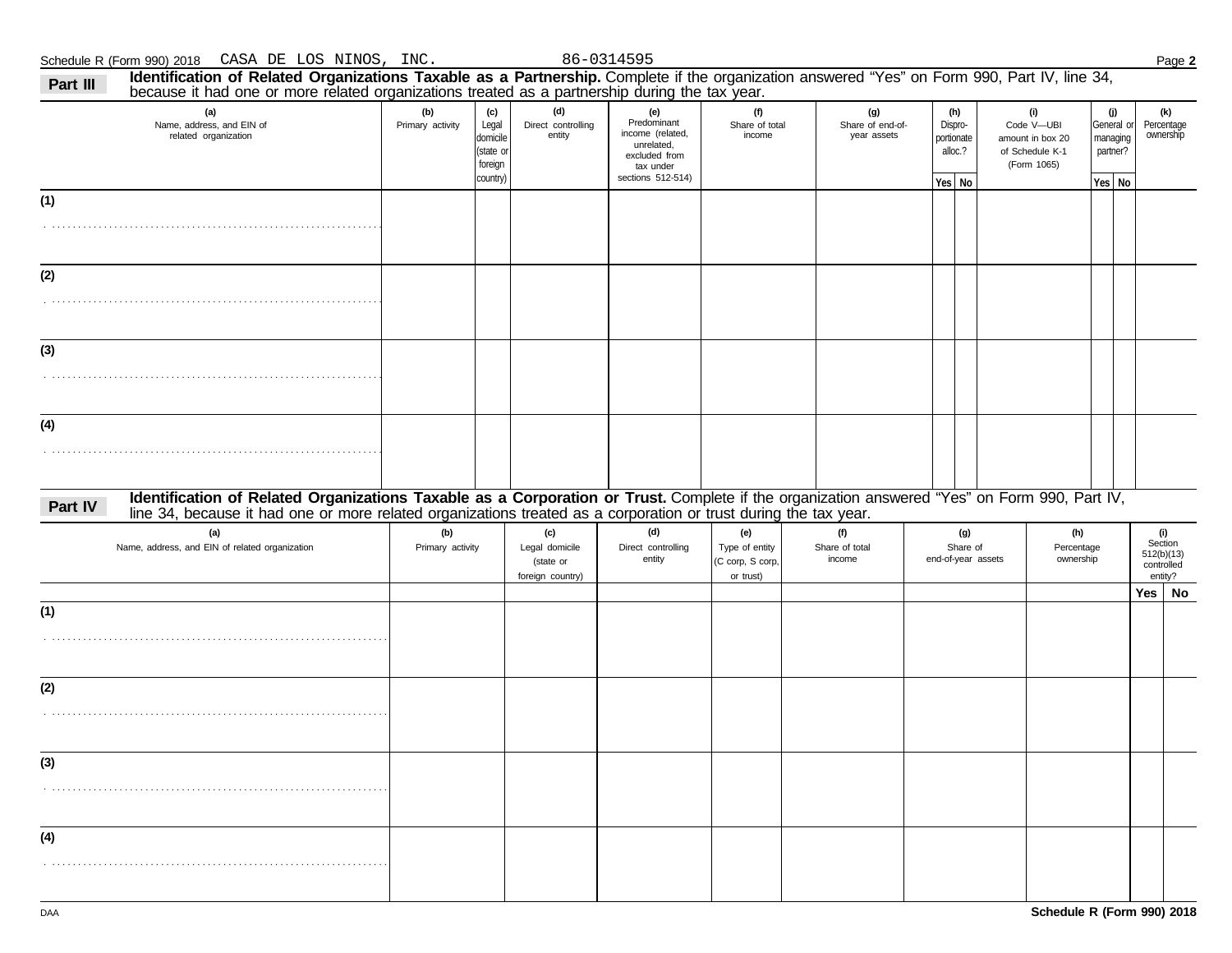## **Part V Transactions With Related Organizations.** Complete if the organization answered "Yes" on Form 990, Part IV, line 34, 35b, or 36.

|                                                                                                                                                                                                                                    | Note: Complete line 1 if any entity is listed in Parts II, III, or IV of this schedule.                                                                                                                                        |  |                        |              |                                  | Yes | <b>No</b>               |
|------------------------------------------------------------------------------------------------------------------------------------------------------------------------------------------------------------------------------------|--------------------------------------------------------------------------------------------------------------------------------------------------------------------------------------------------------------------------------|--|------------------------|--------------|----------------------------------|-----|-------------------------|
|                                                                                                                                                                                                                                    | During the tax year, did the organization engage in any of the following transactions with one or more related organizations listed in Parts II-IV?                                                                            |  |                        |              |                                  |     |                         |
|                                                                                                                                                                                                                                    |                                                                                                                                                                                                                                |  |                        |              |                                  |     |                         |
|                                                                                                                                                                                                                                    | b Gift, grant, or capital contribution to related organization(s) encourance contained and contained and contribution to related organization(s) encourance and contained and contained and contained and contained and contai |  |                        |              |                                  |     |                         |
|                                                                                                                                                                                                                                    |                                                                                                                                                                                                                                |  |                        |              | 1 <sub>b</sub><br>1 <sub>c</sub> | X   |                         |
|                                                                                                                                                                                                                                    | d Loans or loan guarantees to or for related organization(s) encourance contained and contained and contained and contained and contained and contained and contained and contained and contained and contained and contained  |  |                        |              |                                  |     |                         |
|                                                                                                                                                                                                                                    |                                                                                                                                                                                                                                |  |                        |              |                                  |     | $\,$ X                  |
|                                                                                                                                                                                                                                    |                                                                                                                                                                                                                                |  |                        |              |                                  |     |                         |
|                                                                                                                                                                                                                                    | f Dividends from related organization(s) encourance contains and contained a series of the Dividends from related organization(s) and contains a series of the Dividends from related organization(s) and contains a series of |  |                        |              | 1f                               |     | X                       |
|                                                                                                                                                                                                                                    | g Sale of assets to related organization(s) encourance contains and contains a set of assets to related organization(s) encourance contains a set of assets to related organization(s) encourance contains a set of a set of a |  |                        |              | 1q                               |     | $\mathbf X$             |
| h Purchase of assets from related organization(s) encourance contained and contained a set of assets from related organization(s)                                                                                                  |                                                                                                                                                                                                                                |  |                        |              |                                  |     | $\mathbf{X}$            |
|                                                                                                                                                                                                                                    |                                                                                                                                                                                                                                |  |                        |              | 1i                               |     | $\mathbf X$             |
|                                                                                                                                                                                                                                    |                                                                                                                                                                                                                                |  |                        |              |                                  |     | X                       |
|                                                                                                                                                                                                                                    |                                                                                                                                                                                                                                |  |                        |              |                                  |     |                         |
|                                                                                                                                                                                                                                    |                                                                                                                                                                                                                                |  |                        |              |                                  |     | $\mathbf{X}$            |
|                                                                                                                                                                                                                                    |                                                                                                                                                                                                                                |  |                        |              |                                  |     | $\mathbf{X}$            |
|                                                                                                                                                                                                                                    |                                                                                                                                                                                                                                |  |                        |              |                                  |     | $\,$ X                  |
|                                                                                                                                                                                                                                    |                                                                                                                                                                                                                                |  |                        |              |                                  |     | $\rm X$                 |
| o Sharing of paid employees with related organization(s) contact the contract contact the contract contact contract contract contract contract contract contract contract contact contract contract contract contract contract     |                                                                                                                                                                                                                                |  |                        |              | 10                               |     | X                       |
|                                                                                                                                                                                                                                    |                                                                                                                                                                                                                                |  |                        |              |                                  |     |                         |
| p Reimbursement paid to related organization(s) for expenses <b>construction and construction</b> construction and a reference or construction of the set of the set of the set of the set of the set of the set of the set of the |                                                                                                                                                                                                                                |  |                        |              |                                  |     | Χ                       |
|                                                                                                                                                                                                                                    |                                                                                                                                                                                                                                |  |                        |              | 1α                               |     | $\overline{\mathbf{x}}$ |
|                                                                                                                                                                                                                                    |                                                                                                                                                                                                                                |  |                        |              |                                  |     |                         |
|                                                                                                                                                                                                                                    |                                                                                                                                                                                                                                |  |                        |              |                                  |     | $\mathbf{X}$            |
|                                                                                                                                                                                                                                    |                                                                                                                                                                                                                                |  |                        |              |                                  |     | $\mathbf X$             |
|                                                                                                                                                                                                                                    | 2 If the answer to any of the above is "Yes," see the instructions for information on who must complete this line, including covered relationships and transaction thresholds.                                                 |  |                        |              |                                  |     |                         |
|                                                                                                                                                                                                                                    | (a)<br>(b)                                                                                                                                                                                                                     |  | (c)<br>Amount involved | (d)          |                                  |     |                         |
| Name of related organization<br>Method of determining amount involved<br>Transaction<br>type $(a-s)$                                                                                                                               |                                                                                                                                                                                                                                |  |                        |              |                                  |     |                         |
|                                                                                                                                                                                                                                    |                                                                                                                                                                                                                                |  |                        |              |                                  |     |                         |
| (1)                                                                                                                                                                                                                                | CASA DE LOS NINOS FOUNDATION<br>C                                                                                                                                                                                              |  | 520,000                | MARKET VALUE |                                  |     |                         |

|  | Schedule R (Form 990) 2018 |
|--|----------------------------|
|  |                            |
|  |                            |
|  |                            |
|  |                            |

DAA

**(2)**

**(3)**

**(4)**

**(5)**

**(6)**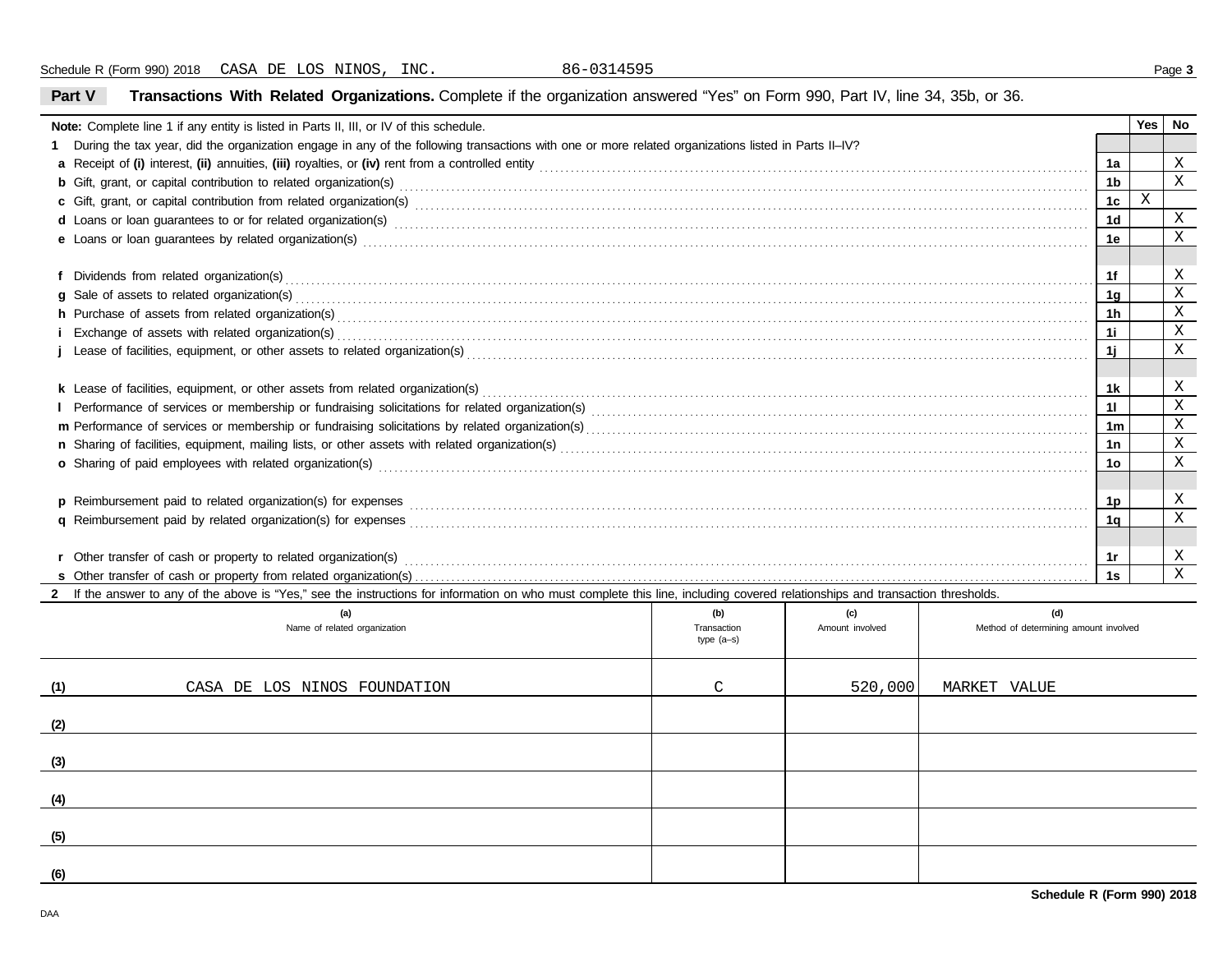## Part VI Unrelated Organizations Taxable as a Partnership. Complete if the organization answered "Yes" on Form 990, Part IV, line 37.

Provide the following information for each entity taxed as a partnership through which the organization conducted more than five percent of its activities (measured by total assets or gross revenue) that was not a related organization. See instructions regarding exclusion for certain investment partnerships.

| $\tilde{\phantom{a}}$<br>ັ<br>(a)<br>Name, address, and EIN of entity | ັ<br>ັ<br>(b)<br>Primary activity | (c)<br>(d)<br>Predominant<br>Legal<br>domicile<br>income (related,<br>(state or<br>unrelated, excluded<br>foreign<br>from tax under |                   | (e)<br>Are all partners<br>section<br>501(c)(3)<br>organizations? |  | (f)<br>Share of<br>total income | (g)<br>Share of<br>end-of-year<br>assets | (h)<br>Disproportionate<br>allocations? |           | (i)<br>Code V-UBI<br>amount in box 20<br>of Schedule K-1<br>(Form 1065) | (j)<br>General or<br>managing<br>partner? |    | (k)<br>Percentage<br>ownership |
|-----------------------------------------------------------------------|-----------------------------------|-------------------------------------------------------------------------------------------------------------------------------------|-------------------|-------------------------------------------------------------------|--|---------------------------------|------------------------------------------|-----------------------------------------|-----------|-------------------------------------------------------------------------|-------------------------------------------|----|--------------------------------|
|                                                                       |                                   | country)                                                                                                                            | sections 512-514) | Yes   No                                                          |  |                                 |                                          | Yes                                     | <b>No</b> |                                                                         | Yes                                       | No |                                |
| (1)                                                                   |                                   |                                                                                                                                     |                   |                                                                   |  |                                 |                                          |                                         |           |                                                                         |                                           |    |                                |
|                                                                       |                                   |                                                                                                                                     |                   |                                                                   |  |                                 |                                          |                                         |           |                                                                         |                                           |    |                                |
| (2)                                                                   |                                   |                                                                                                                                     |                   |                                                                   |  |                                 |                                          |                                         |           |                                                                         |                                           |    |                                |
|                                                                       |                                   |                                                                                                                                     |                   |                                                                   |  |                                 |                                          |                                         |           |                                                                         |                                           |    |                                |
| (3)                                                                   |                                   |                                                                                                                                     |                   |                                                                   |  |                                 |                                          |                                         |           |                                                                         |                                           |    |                                |
|                                                                       |                                   |                                                                                                                                     |                   |                                                                   |  |                                 |                                          |                                         |           |                                                                         |                                           |    |                                |
| (4)                                                                   |                                   |                                                                                                                                     |                   |                                                                   |  |                                 |                                          |                                         |           |                                                                         |                                           |    |                                |
|                                                                       |                                   |                                                                                                                                     |                   |                                                                   |  |                                 |                                          |                                         |           |                                                                         |                                           |    |                                |
| (5)                                                                   |                                   |                                                                                                                                     |                   |                                                                   |  |                                 |                                          |                                         |           |                                                                         |                                           |    |                                |
|                                                                       |                                   |                                                                                                                                     |                   |                                                                   |  |                                 |                                          |                                         |           |                                                                         |                                           |    |                                |
| (6)                                                                   |                                   |                                                                                                                                     |                   |                                                                   |  |                                 |                                          |                                         |           |                                                                         |                                           |    |                                |
|                                                                       |                                   |                                                                                                                                     |                   |                                                                   |  |                                 |                                          |                                         |           |                                                                         |                                           |    |                                |
| (7)                                                                   |                                   |                                                                                                                                     |                   |                                                                   |  |                                 |                                          |                                         |           |                                                                         |                                           |    |                                |
|                                                                       |                                   |                                                                                                                                     |                   |                                                                   |  |                                 |                                          |                                         |           |                                                                         |                                           |    |                                |
| (8)                                                                   |                                   |                                                                                                                                     |                   |                                                                   |  |                                 |                                          |                                         |           |                                                                         |                                           |    |                                |
|                                                                       |                                   |                                                                                                                                     |                   |                                                                   |  |                                 |                                          |                                         |           |                                                                         |                                           |    |                                |
| (9)                                                                   |                                   |                                                                                                                                     |                   |                                                                   |  |                                 |                                          |                                         |           |                                                                         |                                           |    |                                |
|                                                                       |                                   |                                                                                                                                     |                   |                                                                   |  |                                 |                                          |                                         |           |                                                                         |                                           |    |                                |
| (10)                                                                  |                                   |                                                                                                                                     |                   |                                                                   |  |                                 |                                          |                                         |           |                                                                         |                                           |    |                                |
|                                                                       |                                   |                                                                                                                                     |                   |                                                                   |  |                                 |                                          |                                         |           |                                                                         |                                           |    |                                |
| (11)                                                                  |                                   |                                                                                                                                     |                   |                                                                   |  |                                 |                                          |                                         |           |                                                                         |                                           |    |                                |
|                                                                       |                                   |                                                                                                                                     |                   |                                                                   |  |                                 |                                          |                                         |           |                                                                         |                                           |    |                                |

**Schedule R (Form 990) 2018**